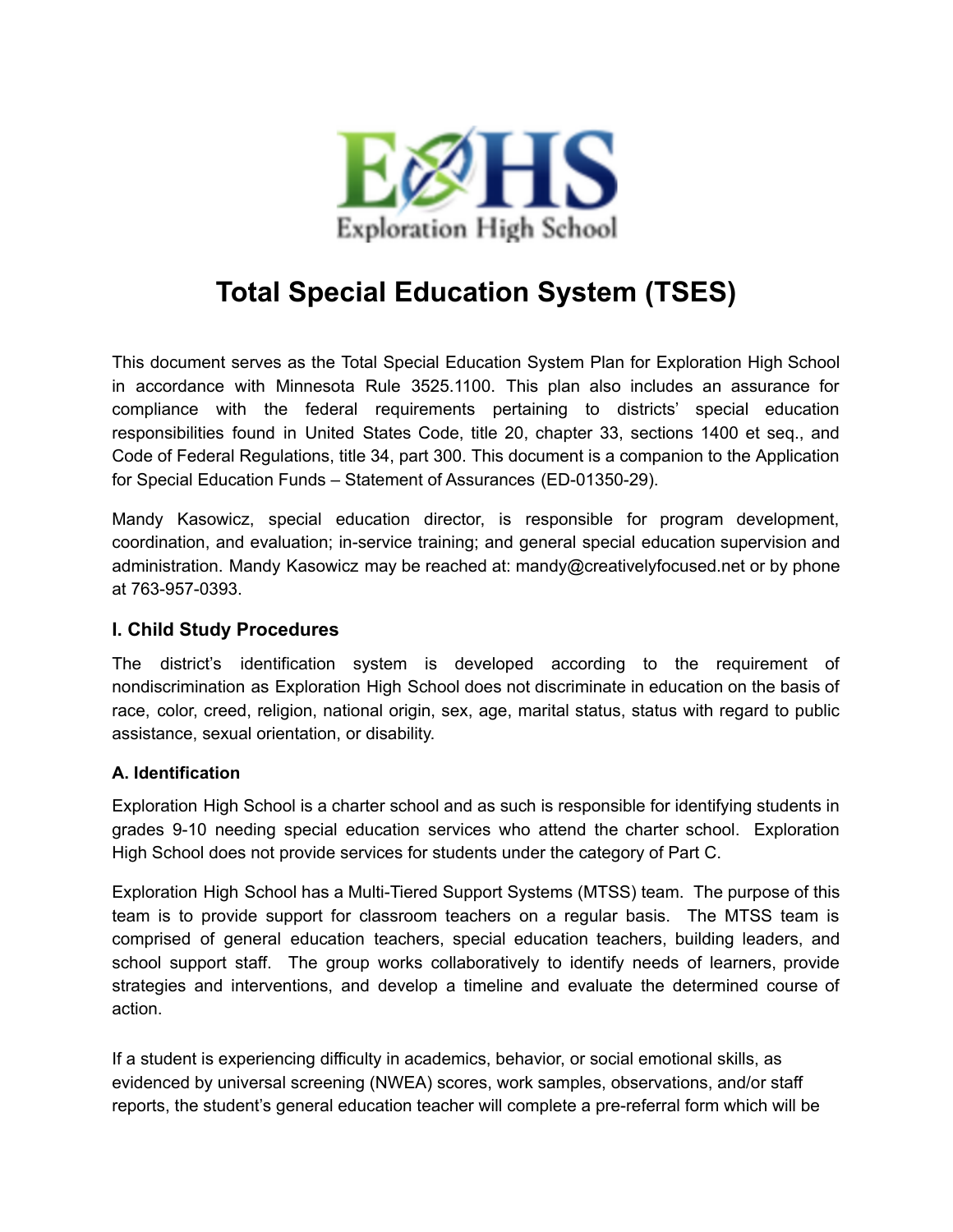shared with the MTSS team. The MTSS team, which meets twice monthly, will assist the classroom teacher with pre-referral interventions, accommodations and modifications which are required by Minnesota law. Before a student is referred for a Special Education assessment, the teacher must conduct at least two research-based interventions while the learner is in the regular education classroom. The teacher and MTSS team must provide documentation of those interventions and the pre-referral interventions must be systematic, effective and planned efforts to improve the child's learning or behavioral concerns. Prereferral interventions typically run 30 school days or 6 weeks.

In the event that the prereferral intervention is not successful, the MTSS team may refer the learner to the Child Study Team (CST) for a possible Special Education evaluation. The CST is comprised of special education teachers, speech/language pathologists, school psychologists, and other related service personnel. This team will evaluate the prereferral information, pertinent student information, and address areas of concern before deciding to recommend evaluation. If an evaluation is recommended, a team is formed and parents are asked to attend a meeting at school to assist in planning the evaluation.

The following italicized information is required by the Minnesota Department of Education to appear in this document; however it **does not** apply toExploration High School Charter School.

*Infant and toddler intervention services under United States Code, title 20, chapter 33, section 1431 et seq., and Code of Federal Regulations, title 34, part 303, are available in Exploration High School to children from birth through two years of age who meet the outlined criteria.*

The team determines that a child from birth through the age of two years is eligible for infant and *toddler intervention services if:*

*A. the child meets the criteria of one of the disability categories in United States Code, title 20, chapter 33, sections 1400, et. seq., as defined in Minnesota Rules; or*

*B. the child meets one of the criteria for developmental delay in subitem (1) or the criteria in subitem (2);*

*(1) the child has a diagnosed physical or mental condition or disorder that has a high probability of resulting in developmental delay regardless of whether the child has a demonstrated need or delay; or*

*(2) the child is experiencing a developmental delay that is demonstrated by a score of 1.5 standard deviations or more below the mean, as measured by the appropriate diagnostic measures and procedures, in one or more of the following areas:*

- *(a) cognitive development;*
- *(b) physical development, including vision and hearing;*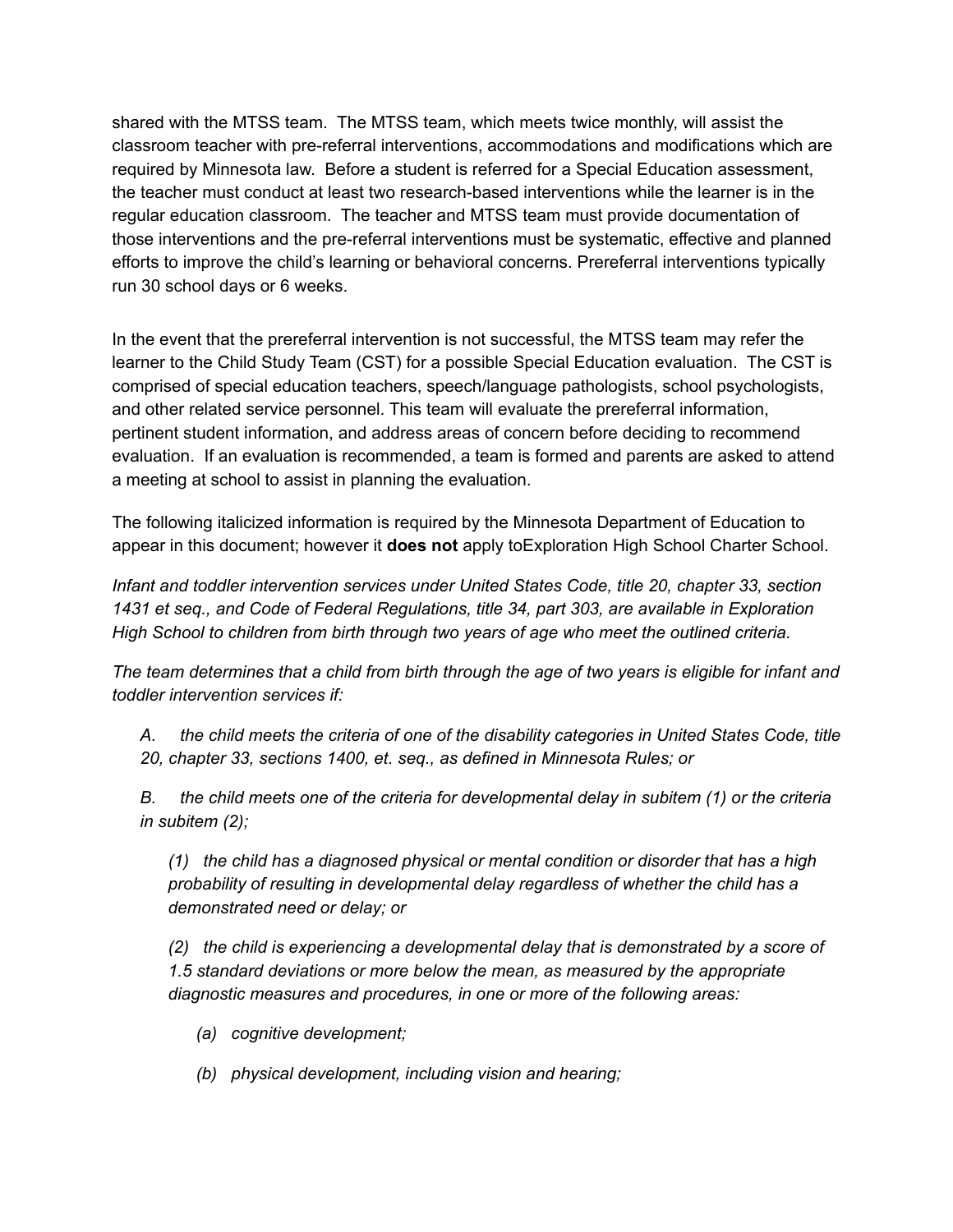- *(c) communication development;*
- *(d) social or emotional development; and*
- *(e) adaptive development.*

*(3) The child's eligibility is established through the application of informed clinical opinion. Informed clinical opinion may be used as an independent basis to establish a child's eligibility under this part even when other instruments do not establish eligibility; however, in no event may informed clinical opinion be used to negate the results of evaluation instruments to establish eligibility.*

Exploration High School serves students in grades 9-10. The italicized section below is required by MDE to be in this document but **does not** apply to Exploration High School.

The team shall determine that a child from the age of three years through the age of six years is *eligible for special education when:*

*A. the child meets the criteria of one of the categorical disabilities in United States Code, title 20, chapter 33, sections 1400 et seq., as defined in Minnesota Rules; or*

*B. the child meets one of the criteria for developmental delay in subitem (1) and the criteria in subitem (2). Exploration High School [as elected the option of implementing these criteria for developmental delay.*

*If your district provides education for this age group, indicate whether your district has elected to implement these criteria for developmental delay. If your district chooses to implement these criteria, it may not modify them.*

*[Include the information below only if your district chooses the option of implementing these criteria for developmental delay.]*

*(1) The child:*

*(a) has a diagnosed physical or mental condition or disorder that has a high probability or resulting in developmental delay; or*

*(b) has a delay in each of two or more of the areas of cognitive development; physical development, including vision and hearing; communication development; social or emotional development; and adaptive development, that is verified by an evaluation using one or more technically adequate, norm-referenced instruments. The instruments must be individually administered by appropriately trained professionals and the scores must be at least 1.5 standard deviations below the mean in each area.*

*(2) The child's need for special education is supported by:*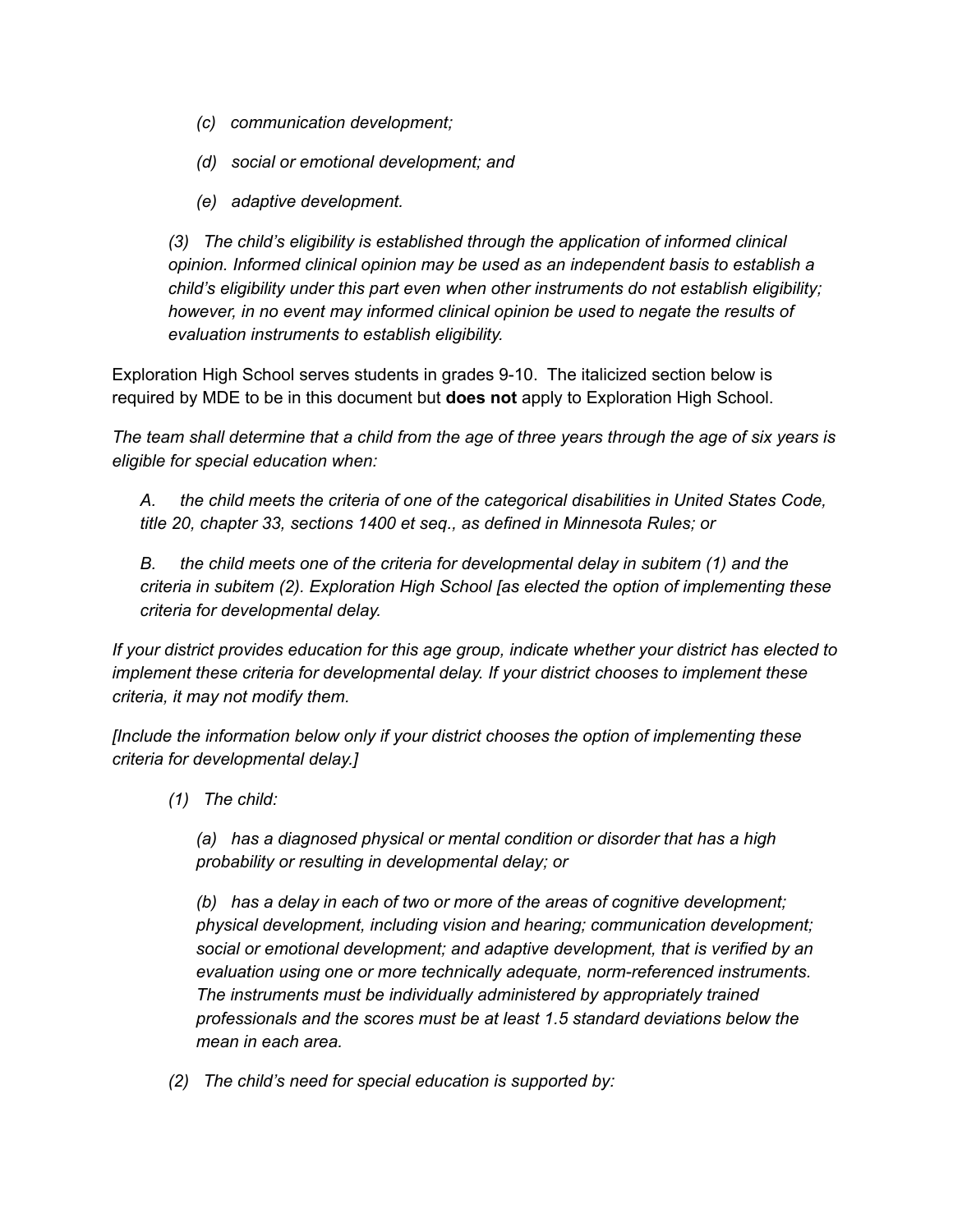*(a) at least one documented, systematic observation in the child's routine setting by an appropriate professional or, if observation in the daily routine setting is not possible, the alternative setting must be justified;*

*(b) a developmental history; and*

*(c) at least one other evaluation procedure in each area of identified delay that is conducted on a different day than the medical or norm-referenced evaluation; which may include criterion references instruments, language samples, or curriculum-based measures.*

Exploration High School's plan for identifying a child with a specific learning disability is consistent with Minnesota Rule 3525.1341. Exploration High School implements its interventions consistent with that plan.

Exploration High School does not use the R.T.I. process to identify students with a disability. Exploration High School's plan for identifying a child with a specific learning disability is attached as Appendix A.

#### **B. Evaluation**

Evaluation of the child and assessment of the child and family will be conducted in a manner consistent with Code of Federal Regulations, title 34, section 303.321.

The following italicized section is required by the Minnesota Department of Education, but **does not** apply to Exploration High School.

*A. General. (1) The lead agency must ensure that, subject to obtaining parental consent in accordance with §303.420(a)(2), each child under the age of three who is referred for evaluation or early intervention services under this part and suspected of having a disability, receives—*

*(i) A timely, comprehensive, multidisciplinary evaluation of the child in accordance with paragraph (b) of this section unless eligibility is established under paragraph (a)(3)(i) of this section; and*

*(ii) If the child is determined eligible as an infant or toddler with a disability as defined in §303.21;*

*(A) A multidisciplinary assessment of the unique strengths and needs of that infant or toddler and the identification of services appropriate to meet those needs;*

*(B) A family-directed assessment of the resources, priorities, and concerns of the family and the identification of the supports and services necessary to enhance the family's capacity to meet the developmental needs of that infant or toddler. The assessments of the child and family are described in paragraph (c) of this*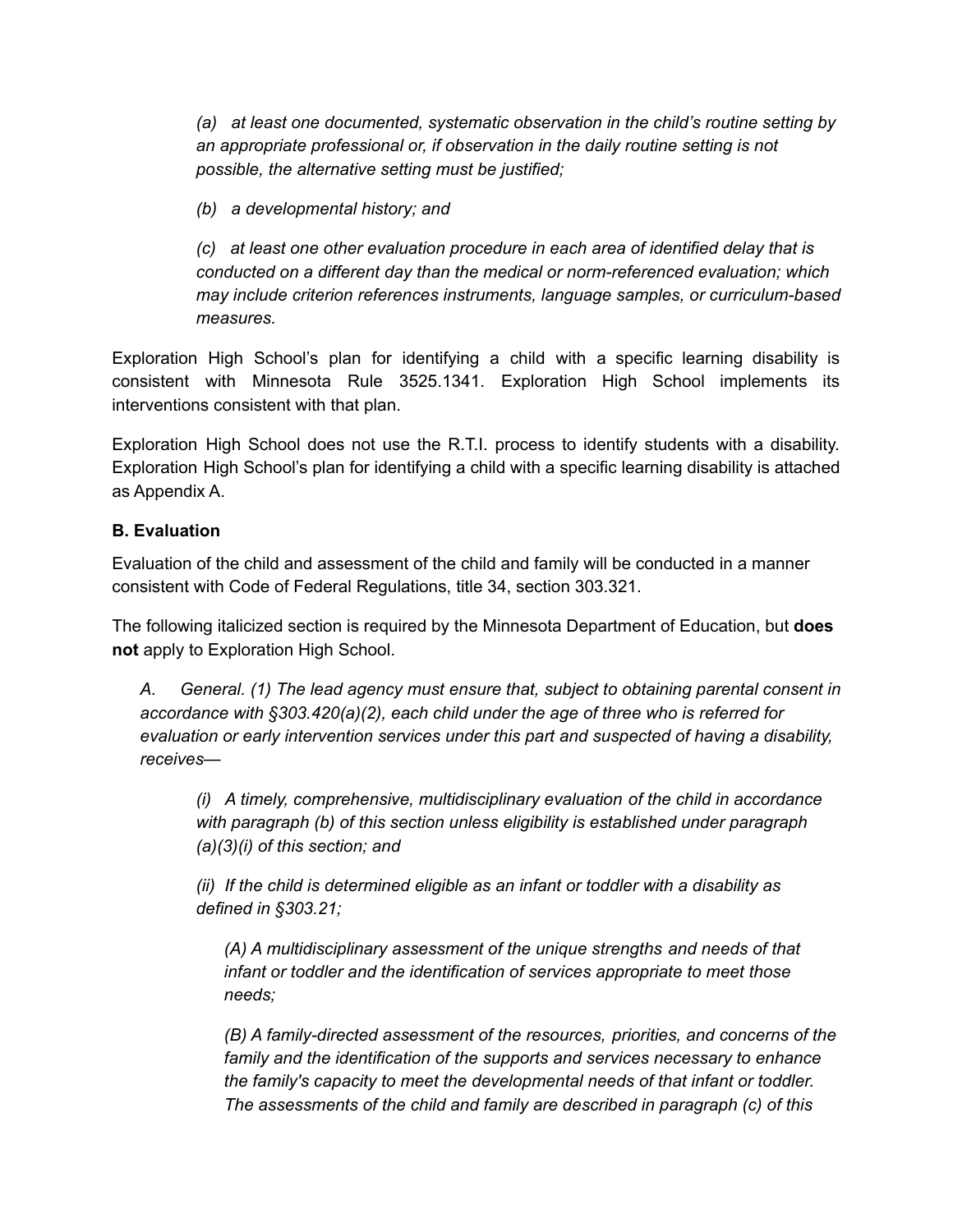*section and these assessments may occur simultaneously with the evaluation, provided that the requirements of paragraph (b) of this section are met.*

*(2) As used in this part—*

*(i) Evaluation means the procedures used by qualified personnel to determine a child's initial and continuing eligibility under this part, consistent with the definition of infant or toddler with a disability in §303.21. An initial evaluation refers to the child's evaluation to determine his or her initial eligibility under this part;*

*(ii) Assessment means the ongoing procedures used by qualified personnel to identify the child's unique strengths and needs and the early intervention services appropriate to meet those needs throughout the period of the child's eligibility under this part and includes the assessment of the child, consistent with paragraph (c)(1) of this section and the assessment of the child's family, consistent with paragraph (c)(2) of this section; and*

*(iii) Initial assessment refers to the assessment of the child and the family assessment conducted prior to the child's first IFSP meeting.*

*(3)(i) A child's medical and other records may be used to establish eligibility (without conducting an evaluation of the child) under this part if those records indicate that the child's level of functioning in one or more of the developmental areas identified in §303.21(a)(1) constitutes a developmental delay or that the child otherwise meets the criteria for an infant or toddler with a disability under §303.21. If the child's part C eligibility is established under this paragraph, the lead agency or EIS provider must conduct assessments of the child and family in accordance with paragraph (c) of this section.*

*(ii) Qualified personnel must use informed clinical opinion when conducting an evaluation and assessment of the child. In addition, the lead agency must ensure that informed clinical opinion may be used as an independent basis to establish a child's eligibility under this part even when other instruments do not establish eligibility; however, in no event may informed clinical opinion be used to negate the results of evaluation instruments used to establish eligibility under paragraph (b) of this section.*

*(4) All evaluations and assessments of the child and family must be conducted by qualified personnel, in a nondiscriminatory manner, and selected and administered so as not to be racially or culturally discriminatory.*

*(5) Unless clearly not feasible to do so, all evaluations and assessments of a child must be conducted in the native language of the child, in accordance with the definition of native language in §303.25.*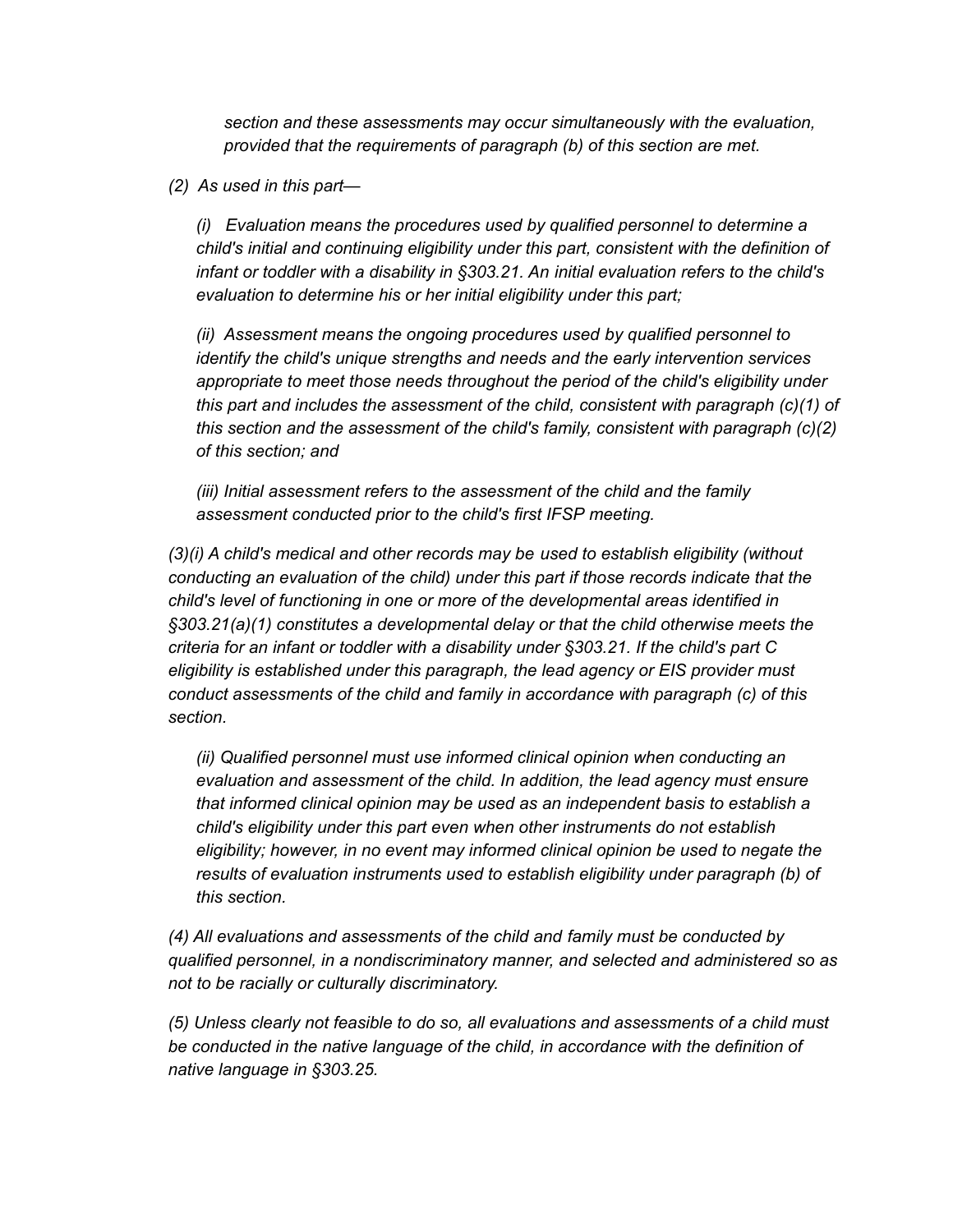*(6) Unless clearly not feasible to do so, family assessments must be conducted in the native language of the family members being assessed, in accordance with the definition of native language in §303.25.*

*B. Procedures for evaluation of the child. In conducting an evaluation, no single procedure may be used as the sole criterion for determining a child's eligibility under this part. Procedures must include –*

*(1) Administering an evaluation instrument;*

*(2) Taking the child's history (including interviewing the parent);*

*(3) Identifying the child's level of functioning in each of the developmental areas in § 303.21(a)(1);*

*(4) Gathering information from other sources such as family members, other care-givers, medical providers, social workers, and educators, if necessary, to understand the full scope of the child's unique strengths and needs; and*

*(5) Reviewing medical, educational, or other records.*

*C. Procedures for assessment of the child and family.*

*(1) An assessment of each infant or toddler with a disability must be conducted by qualified personnel in order to identify the child's unique strengths and needs and the early intervention services appropriate to meet those needs. The assessment of the child must include the following:*

*(i) A review of the results of the evaluation conducted by paragraph (b) of this section;*

*(ii) Personal observations of the child; and*

*(iii) The identification of the child's needs in each of the developmental areas in § 303.21(a)(1).*

*(2) A family-directed assessment must be conducted by qualified personnel in order to identify the family's resources, priorities, and concerns and the supports and services necessary to enhance the family's capacity to meet the developmental needs of the family's infant or toddler with a disability. The family-directed assessment must –*

*(i) Be voluntary on the part of each family member participating in the assessment;*

*(ii) Be based on information obtained through an assessment tool and also through an interview with those family members who elect to participate in the assessment; and*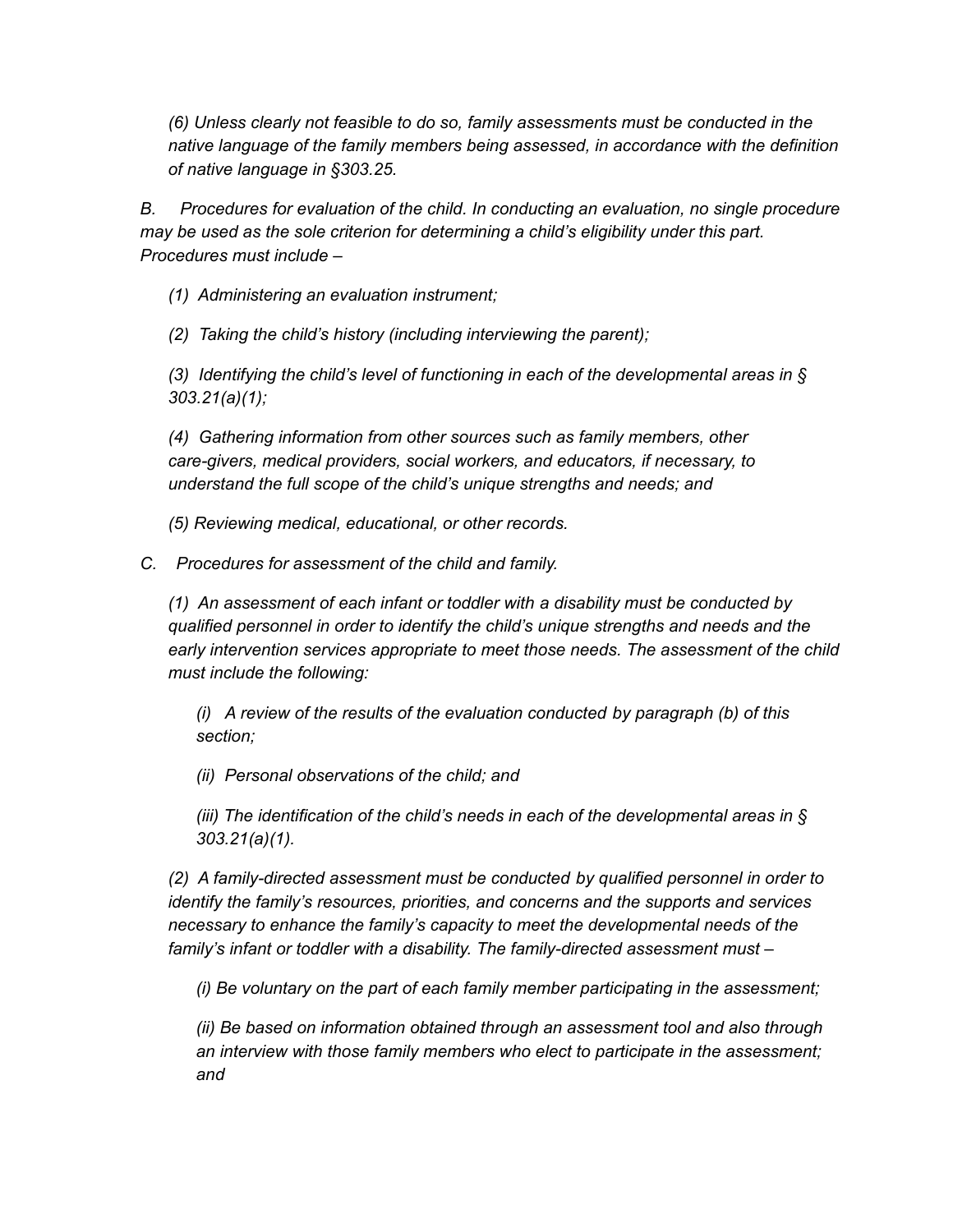#### *(iii) Include the family's description of its resources, priorities, and concerns related to enhancing the child's development.*

For the grade levels served, the team conducts an evaluation for special education purposes within a reasonable time not to exceed 30 school days from the date the district receives parental permission to conduct the evaluation or the expiration of the 14-calendar day parental response time in cases other than initial evaluation, unless a conciliation conference or hearing is requested.

Exploration High School conducts full and individual initial evaluation before the initial provision of special education and related services to a pupil. The initial evaluation shall consist of procedures to determine whether a child is a pupil with a disability that adversely affects the child's educational performance as defined in Minnesota Statutes, section 125A.02, who by reason thereof needs special education and related services, and to determine the educational needs of the pupil. The district proposing to conduct an initial evaluation to determine if the child qualifies as a pupil with a disability shall obtain an informed consent from the parent of the child before the evaluation is conducted. Parental consent for evaluation shall not be construed as consent for placement for receipt of special education and related services. The District will not override the written refusal of a parent to consent to an initial evaluation or re-evaluation.

#### **Evaluation Procedures**

Evaluations and reevaluations are conducted according to the following procedures:

A. Exploration High School provides notice to the parents of the pupil, according to Code of Federal Regulations, title 34, sections 300.500 to 300.505, that describes any evaluation procedures the district proposes to conduct.

B. In conducting the evaluation, Exploration High School:

(1) uses a variety of evaluation tools and strategies to gather relevant functional and developmental information, including information provided by the parent, that are designed to assist in determining whether the child is a pupil with a disability and the content of the pupil's individualized education program, including information related to enabling the pupil to be involved in and profess in the general curriculum, or for preschool pupils, to participate in appropriate activities;

(2) does not use any single procedure as the sole criterion for determining whether a child is a pupil with a disability or determining an appropriate education program for the pupil; and

(3) uses technically sound instruments that are designed to assess the relative contribution of cognitive and behavioral factors, in addition to physical or developmental factors.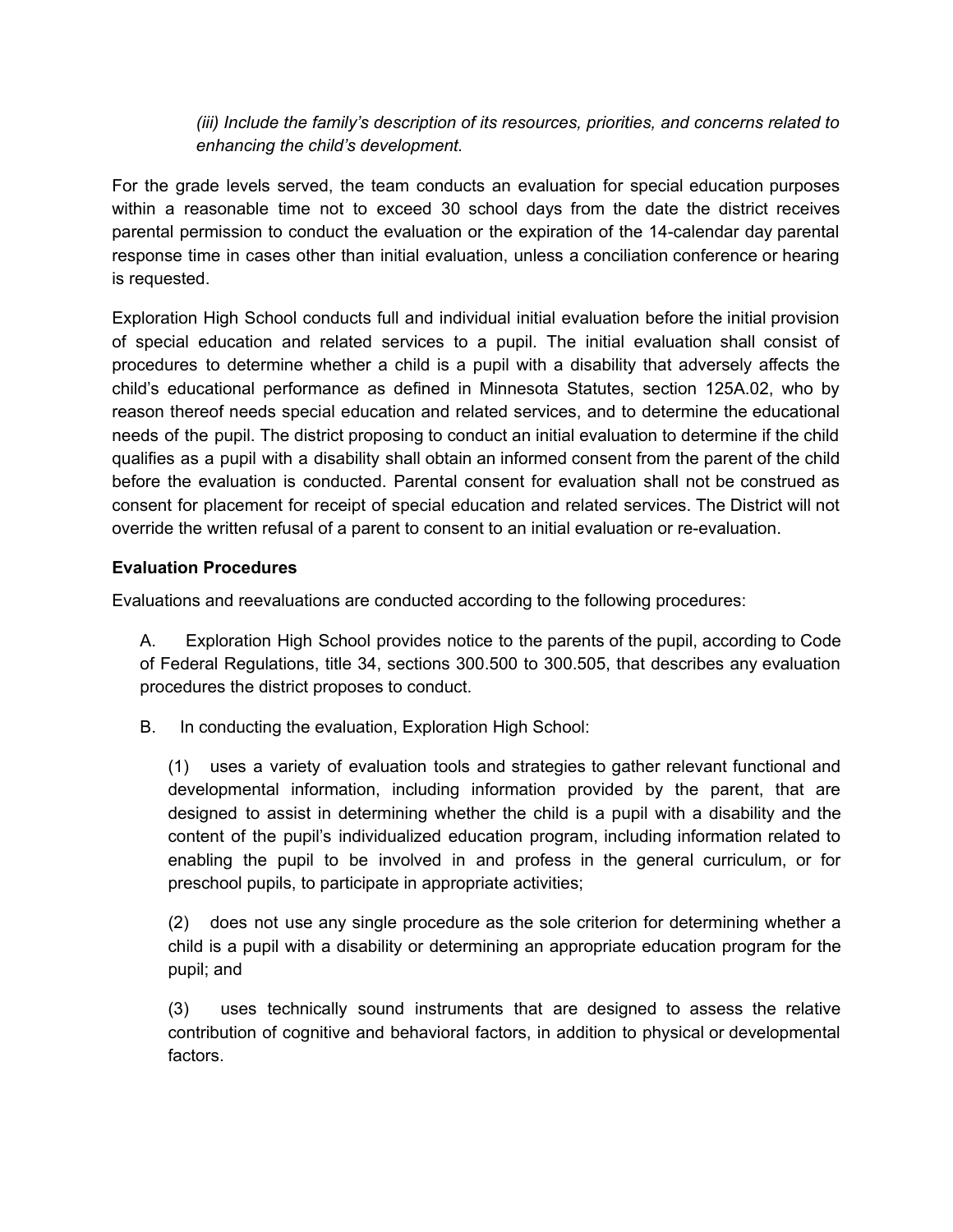C. Exploration High School ensures that:

(1) tests and other evaluation materials used to evaluate a child under this part are selected and administered so as not be discriminatory on a racial or cultural basis, and are provided and administered in the pupil's native language or other mode of communication, unless it is clearly not feasible to do so;

(2) materials and procedures used to evaluate a child with limited English proficiency are selected and administered to ensure that they measure the extent to which the child has a disability and needs special education and related services, rather than measure the child's English language skills;

(3) any standardized tests that are given to the child have been validated for the specific purpose for which they are used, are administered by trained and knowledgeable personnel, and are administered in accordance with any instructions provided by the producer of such tests;

(4) the child is evaluated in all areas of suspected disability, including, if appropriate, health, vision, hearing, social and emotional status, general intelligence, academic performance, communicative status, and motor abilities;

(5) evaluation tools and strategies that provide relevant information that directly assists persons in determining the educational needs of the pupil are provided;

(6) if an evaluation is not conducted under standard conditions, a description of the extent to which it varied from standard conditions must be included in the evaluation report;

(7) tests and other evaluation materials include those tailored to evaluate specific areas of educational need and not merely those that are designed to provide a single general intelligence quotient;

(8) tests are selected and administered so as best to ensure that if a test is administered to a child with impaired sensory, manual, or speaking skills, the test results accurately reflect the child's aptitude or achievement level or whatever other factors the test purports to measure, rather than reflecting the child's impaired sensory, manual, or speaking skills, unless those skills are the factors that the test purports to measure; and

(9) in evaluating each pupil with a disability, the evaluation is sufficiently comprehensive to identify all of the pupil's special education and related service needs, whether or not commonly linked to the disability category in which the pupil has been classified.

D. Upon completion of administration of tests and other evaluation materials, the determination of whether the child is a pupil with a disability as defined in Minnesota Statutes, section 125A.02, shall be made by a team of qualified professionals and the parent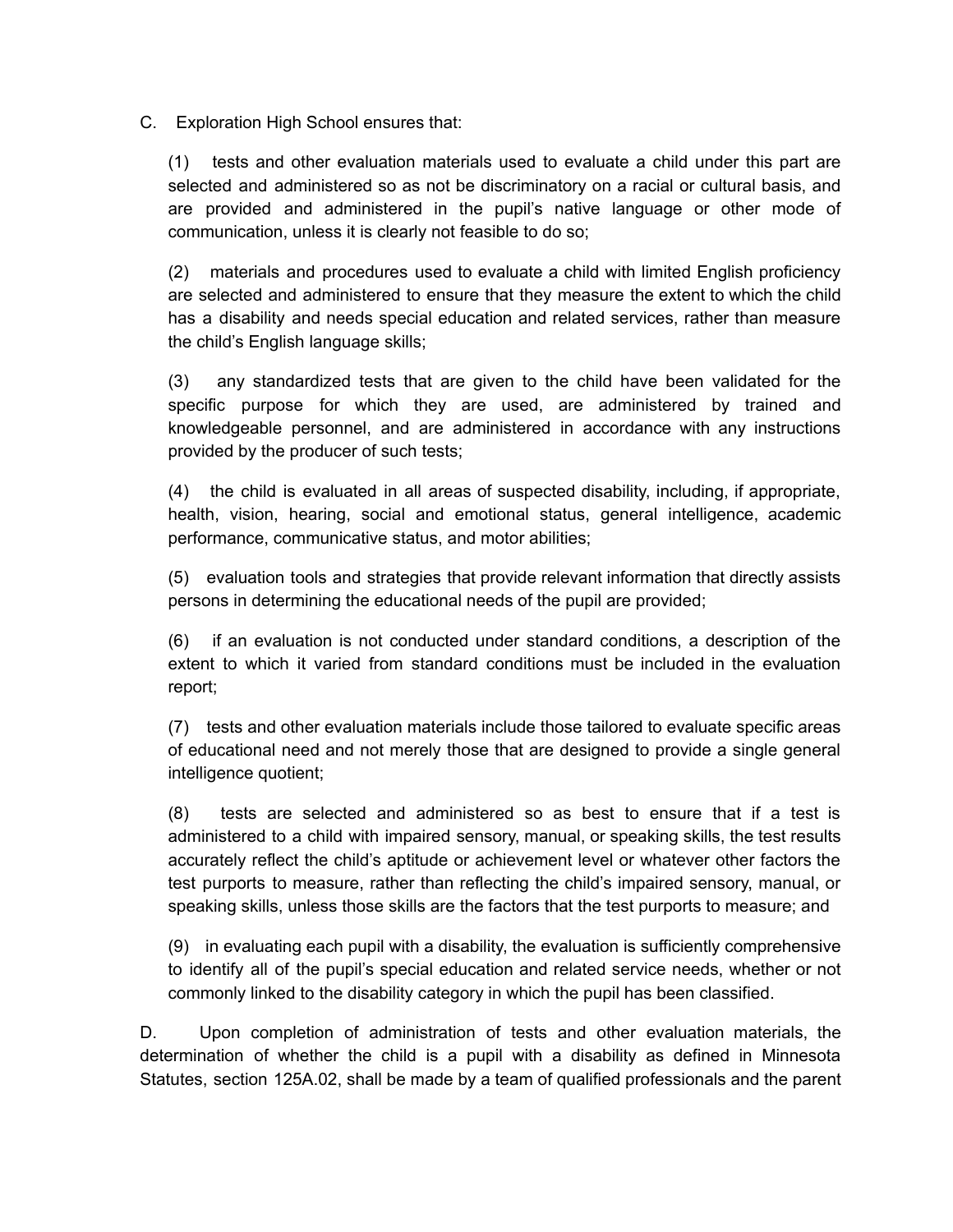of the pupil in accordance with item E, and a copy of the evaluation report and the documentation of determination of eligibility will be given to the parent.

E. In making a determination of eligibility under item D, a child shall not be determined to be a pupil with a disability if the determinant factor for such determination is lack of instruction in reading or math or limited English proficiency, and the child does not otherwise meet eligibility criteria under parts 3525.1325 to 3525.1351.

#### **Additional requirements for evaluations and reevaluations**

A. As part of an initial evaluation, if appropriate, and as part of any reevaluation under this part, or a reinstatement under part 3525.3100, the IEP team and other qualified professionals, as appropriate, shall:

(1) review existing evaluation data on the pupil, including evaluations and information provided by the parents of the pupil, current classroom-based assessments and observations, and teacher and related services providers observation; and

(2) on the basis of the review, and input from the pupil's parents, identify what additional data, if any, are needed to determine whether the pupil has a particular category of disability, as described in Minnesota Statutes, section 125A.02, or, in case of a reevaluation of a pupil, whether the pupil continues to have such a disability, the present levels of performance and educational needs of the pupil, whether the pupil needs special education and related services, or in the case of a reevaluation of a pupil, whether the pupil continues to need special education and related services, and whether any additions or modifications to the special education and related services are needed to enable the pupil to meet the measurable annual goals set out in the individualized education program of the pupil and to participate, as appropriate, in the general curriculum.

B. The district administers such tests and other evaluation materials as may be needed to produce the data identified by the IEP team under item A, subitem (2).

C. The district obtains informed parental consent, in accordance with subpart 1, prior to conducting any reevaluation of a pupil, except that such informed parental consent need not be obtained if the district can demonstrate that it had taken reasonable measures to obtain such consent and the pupil's parent has failed to respond.

D. If the IEP team and other qualified professionals, as appropriate, determine that no additional data are needed to determine whether the pupil continues to be a pupil with a disability, the district shall notify the pupil's parents of that determination and the reasons for it, and the right of such parents to request an evaluation to determine whether the pupil continues to be a pupil with a disability, and shall not be required to conduct such an evaluation unless requested to by the pupil's parents.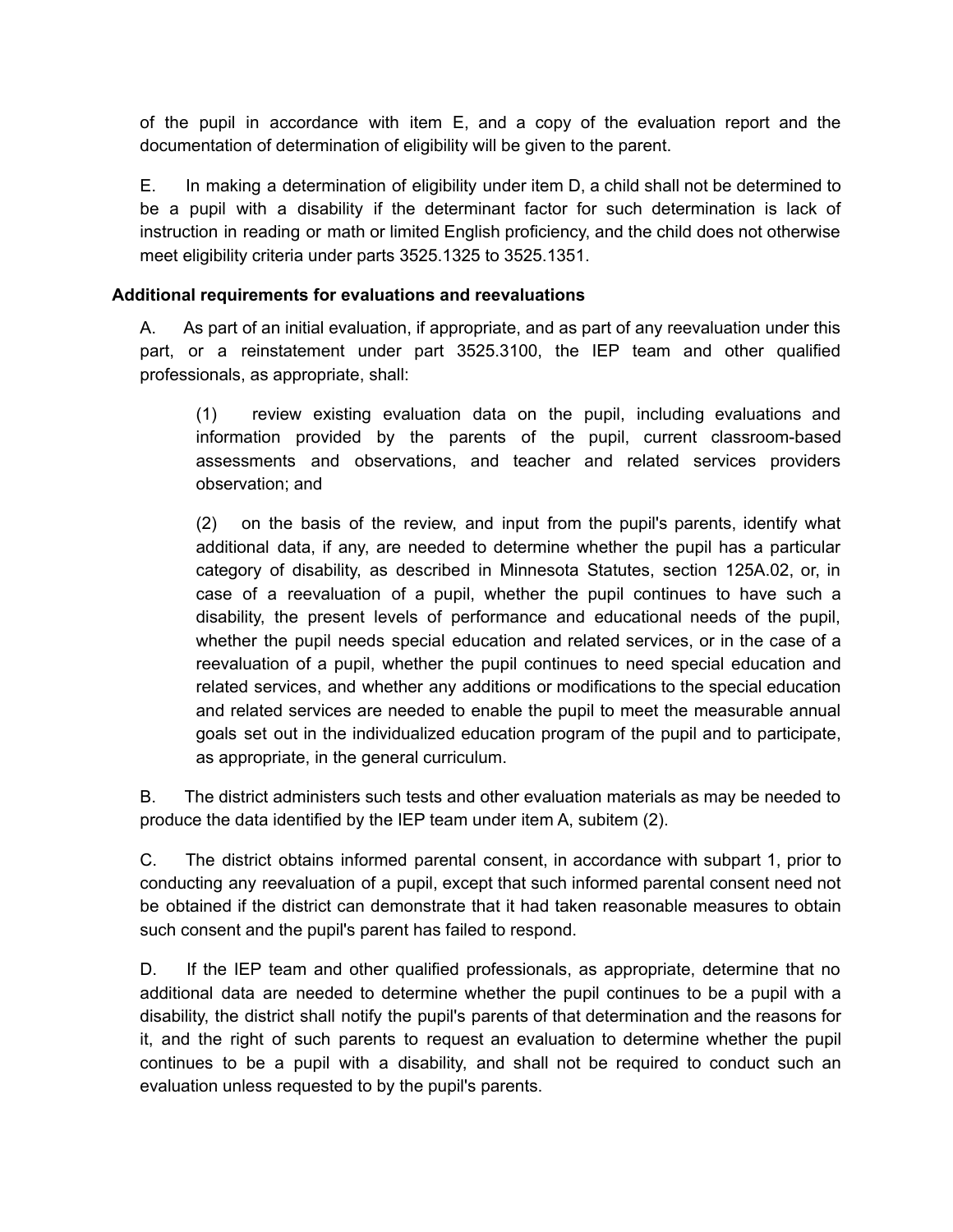E. The district evaluates a pupil in accordance with this part before determining that the pupil is no longer a pupil with a disability.

X The district intends to use restrictive procedures. See the attached Restrictive Procedure Plan. The district follows the restrictive procedure statute, Minnesota Statute 125A.094-125A.0942.

The district **does not** intend to use restrictive procedures.

#### **Procedures for determining eligibility and placement**

A. In interpreting the evaluation data for the purpose of determining if a child is a pupil with a disability under parts 3525.1325 to 3525.1351 and the educational needs of the child, the school district:

(1) draws upon information from a variety of sources, including aptitude and achievement tests, parent input, teacher recommendations, physical condition, social or cultural background, and adaptive behavior; and

(2) ensures that the information obtained from all of the sources is documented and carefully considered.

B. If a determination is made that a child is a pupil with a disability who needs special education and related services, an IEP must be developed for the pupil according to part 3525.2810.

#### **Evaluation Report**

An evaluation report must be completed and delivered to the pupil's parents within the specified evaluation timeline. At a minimum, the evaluation report must include:

A. a summary of all evaluation results;

B. documentation of whether the pupil has a particular category of disability or, in the case of a reevaluation, whether the pupil continues to have such a disability;

C. the pupil's present levels of performance and educational needs that derive from the disability;

D. whether the child needs special education and related services or, in the case of a reevaluation, whether the pupil continues to need special education and related services; and

E. whether any additions or modifications to the special education and related services are needed to enable the pupil to meet the measurable annual goals set out in the pupil's IEP and to participate, as appropriate, in the general curriculum.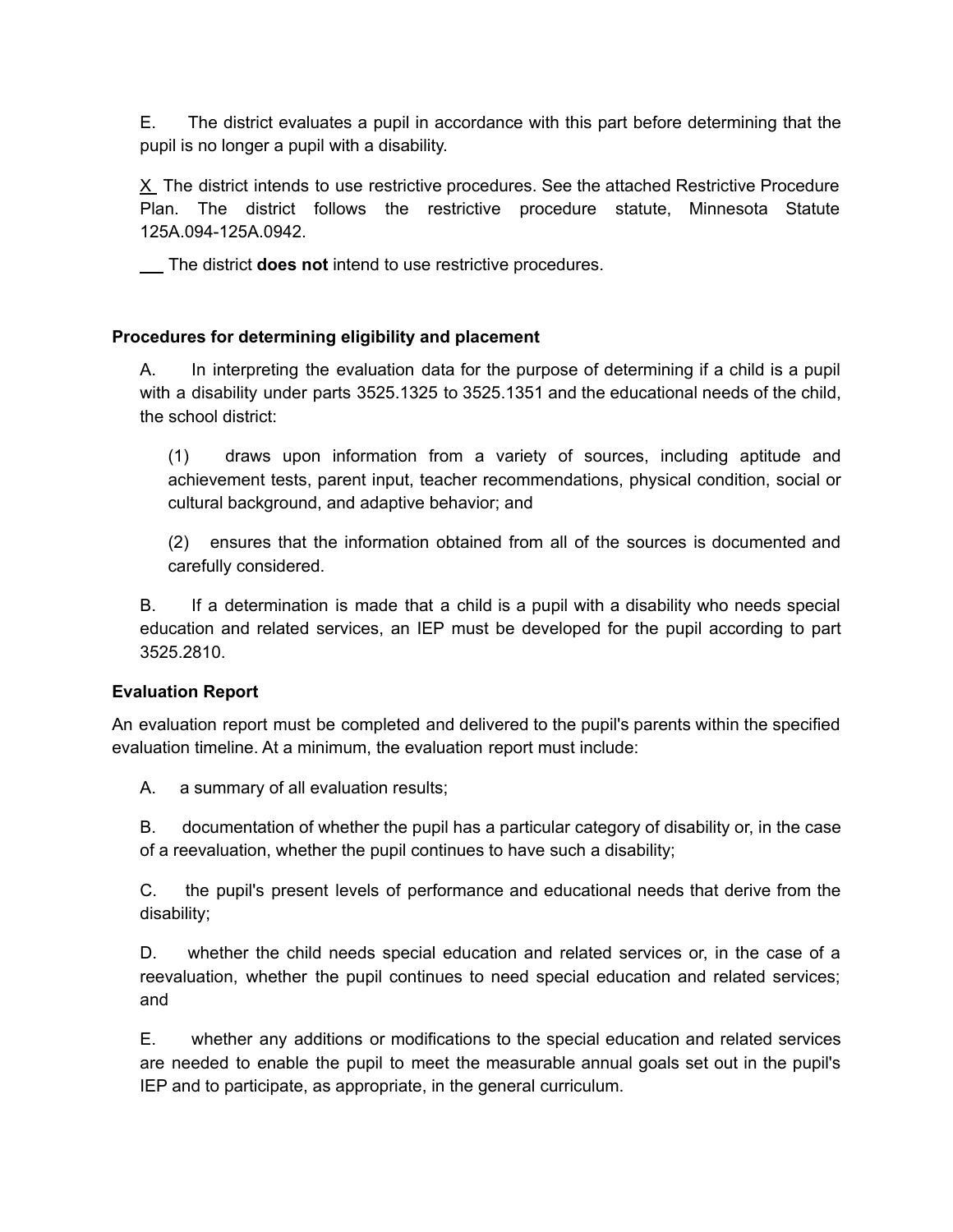#### **C. Plan for Receiving Referrals**

Exploration High School's plan for receiving referrals from parents, physicians, private and public programs, and health and human services agencies is attached as Appendix B.

#### **II. Method of Providing the Special Education Services for the Identified Pupils**

Exploration High School provides a full range of educational service alternatives. All students with disabilities are provided the special instruction and services appropriate to their needs. The following is representative of Exploration High School's method of providing the special education services for the identified pupils, sites available at which service may occur, and instruction and related services are available.

Appropriate program alternatives to meet the special education needs, goals, and objectives of a pupil are determined on an individual basis. Choice of specific program alternatives are based on the pupil's current levels of performance, pupil special education needs, goals, and objectives, and must be written in the IEP. Program alternatives are comprised of the type of services provided, the setting in which services occur, and the amount of time and frequency in which special education services occur. A pupil may receive special education services in more than one alternative based on the IEP.

- A. Method of providing the special education services for the identified pupils:
	- (1) one on one services
	- (2) small group
	- (3) direct
	- (4) in-direct
- B. Alternative sites available at which services may occur:
	- (1) Homebound or home-based services (location of services TBD by school or IEP team)
	- (2) Minneapolis Public Schools (location of services determined by MPS rep)
	- (3) Other resident districts

(location of services determined by district rep)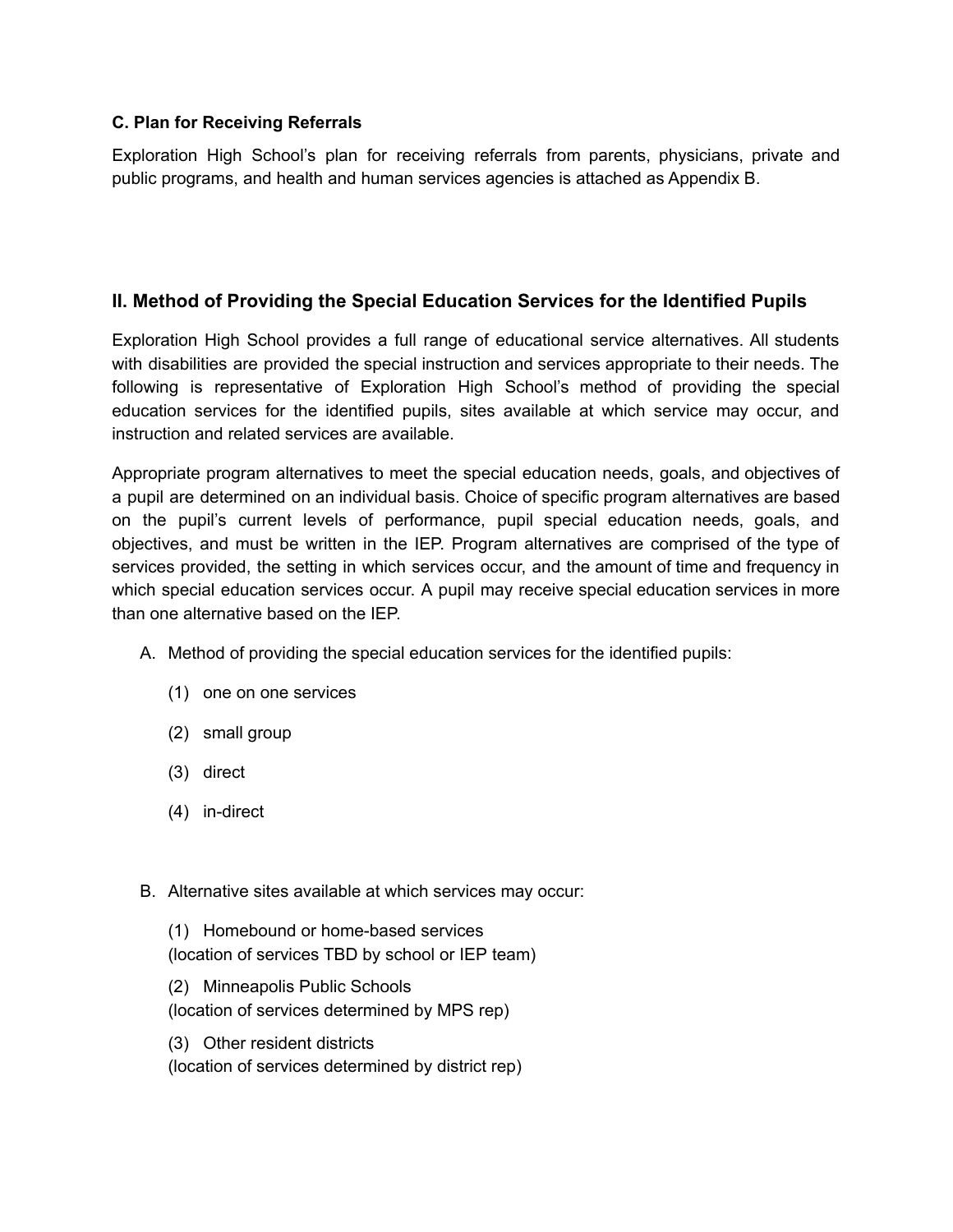- C. Available instruction and related services:
	- (1) School Psychology
	- (2) Occupational Therapy
	- (3) Speech and Language
	- (4) Adapted Physical Education
	- (5) Deaf/Hard of Hearing and Audiological services
	- (6) Other services required by the I.E.P.

#### **III. Administration and Management Plan.**

Exploration High School utilizes the following administration and management plan to assure effective and efficient results of child study procedures and method of providing special education services for the identified pupils:

A. The following table illustrates the organization of administration and management to assure effective and efficient results of child study procedures and method of providing special education services for the identified pupils:

| <b>Staff Name and</b><br><b>Title</b>         | <b>Contact Information</b><br>(phone/email/mailing address/office<br>location)                                  | <b>Brief Description of Staff</b><br><b>Responsibilities relating to</b><br>child study procedures and<br>method of providing special<br>education services |
|-----------------------------------------------|-----------------------------------------------------------------------------------------------------------------|-------------------------------------------------------------------------------------------------------------------------------------------------------------|
| Dave Heighington<br><b>Executive Director</b> | 229 13th Ave NE, Minneapolis, MN<br>55413<br>$(612)$ 787-2540<br>dave.heighington@explorationhighscho<br>ol.org | As the Director, Dave<br>Heighington is responsible for<br>the oversight of all school<br>operations.                                                       |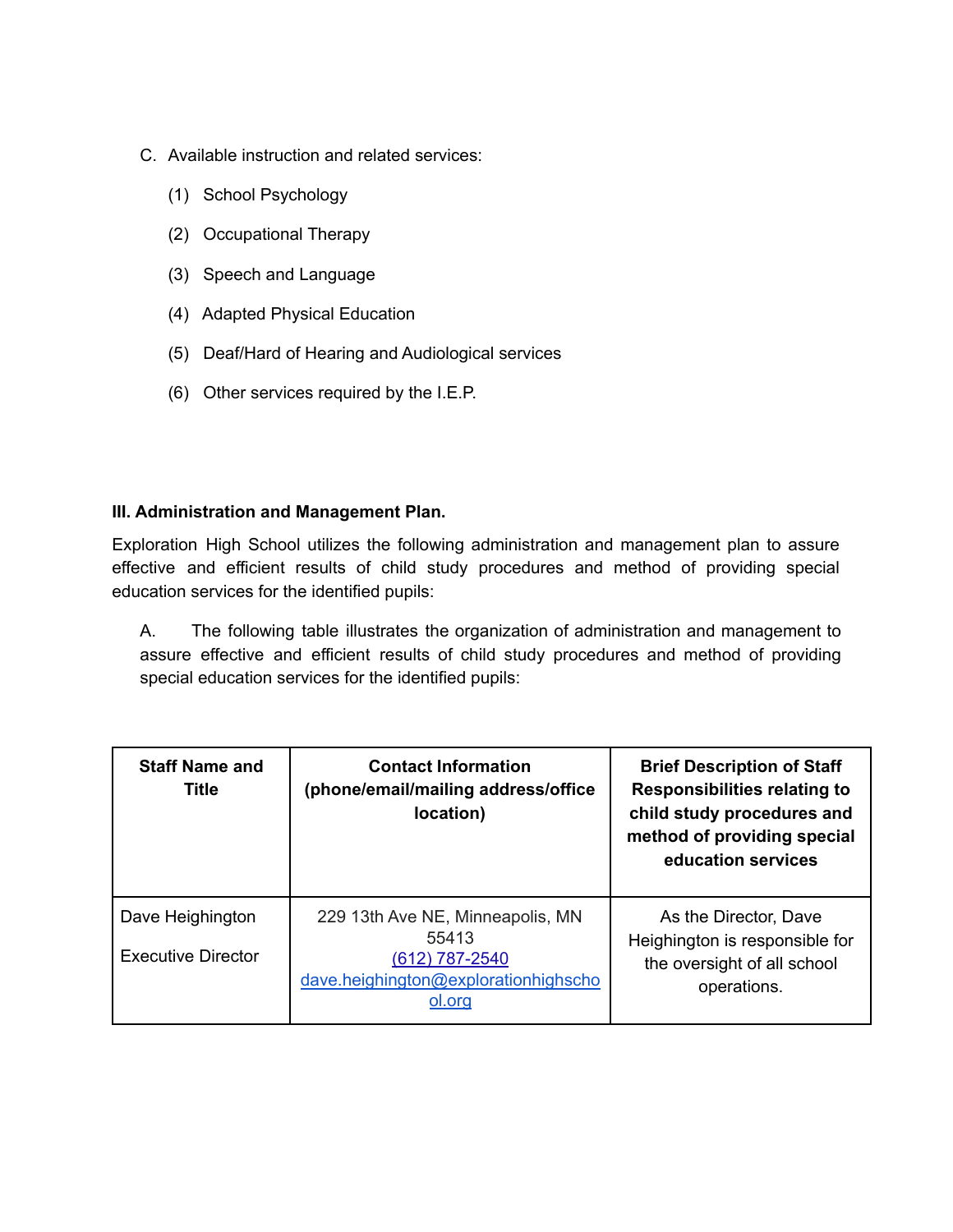| <b>Mandy Kasowicz</b><br>Director of Special<br>Education                 | Office is located at:<br>1155 Centre Pointe Drive<br>Suite 6<br>Mendota Heights, MN 55120<br>763-957-0393<br>mandy@creativelyfocused.net  | As the Special Education<br>Director, Mandy Kasowicz<br>provides oversight of all special<br>education programming in the<br>building.                                                                                                                                                                                                                                                                                                                           |
|---------------------------------------------------------------------------|-------------------------------------------------------------------------------------------------------------------------------------------|------------------------------------------------------------------------------------------------------------------------------------------------------------------------------------------------------------------------------------------------------------------------------------------------------------------------------------------------------------------------------------------------------------------------------------------------------------------|
| Kelsey Kiefer<br><b>Assistant Director of</b><br><b>Special Education</b> | Office is located at:<br>1155 Centre Pointe Drive<br>Suite 6<br>Mendota Heights, MN 55120<br>kelsey@creativelyfocused.net<br>952-992-0188 | As the Assistant Director of<br>Special Education, Kelsey<br>Kiefer is responsible for<br>maintaining special education<br>programming in compliance with<br>state and federal guidelines and<br>coordinating completion of<br>program audits with Building<br>Principal and Director of Special<br>Education. Kelsey is<br>responsible for oversight of the<br>Child Find and Child Study<br>process in coordination with the<br>Director of Special Education. |

B. Due Process Assurances available to parents: Exploration High School has appropriate and proper due process procedures in place to assure effective and efficient results of child study procedures and method of providing special education services for the identified pupils, including alternative dispute resolution and due process hearings. A description of these processes are as follows:

(1) Prior written notice to a) inform the parent that except for the initial placement of a child in special education, the school district will proceed with its proposal for the child's placement or for providing special education services unless the child's parent notifies the district of an objection within 14 days of when the district sends the prior written notice to the parent; and b) state that a parent who objects to a proposal or refusal in the prior written notice may request a conciliation conference or another alternative dispute resolution procedure.

(2) Exploration High School will not proceed with the initial evaluation of a child, the initial placement of a child in a special education program, or the initial provision of special education services for a child without the prior written consent of the child's parent. A district may not override the written refusal of a parent to consent to an initial evaluation or reevaluation.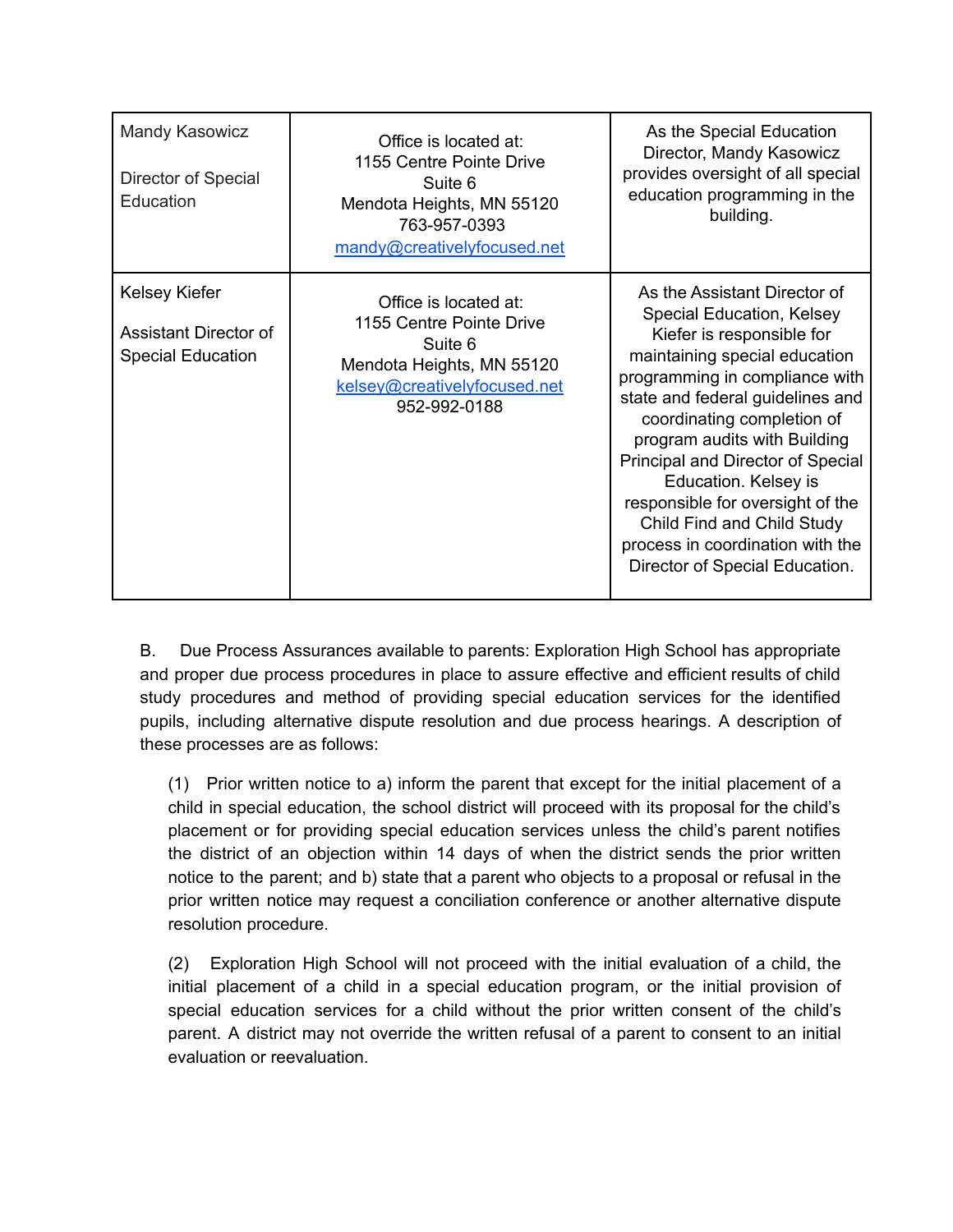(3) A parent, after consulting with health care, education, or other professional providers, may agree or disagree to provide the parent's child with sympathomimetic medications unless medical, dental, mental and other health services are necessary, in the professional's judgment, that the risk to the minor's life or health is of such a nature that treatment should be given without delay and the requirement of consent would result in delay or denial of treatment.

(4) Parties are encouraged to resolve disputes over the identification, evaluation, educational placement, manifestation determination, interim alternative educational placement, or the provision of a free appropriate public education to a child with a disability through conciliation, mediation, facilitated team meetings, or other alternative process. All dispute resolution options are voluntary on the part of the parent and must not be used to deny or delay the right to a due process hearing. All dispute resolution processes are provided at no cost to the parent.

(5) Conciliation Conference: a parent has the opportunity to meet with appropriate district staff in at least one conciliation conference if the parent objects to any proposal of which the parent receives prior written notice. Exploration High School holds a conciliation conference within ten calendar days from the date the district receives a parent's objection to a proposal or refusal in the prior written notice. All discussions held during a conciliation conference are confidential and are not admissible in a due process hearing. Within five school days after the final conciliation conference, the district must prepare and provide to the parent a conciliation conference memorandum that describes the district's final proposed offer of service. This memorandum is admissible in evidence in any subsequent proceeding.

(6) In addition to offering at least one conciliation conference, Exploration High School informs parents of other dispute resolution processes, including at least medication and facilitated team meetings. The fact that an alternative dispute resolution process was used is admissible in evidence at any subsequent proceeding. State-provided mediators and team meeting facilitators shall not be subpoenaed to testify at a due process hearing or civil action under special education law nor are any records of mediators or state-provided team meeting facilitators accessible to the parties.

(7) Descriptions of the mediation process, facilitated team meetings, state complaint, and impartial due process hearings may be found in Exploration High School's Procedure Safeguard Notice, attached as Appendix C.

#### *IV. Interagency Agreements the District has Entered*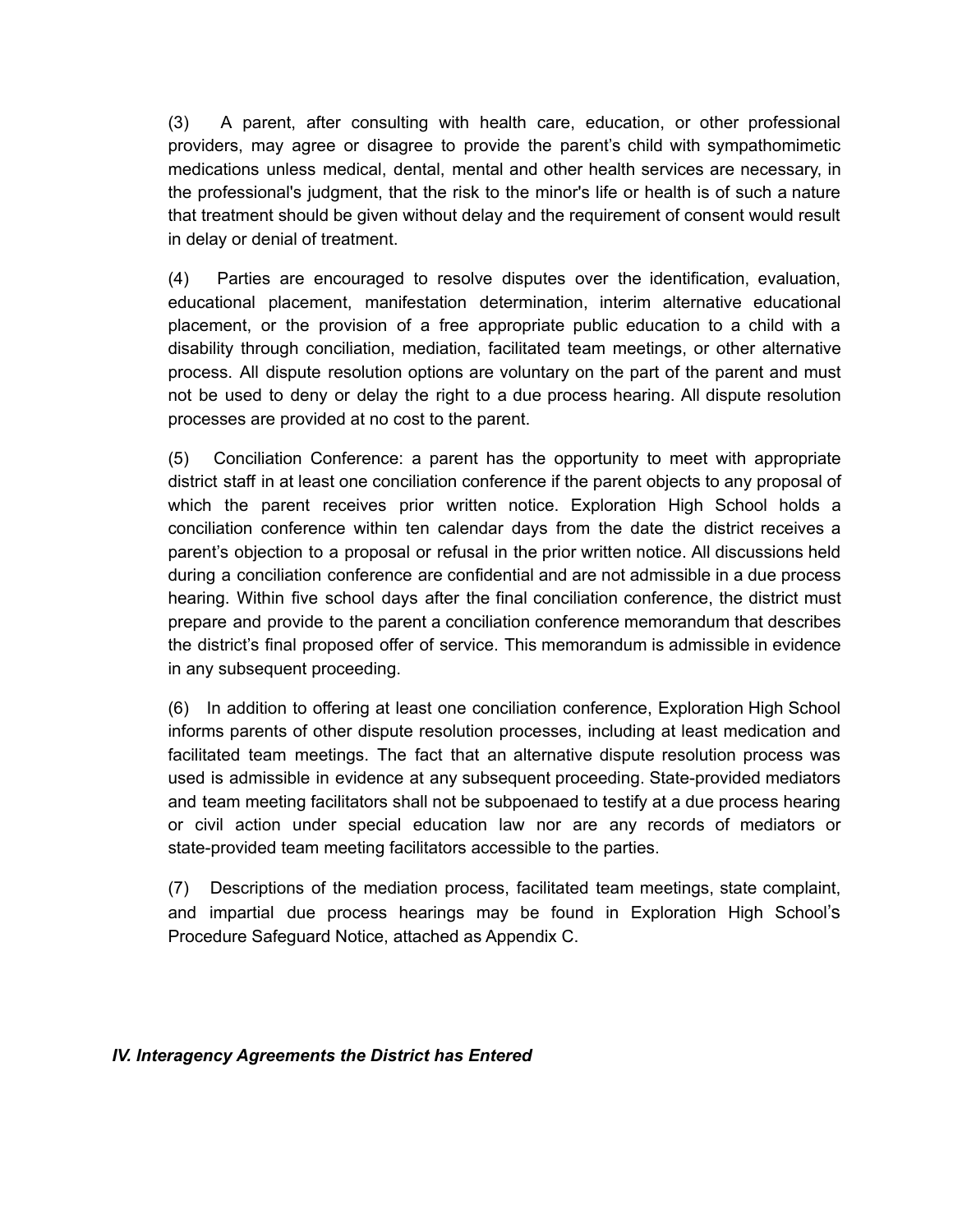Exploration High School is a charter school district serving grades 9-10. As such, the following italicized section **does not** apply to the district, but must remain in this TSES according to the Minnesota Department of Education.

*District has entered in the following interagency agreements or joint powers board agreements for eligible children, ages 3 to 21, to establish agency responsibility that assures that coordinated interagency services are coordinated, provided, and paid for, and that payment is facilitated from public and private sources:*

| <b>Name of Agency</b>     | <b>Terms of Agreement</b>  | <b>Agreement Termination/</b><br><b>Renewal Date</b> |
|---------------------------|----------------------------|------------------------------------------------------|
| Integrative OT, LLC       | Occupational Therapy       | School Year 2021-2022                                |
| WordPlay                  | Speech Language Services   | School Year 2021-2022                                |
| <b>Creatively Focused</b> | <b>School Psychologist</b> | School Year 2021-2022                                |

#### **V. Special Education Advisory Council**

In order to increase the involvement of parents of children with disabilities in district policy making and decision making, Exploration High School has a special education advisory council.

A. Exploration High School's Special Education Advisory Council is individually established.

B. Exploration High School's Special Education Advisory Council is not a subgroup of the Exploration High School School Board and does not advise on the needs of students with disabilities. The goal of the SEAC is to increase parent/guardian involvement in district policy making involving students with disabilities. Meetings provide a forum for parents to address special education concerns and dialogue about education strategies and student successes. The committee is open to all parents, including those with or without children enrolled with special education services.

C. Exploration High School's Special Education Advisory Council consists of the following individuals:

a. Executive Director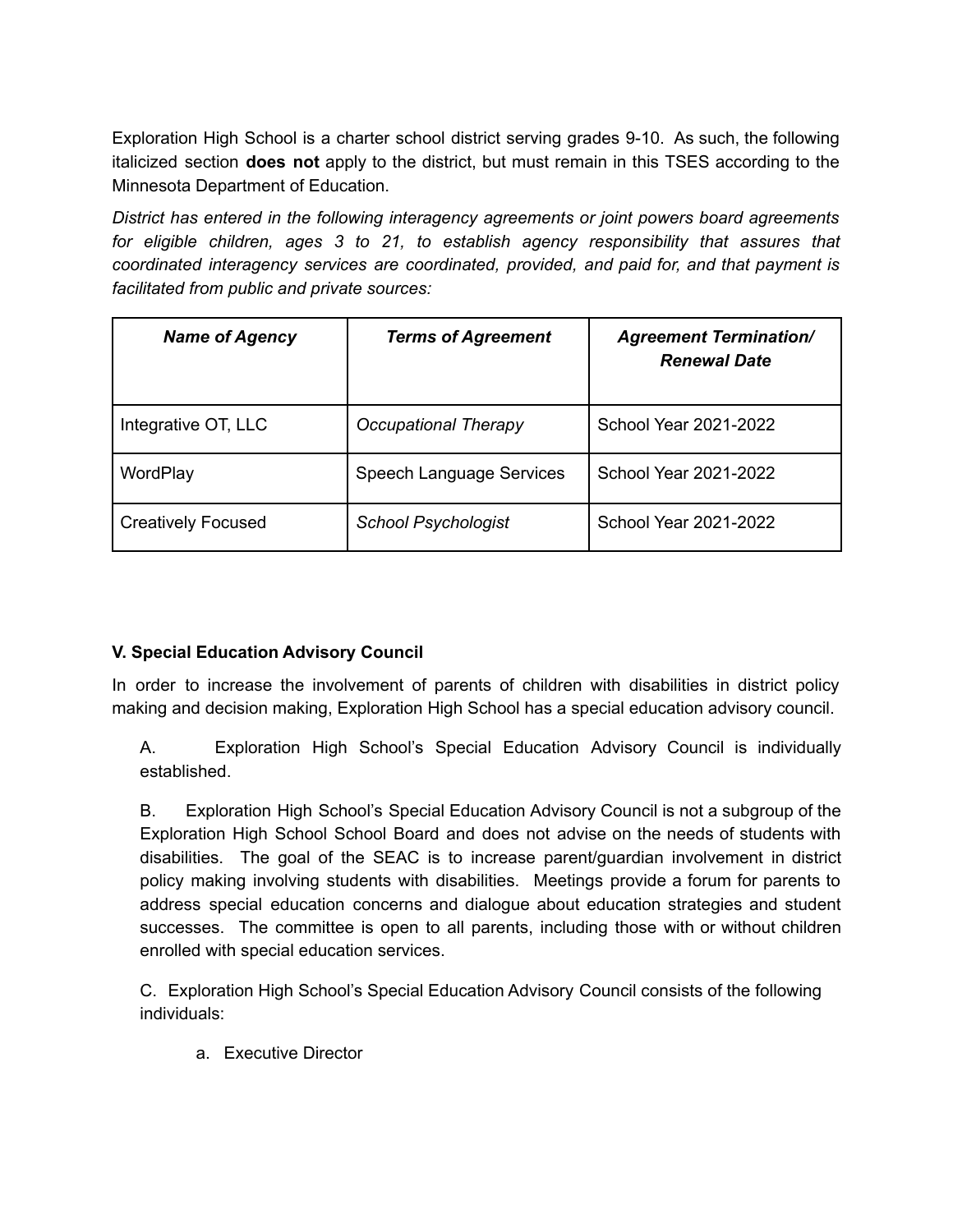- b. Special Education Teacher
- c. Parents

D. Exploration High School's Special Education Advisory Council meets once per year and will be announced via posting to the school website, phone calls/text messaging, email, and oral communication to parents.

E. The operational procedures of Exploration High School's Special Education Advisory Council are attached as *Appendix D.*

#### **VI. Assurances**

Code of Federal Regulations, section 300.201: Consistency with State policies. [SCHOOL NAME], in providing for the education of children with disabilities within its jurisdiction, has in effect policies, procedures, and programs that are consistent with the State policies and procedures established under sections 300.101 through 300.163, and sections 300.165 through 300.174. (Authority: 20 U.S.C. § 1413(a)(1)).

Yes: Assurance is given by Exploration High School.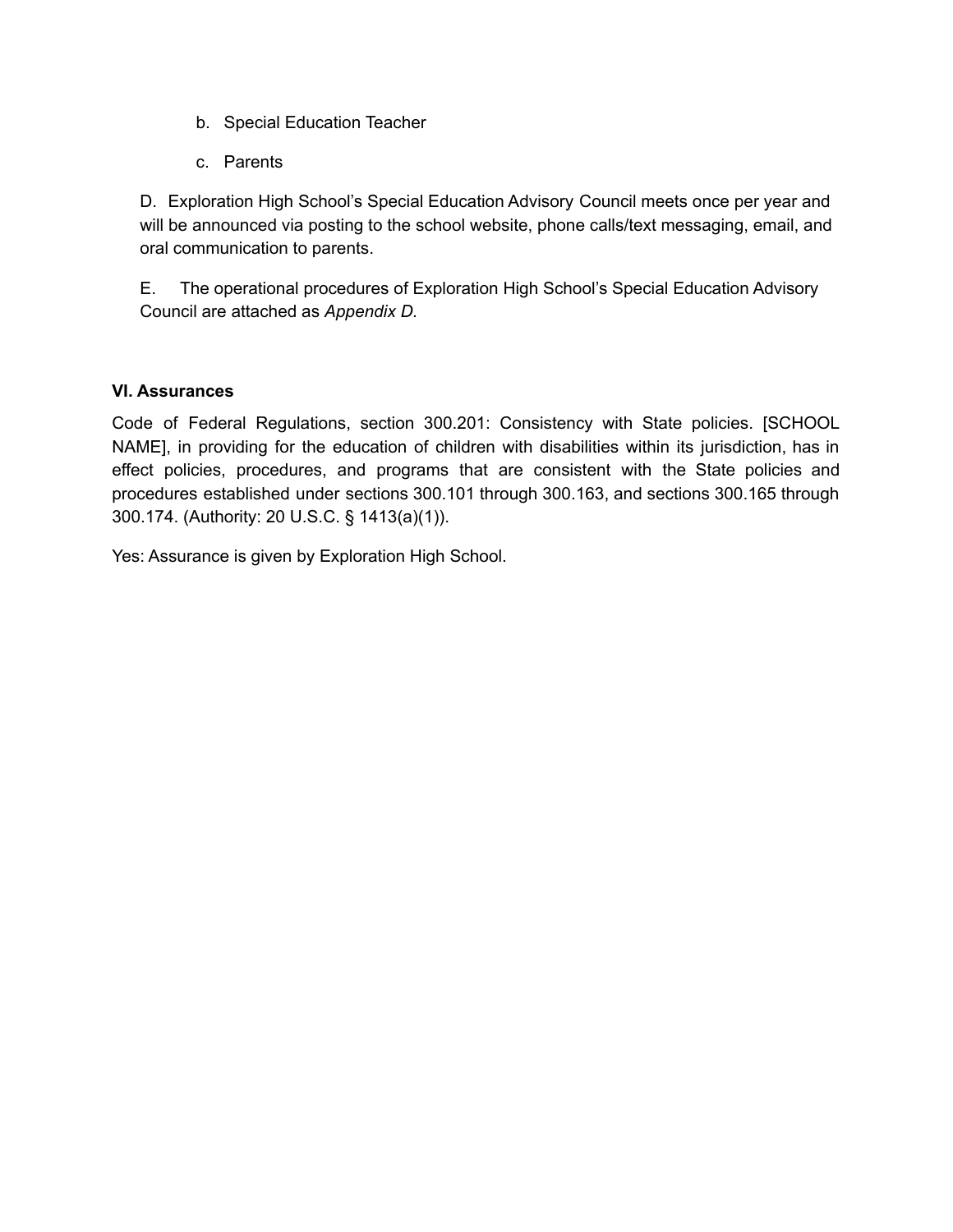# **Appendix A**

# *Specific Learning Disabilities Criteria*

In accordance with Minnesota Rule 3525.1341Exploration High School has elected to use Criteria A, B, and C of the Specific Learning Disabilities criteria and at this time has elected not to use Criteria D.

### **Specific Learning Disability Criteria for Special Education**

| <b>Student Name:</b>       | DOB:                                                                                                           |  |
|----------------------------|----------------------------------------------------------------------------------------------------------------|--|
|                            | Reviewer Name: Namer Service Service Service Service Service Service Service Service Service Service Service S |  |
| Date of Evaluation Report: | Eligible: Yes<br><b>No</b>                                                                                     |  |

\_\_\_\_ Evaluation⇨ (Must meet initial criteria)

\_\_\_\_ Reevaluation⇨ (Must address criteria components)

Information about each item must be sought from the parent and included as part of the evaluation data. The evaluation data must confirm that the disabling effects of the child's disability occur in a variety of settings. The child must receive two interventions prior to evaluation unless the parent requests an evaluation or the team waives the requirement due to urgency. Based on information in the Evaluation Report and the student file, a pupil has a specific learning disability and is in need of special education and related services when the pupil meets the criteria in A, B, and C OR A, B, and D below.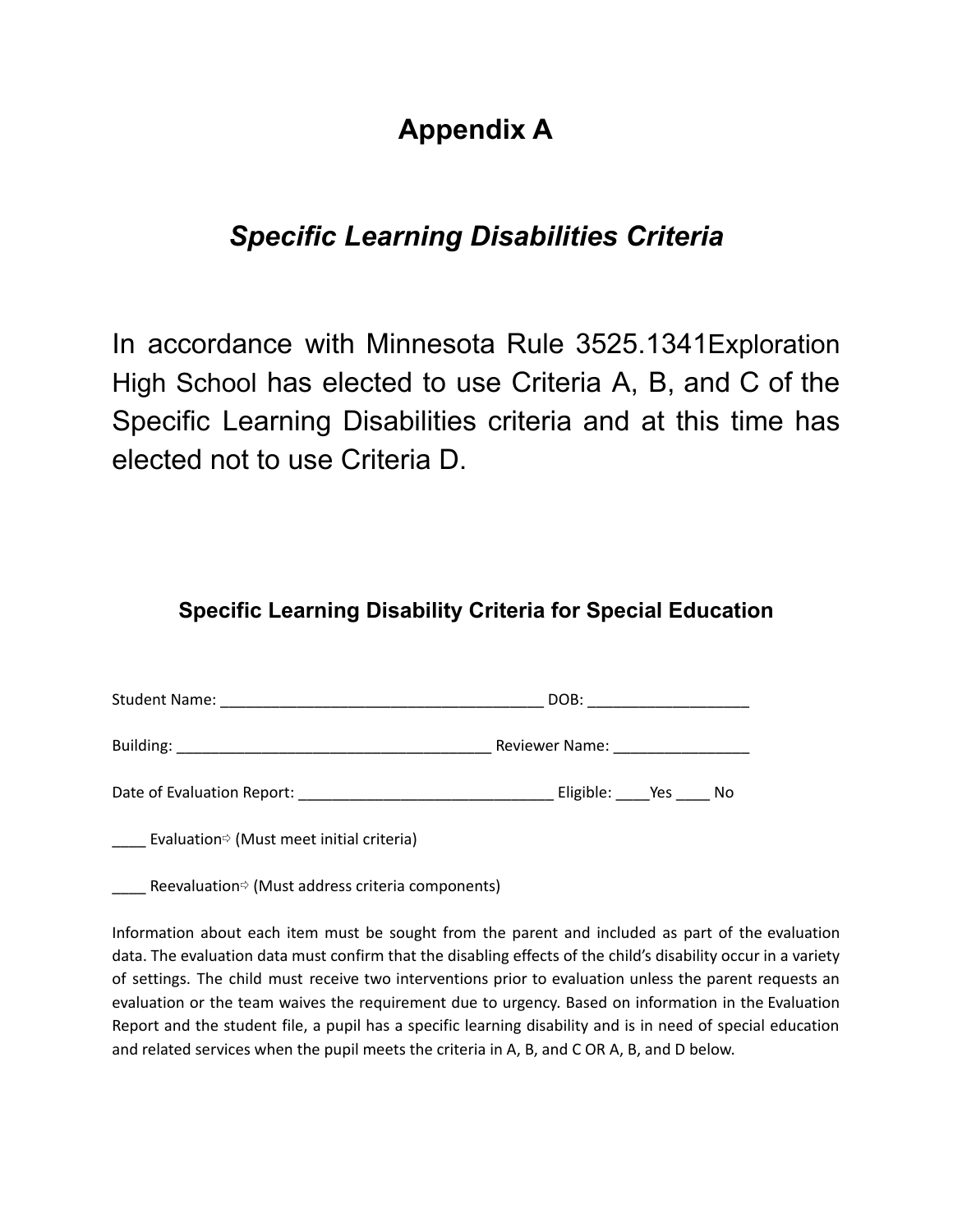A. Documentation of Inadequate Achievement

The child does not achieve adequately in one or more of the following areas in response to appropriate classroom instruction:

\_\_\_\_\_Oral Expression

\_\_\_\_\_Listening Comprehension

- \_\_\_\_\_Written Expression
- \_\_\_\_\_Basic Reading Skills
- \_\_\_\_\_Reading Comprehension
- \_\_\_\_\_Reading Fluency
- \_\_\_\_\_Mathematics Calculation
- \_\_\_\_\_Mathematical Problem Solving

#### **AND**

The child does not make adequate progress to meet age or state-approved grade-level standards in one or more of the areas listed above when using a process based on the child's response to scientific, research-based intervention;

#### **OR**

\_\_\_\_\_The child exhibits a pattern of strengths and weaknesses in performance, achievement, or both, relative to age, state-approved grade-level standards, or intellectual development, that is determined by the group to be relevant to the identification of a specific learning disability (SLD). Specific Learning **Disability** 

#### **AND**

\_\_\_\_\_Documentation to support this finding must be both representative of the pupil's curriculum and useful for developing instructional goals and objectives. Documentation includes evidence of low achievement from the following sources, when available:

\_\_\_\_\_Cumulative record reviews

\_\_\_\_\_Class work samples

- \_\_\_\_\_Anecdotal teacher records
- \_\_\_\_\_Statewide and district-wide assessments
- \_\_\_\_\_Formal, diagnostic, and informal tests
- \_\_\_\_\_Results from targeted support programs in general education
- \_\_\_\_\_Curriculum based evaluation results

#### **B. Information Processing**

The child has a disorder in one or more of the basic psychological processes, which includes an information processing condition that is manifested in a variety of setting by behaviors such as inadequate:

\_\_\_\_\_Acquisition of information

\_\_\_\_\_Organization

\_\_\_\_\_Planning and sequencing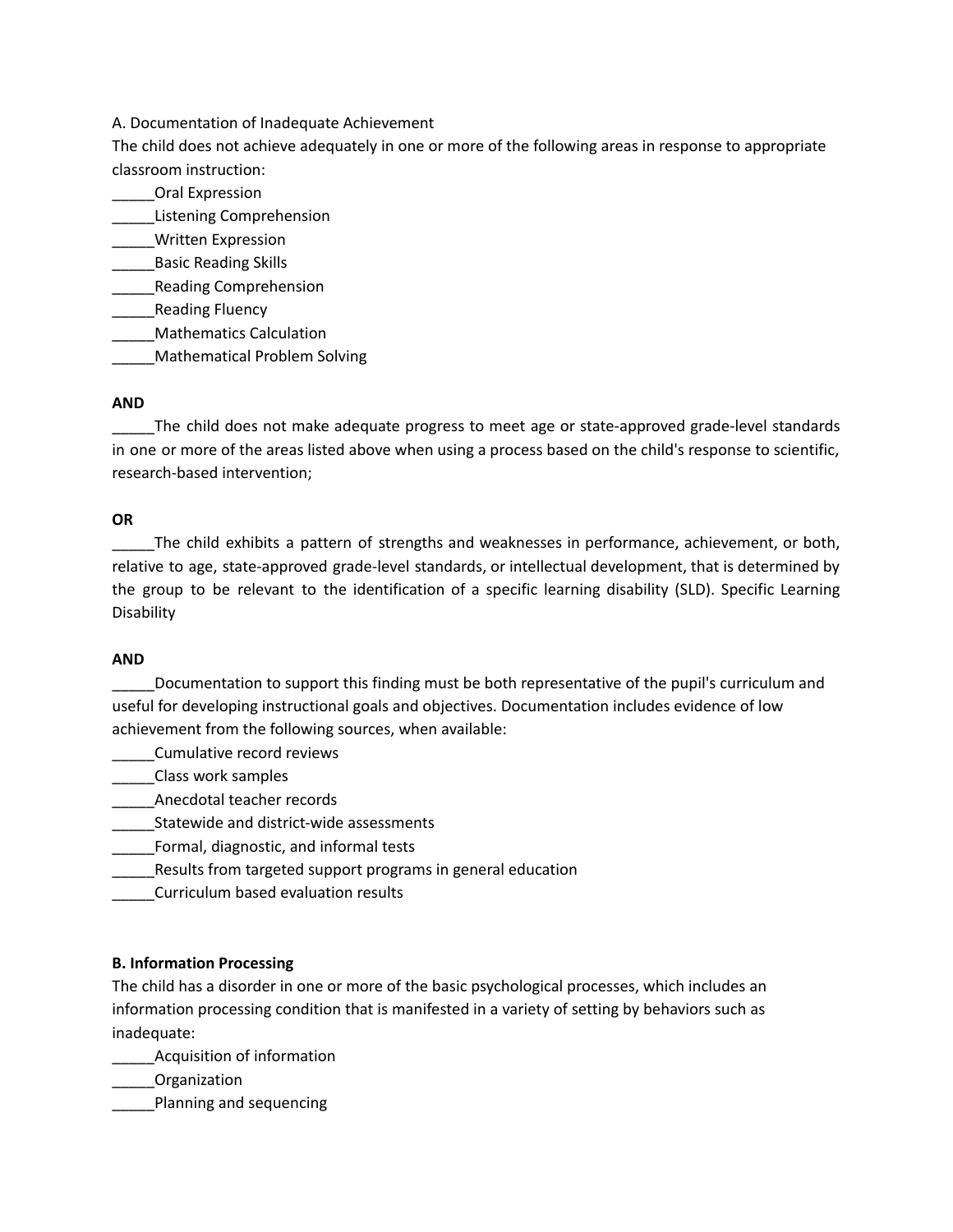\_\_\_\_\_Working memory, including verbal, visual, or spatial

- \_\_\_\_\_Visual and auditory processing
- \_\_\_\_\_Speed of processing
- \_\_\_\_\_Verbal and nonverbal expression
- \_\_\_\_\_Transfer of information
- \_\_\_\_\_Motor control for written tasks (pencil and paper assignments, drawing, and copying)

 $Other:$ 

**C. Severe Discrepancy** The child demonstrates a severe discrepancy between general intellectual ability and achievement in at least one of the identified areas of achievement. The demonstration of a severe discrepancy shall not be based solely on the use of standardized tests. The instruments used to assess the child's general Specific Learning Disability intellectual ability and achievement must be individually administered and interpreted by an appropriately licensed person using standardized procedures. For initial placement, the severe discrepancy must be equal to or greater than 1.75 standard deviations below the mean on a distribution of regression scores for the general population at the student's chronological age.

General Intellectual Ability Assessment Measure: \_\_\_\_\_\_\_\_\_\_\_\_\_\_\_\_\_\_\_\_\_\_\_\_\_\_\_\_\_\_\_\_\_\_\_\_\_\_\_\_\_\_\_

Overall Composite Score: \_\_\_\_\_\_\_\_\_\_\_\_\_\_\_\_\_\_\_ Regression Score: \_\_\_\_\_\_\_\_\_\_\_\_\_

Achievement Measure:  $\Box$ 

#### **Cluster Area Composite Score**

| Oral Expression ______________                     |  |
|----------------------------------------------------|--|
| Listening Comprehension                            |  |
| Written Expression                                 |  |
| Basic Reading Skills <b>Common Control Control</b> |  |
| Reading Fluency Skills <b>Example 20</b>           |  |
| Reading Comprehension<br>Reading Comprehension     |  |
| <b>Mathematical Calculation</b>                    |  |
| <b>Mathematical Problem Solving</b>                |  |

#### **D. Inadequate rate of progress in response to scientific research-based intervention (SRBI)**

The child demonstrates an inadequate rate of progress in response to intensive SBRI and the following components are documented:

\_\_\_\_\_ Rate of progress is measured over at least 7 school weeks on a minimum of 12 data points;

\_\_\_\_\_ Rate of improvement is minimal and continued intervention will not likely result in reaching age or state-approved grade-level standards;

\_\_\_\_\_ Progress will likely not be maintained when instructional supports are removed;

Level of performance in repeated assessment of achievement falls below the child's age or state-approved grade-level standards; and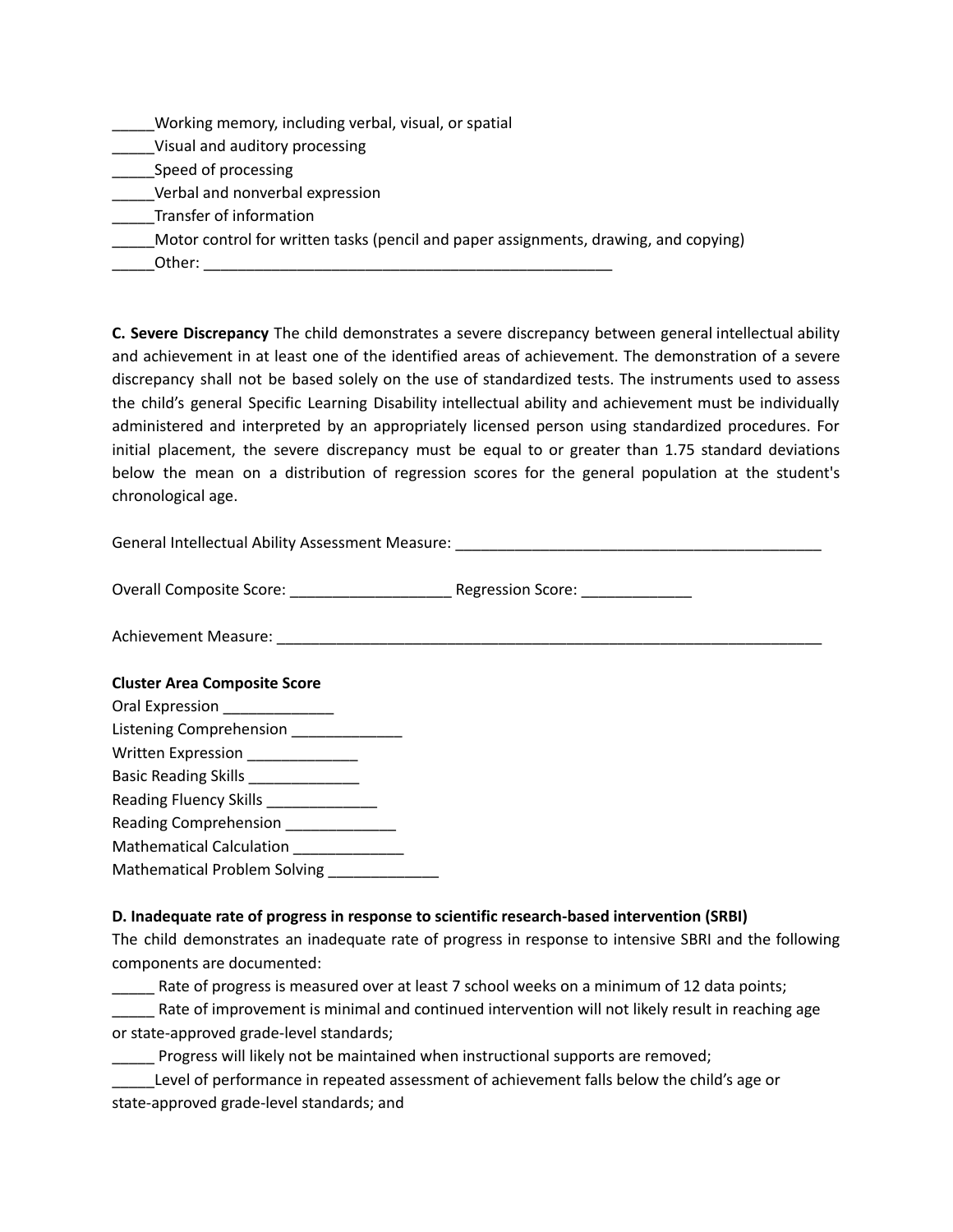\_\_\_\_\_ Level of achievement is at or below the 5th percentile on one or more valid and reliable achievement tests using either state or national comparisons. Local comparison data that is valid and reliable may be used in addition to either state or national data, but if it differs from either state or national data, the group must provide a rationale to explain the difference.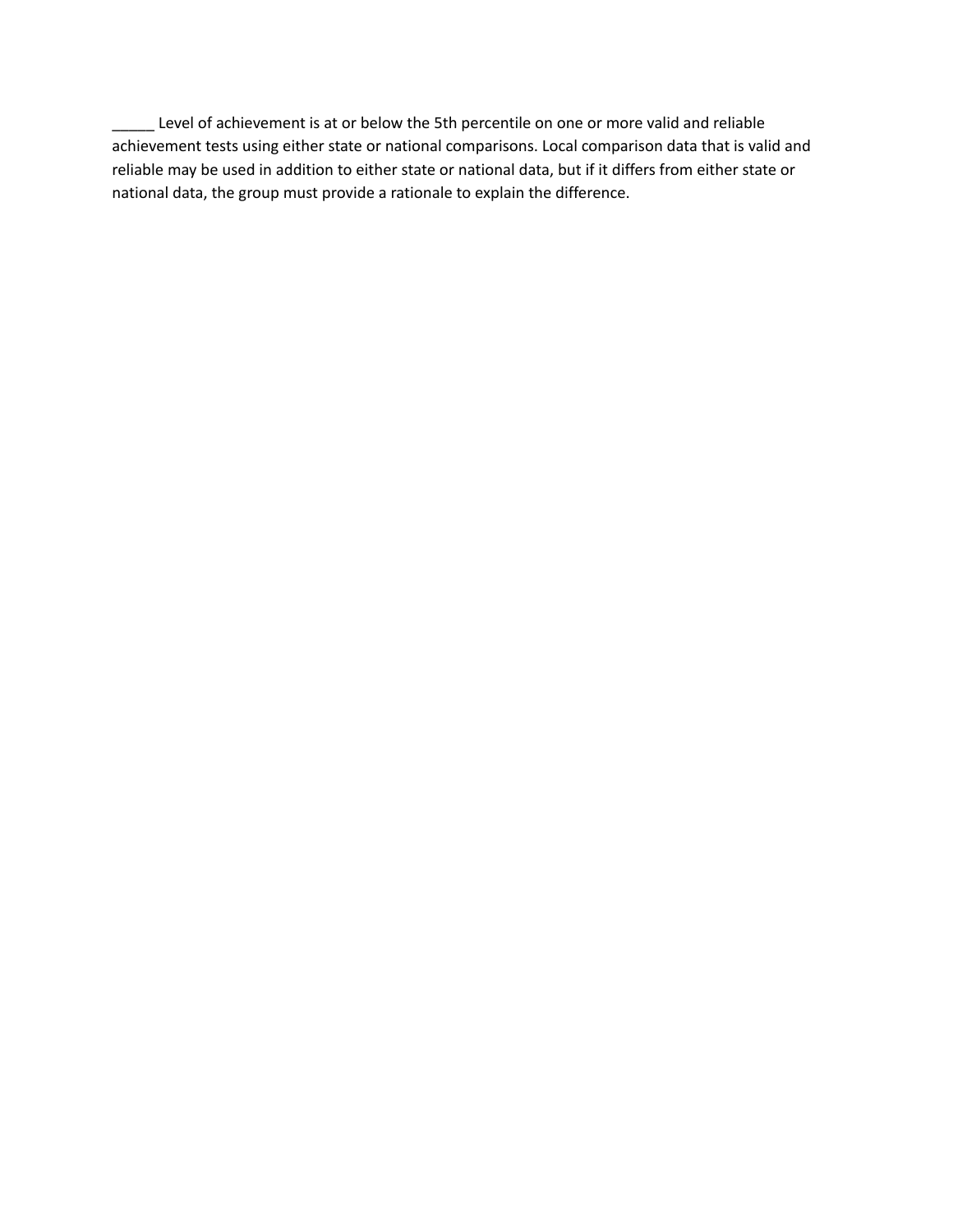## **Appendix B**

## *Pre- Referral and Referral Process For Special Education*

#### *Exploration High School*

Exploration High School is a charter school and as such is responsible for identifying students in grades 9-10 needing special education services who attend the charter school. Exploration High School does not provide services for students under the category of Part C.

Exploration High School has a Multi-Tiered Support Systems (MTSS) team. The purpose of this team is to provide support for classroom teachers on a regular basis. The MTSS team is comprised of general education teachers, special education teachers, building leaders, and school support staff. The group works collaboratively to identify needs of learners, provide strategies and interventions, and develop a timeline and evaluate the determined course of action.

If a student is experiencing difficulty in academics, behavior, or social emotional skills, as evidenced by universal screening (NWEA) scores, work samples, observations, and/or staff reports, the student's general education teacher will complete a pre-referral form which will be shared with the MTSS team. The MTSS team, which meets twice monthly, will assist the classroom teacher with pre-referral interventions, accommodations and modifications which are required by Minnesota law. Before a student is referred for a Special Education assessment, the teacher must conduct at least two research-based interventions while the learner is in the regular education classroom. The teacher and MTSS team must provide documentation of those interventions and the pre-referral interventions must be systematic, effective and planned efforts to improve the child's learning or behavioral concerns. Prereferral interventions typically run 30 school days or 6 weeks.

In the event that the prereferral intervention is not successful, the MTSS team may refer the learner to the Child Study Team (CST) for a possible Special Education evaluation. The CST is comprised of special education teachers, speech/language pathologists, school psychologists, and other related service personnel. This team will evaluate the prereferral information, pertinent student information, and address areas of concern before deciding to recommend evaluation. If an evaluation is recommended, a team is formed and parents are asked to attend a meeting at school to assist in planning the evaluation.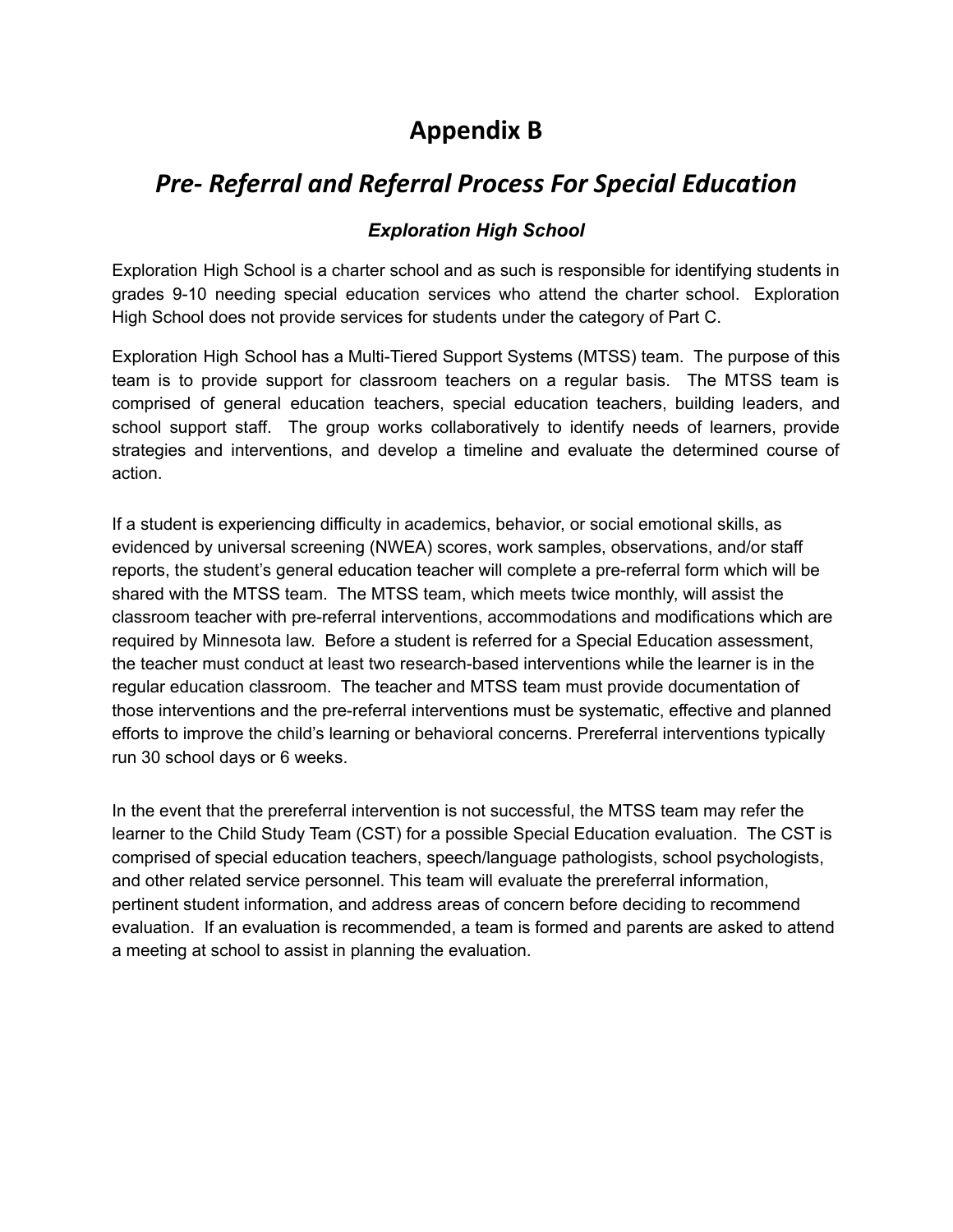#### *Special Education Parent Referral Form*

*This form must be completed and signed by a parent or legal guardian. Completed forms can be returned to Kelsey Kiefer, Assistant Director of Special Education, at kelsey@creativelyfocused.net*

| <b>Child's Name:</b>   |       |  |
|------------------------|-------|--|
| D.O.B                  | Grade |  |
| School:                |       |  |
| <b>Parent Name(s):</b> |       |  |
| <b>Phone Number:</b>   |       |  |
| <b>Address:</b>        |       |  |

*Please indicate why you are referring your child for special education services. Please list specific concerns.*

*\_\_\_\_\_\_\_\_\_\_\_\_\_\_\_\_\_\_\_\_\_\_\_\_\_\_\_\_\_\_\_\_\_\_\_\_\_\_\_\_\_\_\_\_\_\_\_\_\_\_\_\_\_\_\_\_\_\_*

| Please attach any prior school-based evaluation reports or private evaluation reports to<br>help the school evaluation team better understand this referral background. |
|-------------------------------------------------------------------------------------------------------------------------------------------------------------------------|

*\_\_\_\_\_ Check if prior evaluation reports are attached Thank you very much for your help!*

*Parent's Signature: \_\_\_\_\_\_\_\_\_\_\_\_\_\_\_\_\_\_\_\_\_\_\_\_\_\_\_\_\_\_\_\_\_ Date:\_\_\_\_\_\_\_\_\_\_\_\_\_\_\_\_\_\_\_\_\_*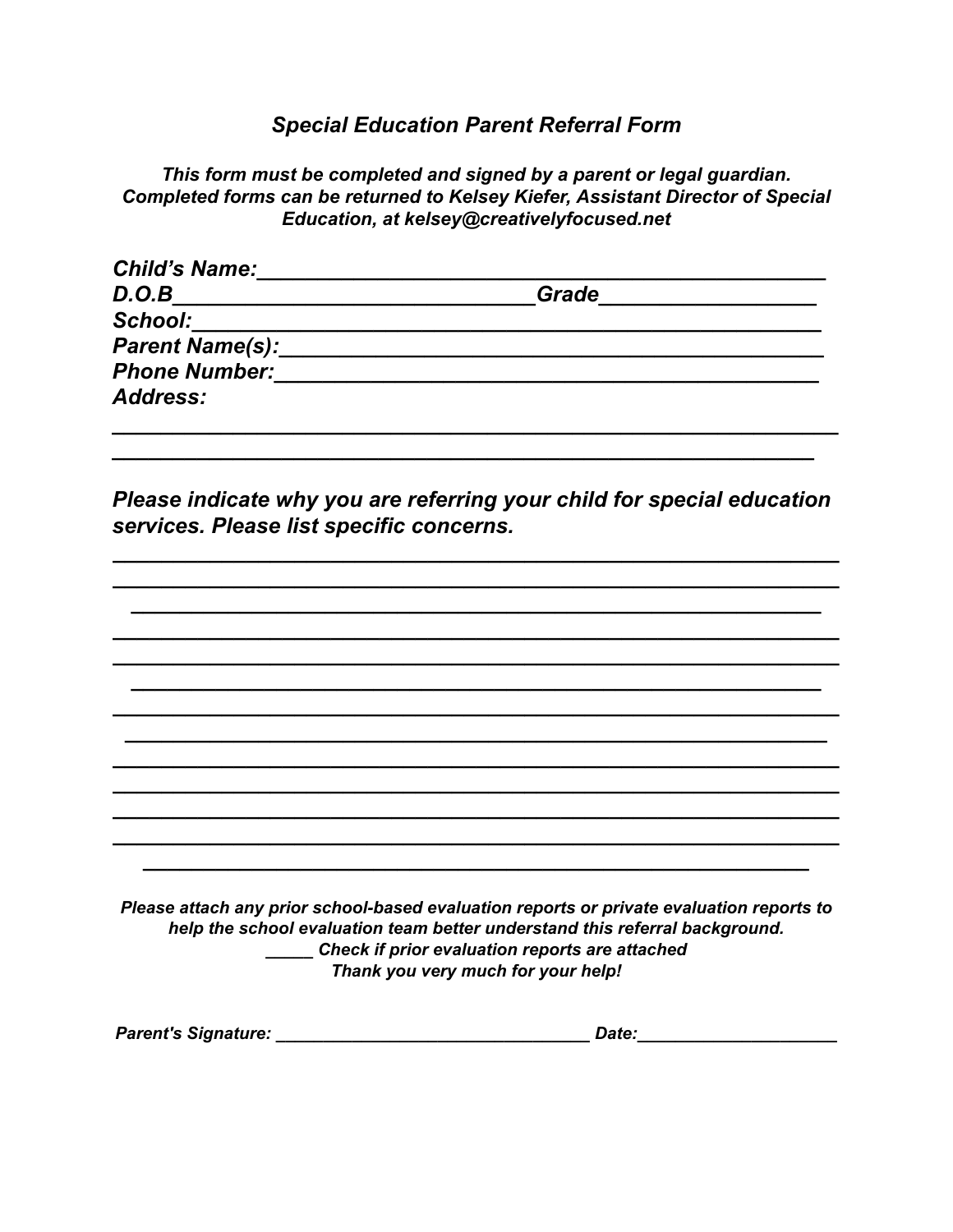## **Appendix C**

# *PART B NOTICE OF PROCEDURAL SAFEGUARDS PARENTAL RIGHTS FOR PUBLIC SCHOOL SPECIAL EDUCATION STUDENTS*

The material contained in this document is intended to provide general information and guidance regarding special education rights and procedural safeguards afforded to parents of children age 3 through 21 under state and federal law. This document explains a selection of some of the rights and procedural safeguards provided to parents under the Individuals with Disabilities Education Act (IDEA), the implementing regulations at 34 C.F.R Part 300, and applicable Minnesota laws and regulations; it is not a complete list or explanation of those rights. This notice is not a substitute for consulting with a licensed attorney regarding your specific legal situation. This document does not purport to include a complete rendition of applicable state and federal law, and the law may have changed since this document was issued.

#### **INTRODUCTION**

This document provides an overview of parental special education rights, sometimes called procedural safeguards. These same procedural safeguards are also available for students with disabilities who have reached the age of 18.

This Notice of Procedural Safeguards must be given to you at least one time per year. 34 C.F.R. § 300.504(a). It must also be given to you:

- 1. The first time your child is referred for a special education evaluation or if you request an evaluation, 34 C.F.R. § 300.504(a)(1);
- 2. The first time you file a complaint with the Minnesota Department of Education (MDE) in a school year, 34 C.F.R. § 300.504(a)(2);
- 3. The first time you or the district requests a due process hearing in a school year, 34 C.F.R. § 300.504(a)(2);
- 4. On the date the district decides to change the placement of your student by removing the student from school for a violation of the district discipline policy, 34 C.F.R § 300.504(a)(3); or
- 5. Upon your request, 34 C.F.R. § 300.504(a)(4).

#### **PRIOR WRITTEN NOTICE**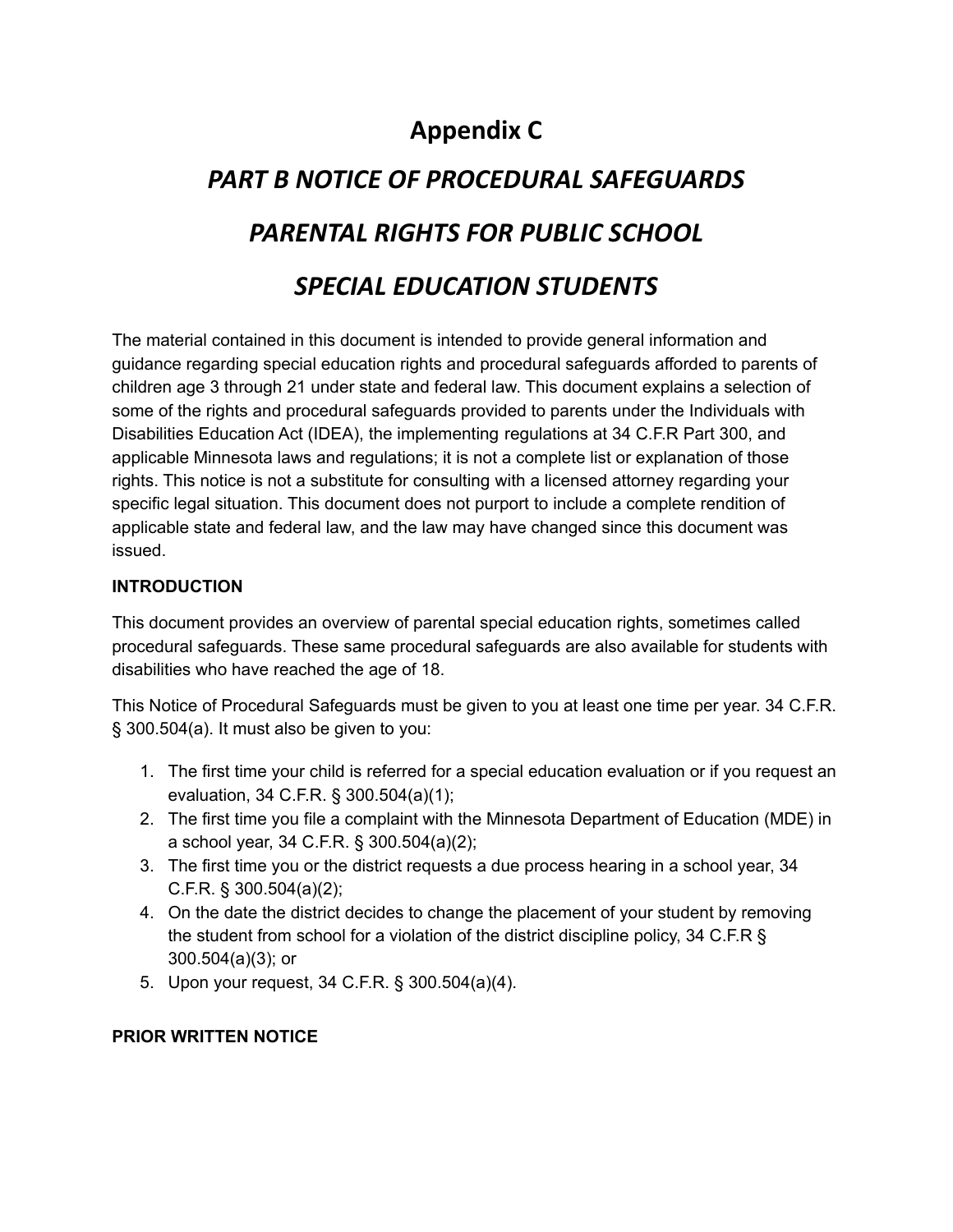The district must provide you with prior written notice each time it proposes to initiate or change, or refuses to initiate or change:

- the identification of your child;
- the evaluation and educational placement of your child;
- the provision of a free appropriate public education (FAPE) to your child; or
- When you revoke consent for services for your child in writing and before the district stops providing special education and related services, 34 C.F.R. §§ 300.503(a)(1)-(2) and 300.300(b)(4)(i).

This written notice must include:

- 1. A description of the action proposed or refused by the district, 34 C.F.R. § 300.503(b)(1);
- 2. An explanation of why the district proposes or refuses to take the action, 34 C.F.R. § 300.503 (b)(2);
- 3. A description of each evaluation procedure, assessment, record, or report the district used as a basis for its proposal or refusal, 34 C.F.R. § 300.503(b)(3);
- 4. A statement that you, as parents of a child with a disability, have protection under these procedural safeguards and information about how you can get a copy of the brochure describing the procedural safeguards, 34 C.F.R. § 300.503(b)(4);
- 5. Sources for you to contact to obtain assistance in understanding these procedural safeguards, 34 C.F.R. § 300.503(b)(5);
- 6. A description of other options the IEP team considered and the reasons why those options were rejected, 34 C.F.R. § 300.503(b)(6); and
- 7. A description of other factors relevant to the district's proposal or refusal, 34 C.F.R. § 300.503(b)(7).

In addition to federal requirements, prior written notice must inform you that, *except for the initial placement of your child in special education*, the school district will proceed with its proposal for your child's placement, or for providing special education services, unless you notify the district of an objection within 14 days of when the district sent you the prior written notice. Minn. Stat. § 125A.091, Subd. 3a(1). The district must also provide you with a copy of the proposed IEP whenever the district proposes to initiate or change the content of the IEP. Minn. R. 3525.3600.

The prior written notice must also state that, if you object to a proposal or refusal in the prior written notice, you must have an opportunity for a conciliation conference, and the school district must inform you of other alternative dispute resolution procedures, including mediation and facilitated IEP team meetings, under Minnesota Statutes, section 125A.091, Subdivisions 7-9. Minn. Stat. § 125A.091, Subd. 3a(2).

#### **FOR MORE INFORMATION**

If you need help in understanding any of your procedural rights or anything about your child's education, please contact your district's special education director or the person listed below.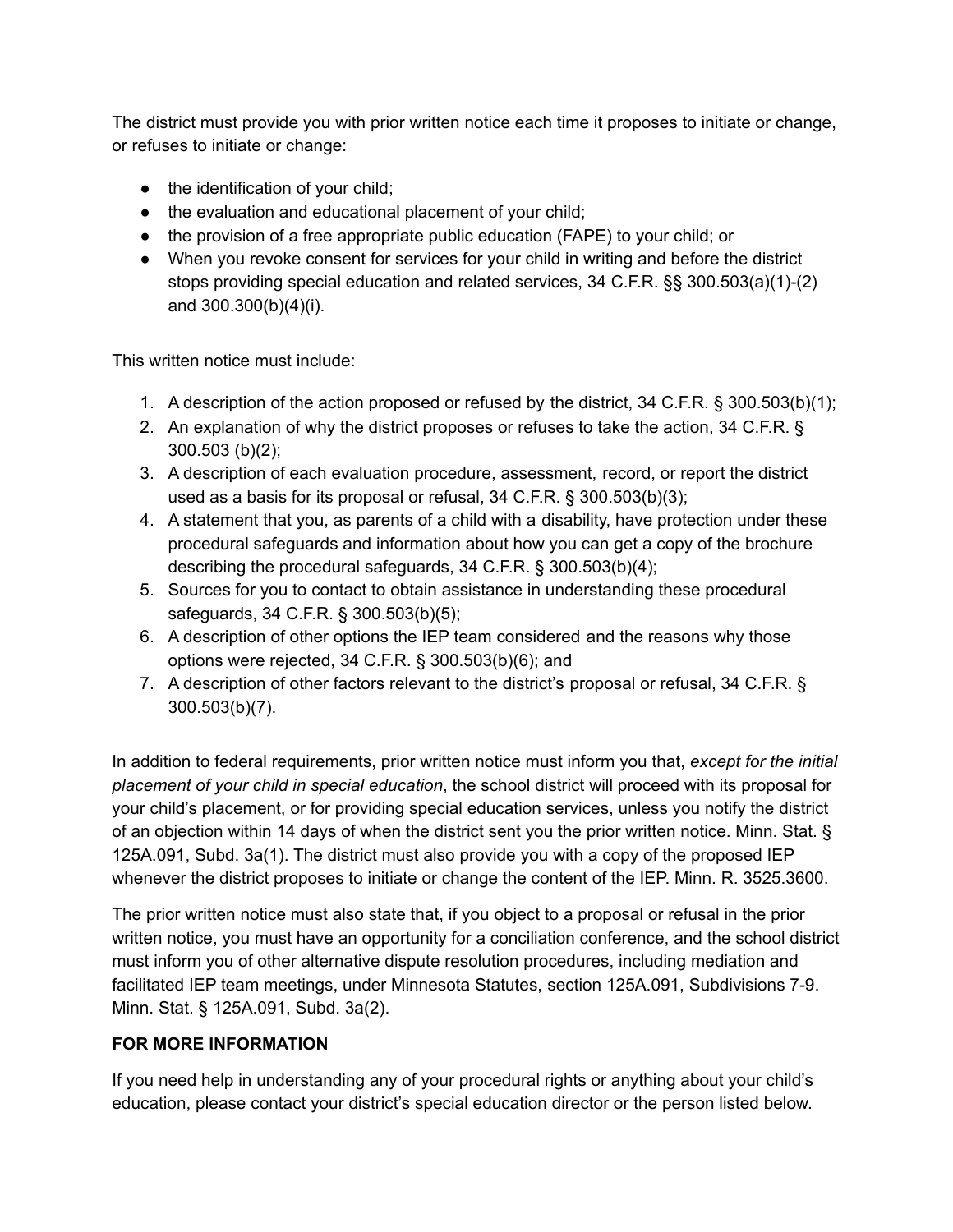This notice must be provided in your native language or other mode of communication you may be using. If your mode of communication is not a written language, the district must take steps to translate this notice orally or by other means. The district must ensure that you understand the content of this notice and maintain written evidence that this notice was provided to you in an understandable mode of communication and that you understood the content of this notice. 34 C.F.R. § 300.503(c).

If you have any questions or would like further information, please contact:

Mandy Kasowicz, Director of Special Education [mandy@creativelyfocused.net](mailto:mandy@creativelyfocused.net) (763) 957-0393

Kelsey Kiefer, Assistant Director of Special Education

[kelsey@creativelyfocused.net](mailto:kelsey@creativelyfocused.net) (952) 992-0188

For further information, you may contact one of the following organizations:

ARC Minnesota (advocacy for persons with developmental disabilities) www.thearcofminnesota.org 651-523-0823 1-800-582-5256

Minnesota Association for Children's Mental Health

[www.macmh.org](http://www.macmh.org/) 651-644-7333 1-800-528-4511

Minnesota Disability Law Center [www.mndlc.org](http://www.mndlc.org/) 612-334-5970 (Twin Cities Metro) 1-800-292-4150 (Greater Minnesota) 612-332-4668 (TTY)

PACER (Parent Advocacy Coalition for Educational Rights) [www.pacer.org](http://www.pacer.org/) 952-838-9000 1-800-53-PACER, 952-838-0190 (TTY)

Minnesota Department of Education [www.education.state.mn.us](http://www.education.state.mn.us/)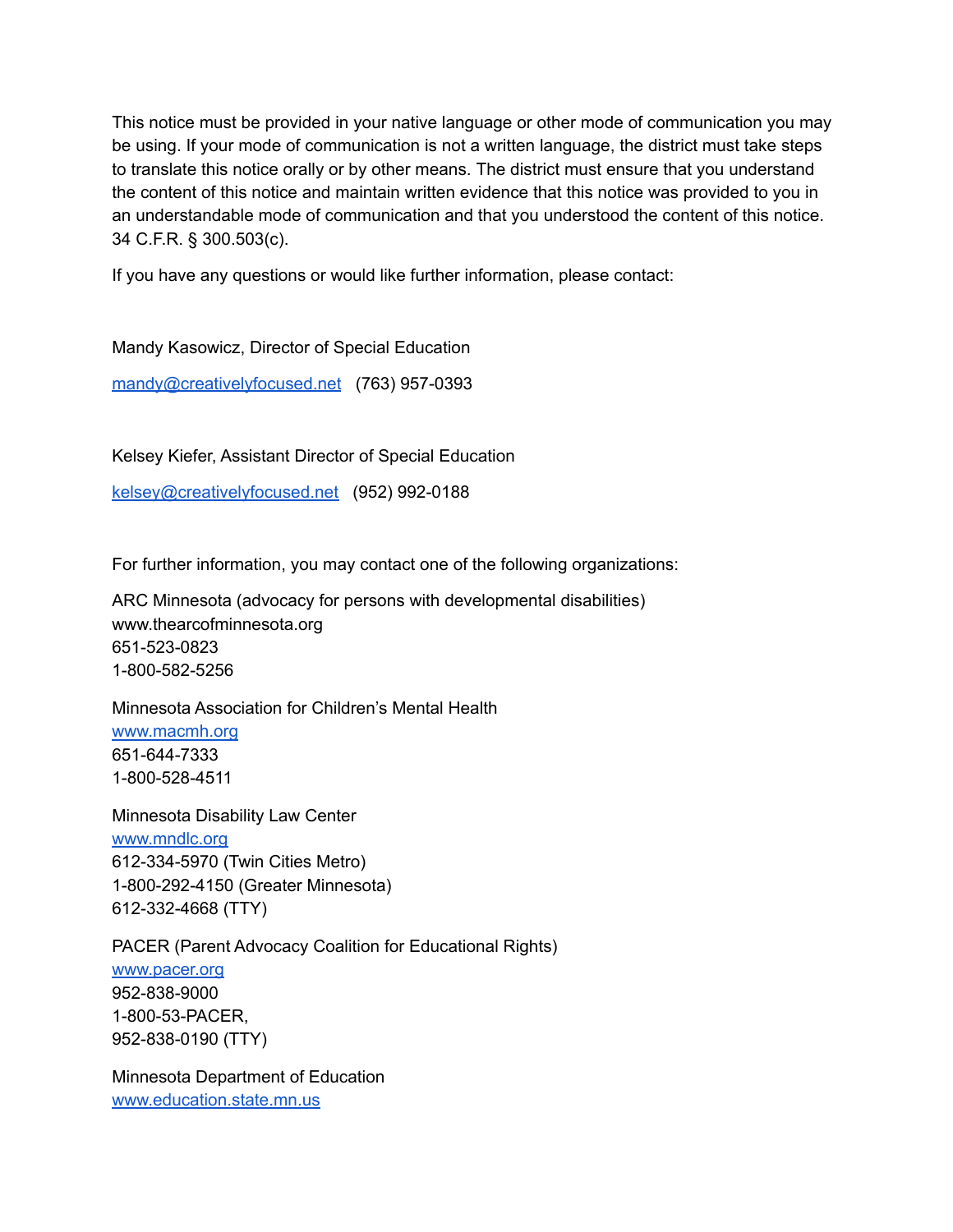651-582-8689 651-582-8201 (TTY)

#### **ELECTRONIC MAIL**

If your school district gives parents the choice to receive notices by email, you can choose to receive your prior written notice, procedural safeguards notice, or notices related to a due process complaint via email. 34 C.F.R. § 300.505.

#### **PARENTAL CONSENT**

#### **Definition of Consent**

Consent means that you have been fully informed of all information relevant to the activity for which your consent is sought, in your native language, or through another mode of communication. 34 C.F.R. § 300.9(a). In order to consent you must understand and agree in writing to the carrying out of the activity for which your consent is sought. This written consent must list any records that will be released and to whom. 34 C.F.R. § 300.9(b).

#### **Revocation of Consent**

Consent is voluntary and may be revoked in writing at any time. 34 C.F.R. §§ 300.9(c)(1) and 300.300(b)(4). However, revocation of consent is not retroactive; meaning revocation of consent does not negate an action that has occurred after the consent was given and before the consent was revoked. 34 C.F.R. § 300.9(c)(2).

#### **When the District Must Obtain Your Consent**

#### *A. Initial Evaluation*

The district must obtain your written and informed consent before conducting its initial evaluation of your child. 34 C.F.R. § 300.300(a)(1)(i) and Minn. Stat. § 125A.091, Subd. 5(a). You or a district can initiate a request for an initial evaluation. 34 C.F.R. § 300.301(b). If you do not respond to a request for consent or if you refuse to provide consent for an initial evaluation, the district cannot override your refusal to provide consent. 34 C.F.R. § 300.300(a)(3)(i) and Minn. Stat. § 125A.091, Subd. 5(a). An initial evaluation shall be conducted within 30 school days from the date the district receives your permission to conduct the evaluation, unless a conciliation conference or hearing is requested. Minn. R. 3525.2550, Subp. 2.

A district will not be found in violation of meeting its child find obligation or its obligations to conduct evaluations and reevaluations if you refuse to consent to or fail to respond to a request for consent for an initial evaluation. 34 C.F.R. § 300.300(a)(3)(ii).

If you consent to an initial evaluation, this consent cannot be construed as being consent for the initial provision of special education and related services. 34 C.F.R. § 300.300(a)(1)(ii).

#### *B. Initial Placement and Provision of Special Education Services and Related Services*

The district must obtain your written consent before proceeding with the initial placement of your child in a special education program and the initial provision of special education services and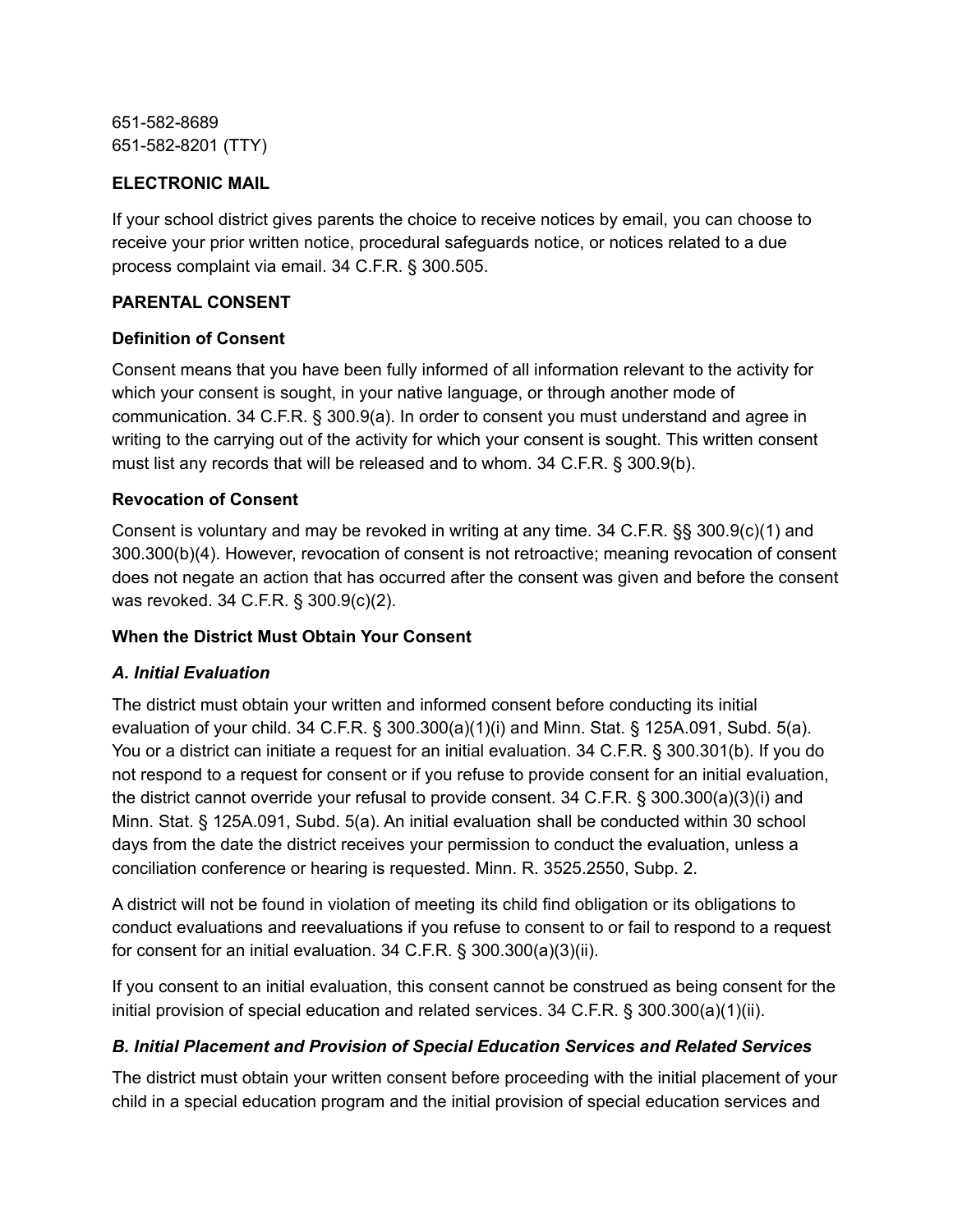related services to your child determined to be a child with a disability. Minn. Stat. § 125A.091, Subd. 3a(1) and 5(a); 34 C.F.R. § 300.300(b)(1).

If you do not respond to a request for consent, or if you refuse to consent to the initial provision of special education and related services to your child, the district may not override your written refusal. Minn. Stat. § 125A.091, Subd. 5(a).

If you refuse to provide consent for the initial provision of special education and related services, or you fail to respond to a request to provide consent for the initial provision of special education and related services, the district will not be considered in violation for failure to provide your child with special education and related services for which the district requested consent. 34 C.F.R. § 300.300(b)(4)(i).

#### *C. Reevaluations*

Your consent is required before a district conducts a reevaluation of your child. 34 C.F.R. § 300.300(c). If you refuse consent to a reevaluation, the district may not override your written refusal. 34 C.F.R. § 300.300(c)(1)(ii) and Minn. Stat. § 125A.091, Subd. 5(a). A reevaluation shall be conducted within 30 school days from the date the district receives your permission to conduct the evaluation or within 30 days from the expiration of the 14 calendar day time period during which you can object to the district's proposed action. Minn. R. 3525.2550, Subp. 2.

#### *D. Transition Services*

Your consent is required before personally identifiable information is released to officials of participating agencies providing or paying for transition services. 34 C.F.R. §§ 300.622(a)(2) and 300.321(b)(3).

#### *When Your Consent is Not Required*

*Except for an initial evaluation and the initial placement and provision of special education and related services*, if you do not notify the district of your objection within 14 days of when the district sends the notice of the district's proposal to you, the district's proposal goes into effect even without your consent. Minn. Stat. § 125A.091, Subd. 3a(1).

Additionally, your consent is not required for a district to review existing data in your child's educational file as part of an evaluation or a reevaluation. 34 C.F.R. § 300.300(d)(1)(i).

Your consent is also not required for the district to administer a test or other evaluation that is given to all children, unless consent is required from parents of all children. 34 C.F.R. § 300.300(d)(1)(ii).

#### **Parent's Right to Object and Right to a Conciliation Conference**

You have a right to object to any action the district proposes within 14 calendar days of when the district sends you the prior written notice of their proposal. Minn. Stat. § 125A.091, Subd. 3a(1). If you object to the district's proposal, you have the right to request a conciliation conference, mediation, facilitated IEP team meeting or a due process hearing. 34 C.F.R. § 300.507; Minn. Stat. §§ 125A.091, Subd. 3a(2) and Subd.14. Within ten calendar days from the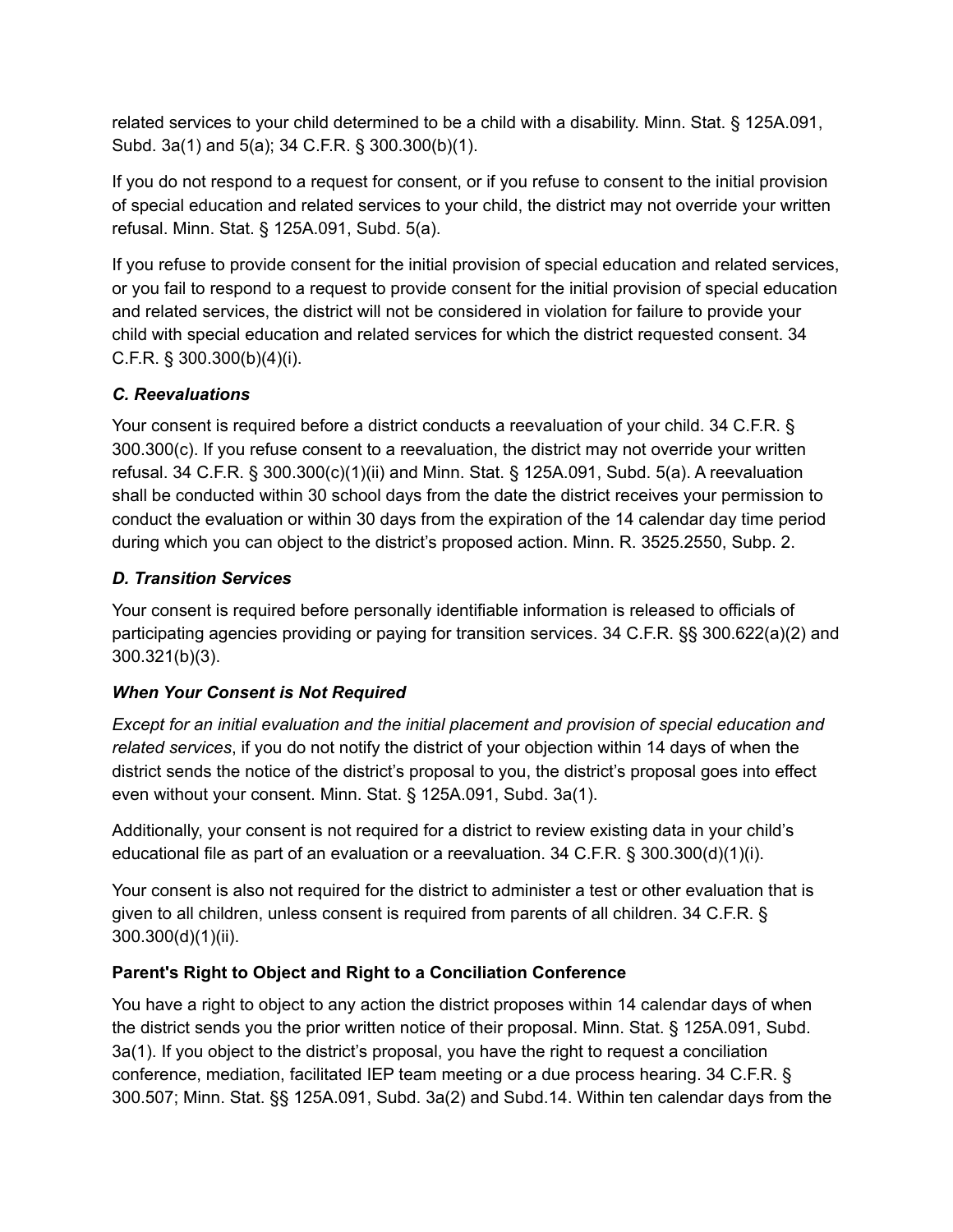date the district receives notice of your objection to its proposal or refusal in the district's prior written notice, the district will ask you to attend a conciliation conference. Minn. Stat. § 125A.091, Subd. 7.

Except as provided under Minnesota Statutes, section 125A.091, all discussions held during a conciliation conference are confidential and are not admissible in a due process hearing. Within five days after the final conciliation conference, the district must prepare and provide to you a conciliation conference memorandum that describes the district's final proposed offer of service. This memorandum is admissible evidence in any subsequent proceeding. Minn. Stat. § 125A.091, Subd. 7.

You and the district may also agree to use mediation or a facilitated individualized education program (IEP) team meeting to resolve your disagreement. Minn. Stat. § 125A.091, Subd. 8. You or the district can also request a due process hearing (see section about Impartial Due Process Hearings later in this document).The district must continue to provide an appropriate education to your child during the proceedings of a due process hearing. 34 C.F.R. § 300.518.

#### **Confidentiality and Personally Identifiable Information**

Personally identifiable information is information that includes, but is not limited to, a student's name, the name of the student's parent or other family members, the address of the student or student's family, a personal identifier, such as the student's Social Security number, student number, or biometric record, another indirect identifier, such as the student's date of birth, place of birth, a mother's maiden name, other information that, alone or in combination, is linked to or linkable to a specific student that would allow a reasonable person in the school community, who does not have personal knowledge of the relevant circumstances, to identify the student with reasonable certainty, or information requested by a person who the educational agency or institution reasonably believes knows the identity of the student to whom the education record relates. 34 C.F.R. § 99.3.

Districts and MDE must protect the confidentiality of any personally identifiable data, information, and records they collect, maintain, disclose and destroy. 34 C.F.R. §§ 300.610 and 300.623.

Generally, your written consent is required before a district may disclose personally identifiable information from your child's educational record with anyone other than officials of participating agencies collecting or using the information under the Individuals with Disabilities Education Act (IDEA) or for any purpose other than meeting a requirement of that law. 34 C.F.R §§ 99.3 and 99.31.

When your consent is not required to share personally identifiable information. Your consent, or the consent of an eligible student (age 18 or older), is not required before personally identifiable information contained in education records is released to officials of a school district or the state department of education for meeting IDEA requirements. 34 C.F.R. § 300.622(a).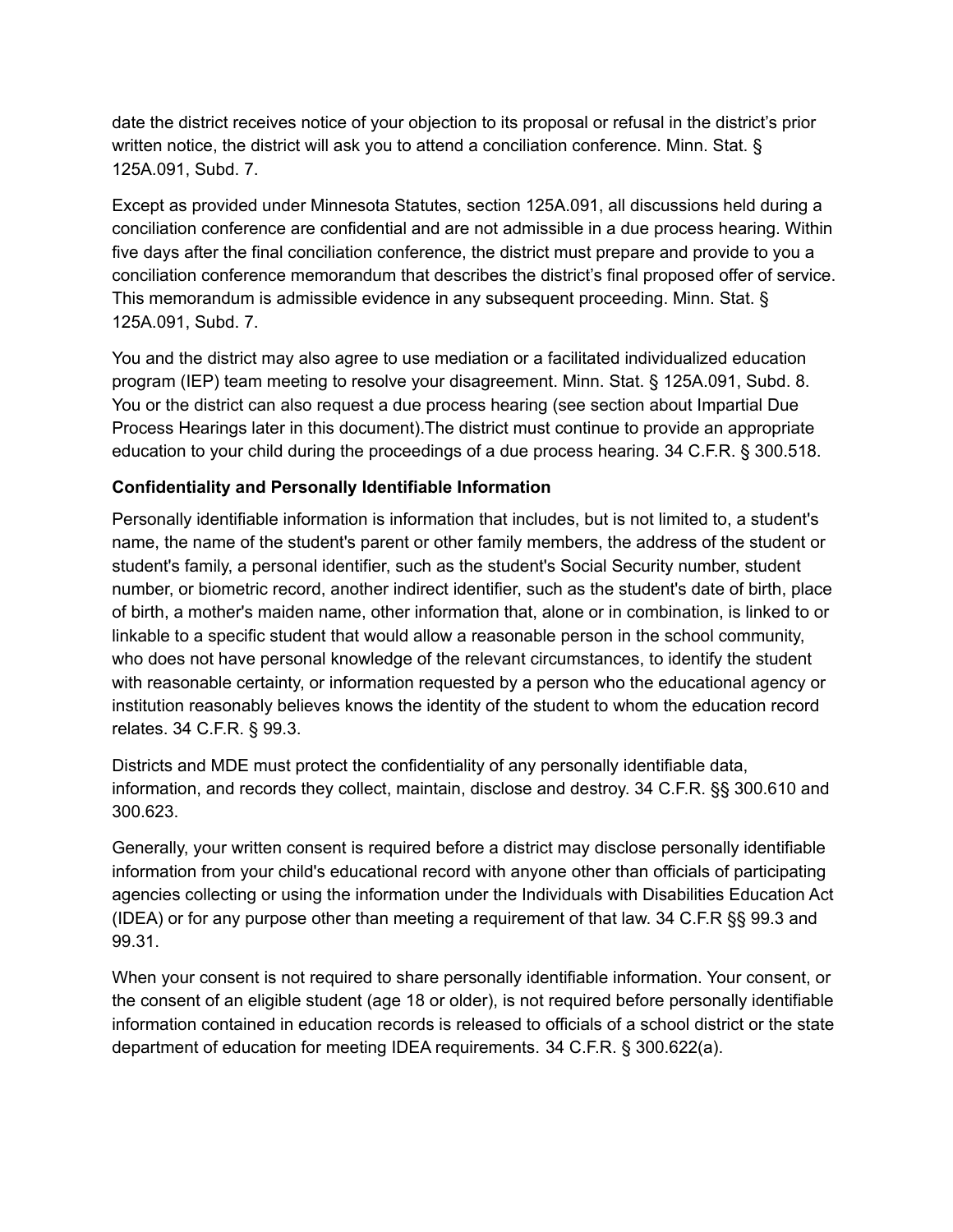Your child's educational records, including disciplinary records, can be transferred without your consent to officials of another school, district, or postsecondary institution if your child seeks to enroll in or attend the school or institution or a school in that district. 34 C.F.R. § 99.31(a)(2).

Disclosures made without your consent must be authorized under the Family Educational Rights and Privacy Act (FERPA). Please refer to 34 C.F.R. Part 99 for additional information on consent requirements concerning data privacy under federal law.

#### **Directory Information**

Directory information can be shared without your consent. This type of information is data contained in an education record of your child that would not generally be considered harmful or an invasion of privacy if disclosed. 34 C.F.R. § 99.3.

Directory information includes, but is not limited to, a student's address, telephone number, email address, date and place of birth, major field of study, grade level, enrollment status, dates of attendance, participation in official activities and sports, weight and height of athletic team members, degrees, honors, and awards received, the most recent educational agency or institution attended, and a student ID number, user ID, or other unique personal identifier used for accessing or communicating electronically if certain criteria are met. Directory information does not include a student's Social Security number or a student ID number not used in connection with accessing or communicating electronically as provided under federal law. 34 C.F.R. § 99.3.

Districts must give you the option to refuse to let the district designate any or all data about your child as directory information. This notice can be given to you by any means reasonably likely to inform you or an eligible student of this right. Minn. Stat. § 13.32, Subd. 5. If you do not refuse to release the above information as directory information, that information is considered public data and can be shared without your consent.

Data about you (meaning parents) is private data but can be treated as directory information if the same procedures that are used by a district to designate student data as directory information are followed. Minn. Stat. § 13.32, Subd. 2(c).

#### **WRITTEN ANNUAL NOTICE RELATING TO THIRD PARTY BILLING FOR IEP HEALTH-RELATED SERVICES**

Before billing Medical Assistance or MinnesotaCare for health-related services the first time, and each year, the district must inform you in writing that:

- 1. The district will share data related to your child and health-related services on your child's IEP with the Minnesota Department of Human Services to determine if your child is covered by Medical Assistance or MinnesotaCare and whether those services may be billed to Medical Assistance or MinnesotaCare.
- 2. Before billing Medical Assistance or MinnesotaCare for health-related services the first time, the district must obtain your consent, including specifying the personally identifiable information that may be disclosed (e.g., records or information about the services that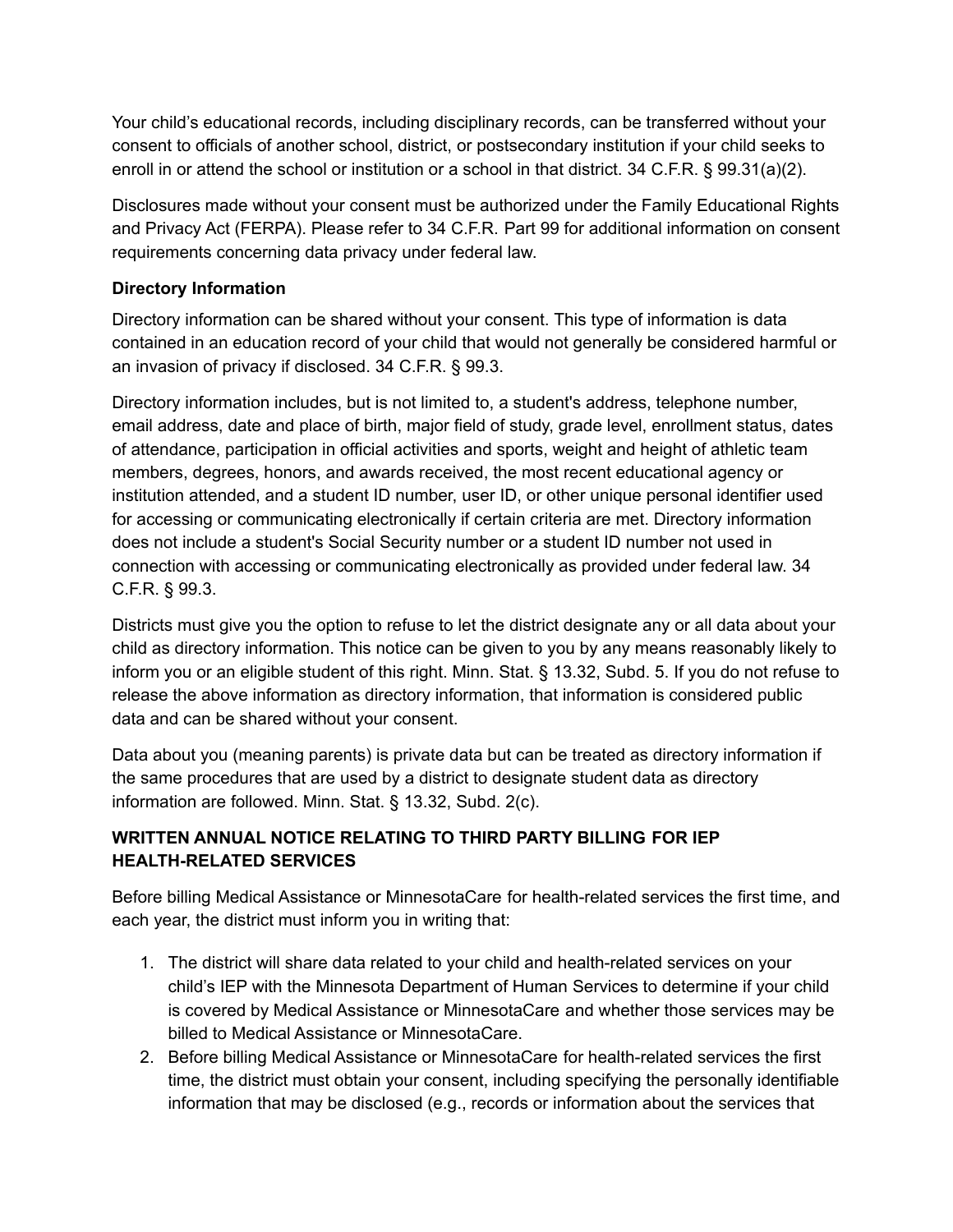may be provided), the purpose of the disclosure, the agency to which the disclosure may be made (i.e. the Department of Human Services) and which specifies that you understand and agree that the school district may access your (or your child's) public benefits or insurance to pay for health-related services.

- 3. The district will bill Medical Assistance or MinnesotaCare for the health-related services on your child's IEP. Minn. Stat. § 125A.21, Subd. 2(c)(1).
- 4. The district may not require you to sign up for or enroll in Medical Assistance or MinnesotaCare or other insurance programs in order for your child to receive special education services.
- 5. The district may not require you to incur an out-of-pocket expense such as the payment of a deductible or co-pay amount incurred in filing a claim for health services provided, but may pay the cost that you otherwise would be required to pay.
- 6. The district may not use your child's benefits under Medical Assistance or MinnesotaCare if that use would: decrease available lifetime coverage or any other insured benefit; result in your family paying for services that would otherwise be covered by the public benefits or insurance program and that are required for the child outside of the time your child is in school; increase your premiums or lead to the discontinuation of benefits or insurance; or risk your loss of eligibility for home and community-based waivers, based on aggregate health-related expenditures.
- 7. You have the right to receive a copy of education records the district shares with any third party when seeking reimbursement for IEP health-related services. Minn. Stat. § 125A.21, Subd. 2(c)(2).

You have the right to stop your consent for disclosure of your child's education records to a third party, including the Department of Human Services, at any time. If you stop consent, the district may no longer share your child's education records to bill a third party for IEP health-related services. You can withdraw your consent at any time, and your child's IEP services will not change or stop. Minn. Stat. § 125A.21, Subd. 2(c)(3).

#### **INDEPENDENT EDUCATIONAL EVALUATIONS**

An independent educational evaluation (IEE) is an evaluation by a qualified person(s) who is not an employee of your district. 34 C.F.R. § 300.502(a)(3)(i). You may ask for an IEE at school district expense if you disagree with the district's evaluation. 34 C.F.R. § 300.502(b)(1). A hearing officer may also order an independent educational evaluation of your child at school district expense during a due process hearing. 34 C.F.R. § 300.502(d).

Upon request for an IEE, the district must give you information regarding its criteria for selection of an independent examiner and information about where an independent education evaluation may be obtained. 34 C.F.R. § 300.502(a)(2).

If you request an IEE, the district must, without delay, ensure that it is provided at public expense or request a hearing to determine the appropriateness of its evaluation. 34 C.F.R. § 300.502(b)(2). If the district goes to hearing and the hearing officer determines the district's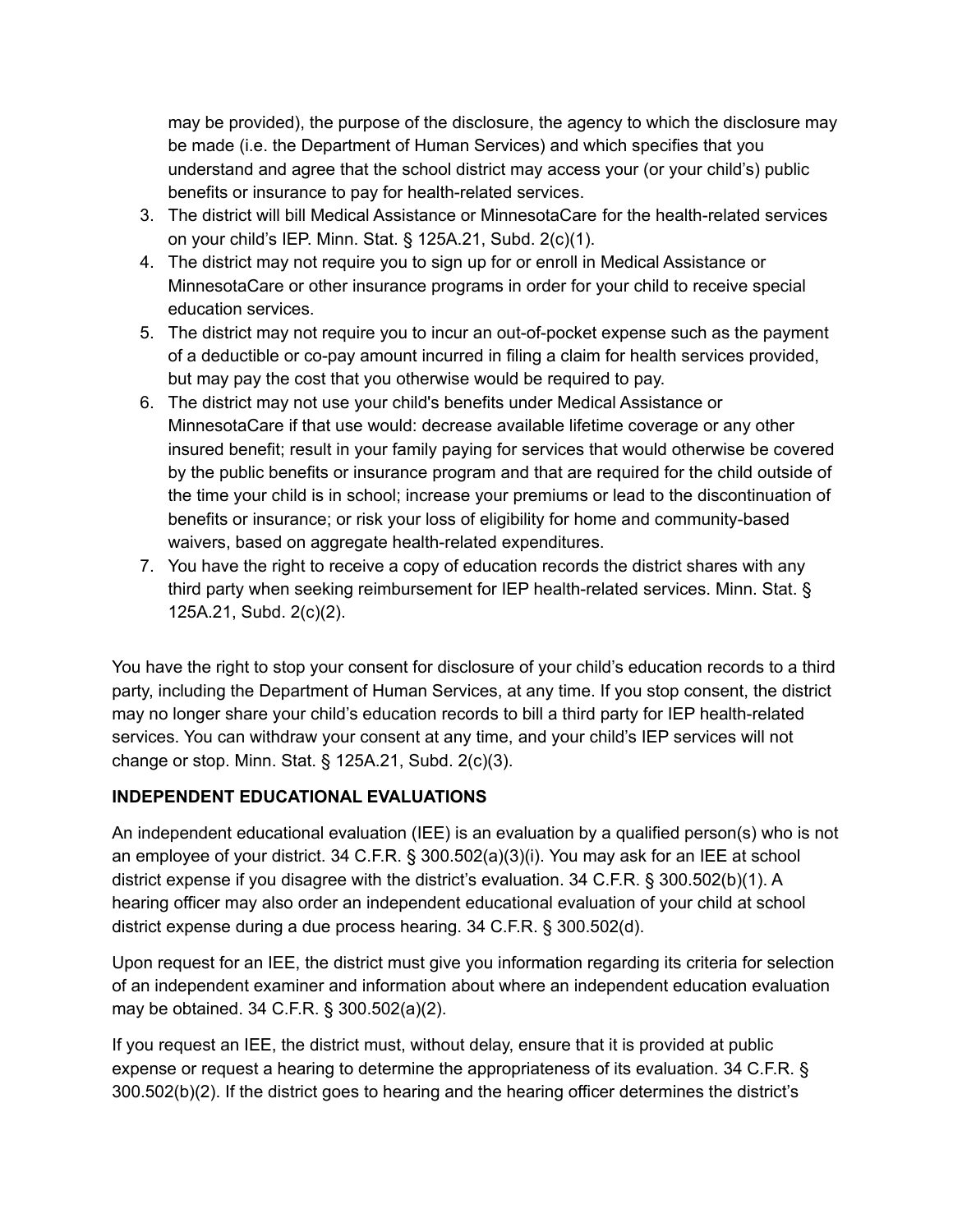evaluation is appropriate, you still have the right to an independent evaluation, but not at public expense. 34 C.F.R. § 300.502(b)(3).

If you obtain an IEE, the results of the evaluation must be considered by the IEP/IIIP (Individual Interagency Intervention Plan) Team and may be presented as evidence at a due process hearing regarding your child. 34 C.F.R. § 300.502(c).

#### **EDUCATION RECORDS**

#### **Definition of an Education Record**

Under federal law an education record means those records that are directly related to a student and that are maintained by the department or the district.

#### **Your Access to Records**

If you want to look at your child's education records, the district must give you access to those records for your review. Education records include most of the information about your child that is held by the school. 34 C.F.R. § 300.613(a). However, information held solely by your child's teacher for his or her own instructional use may not be included in the education records. Minn. Stat. § 13.32, Subd. 1(a).

The district must allow you to review the records without unnecessary delay, and before any meeting regarding an IEP, or any hearing or resolution session about your child. 34 C.F.R. § 300.613(a). In addition, the district must comply with your request to review your child's education records immediately, if possible, or within 10 days of the date of the request (excluding Saturdays, Sundays and legal holidays), if immediate compliance is not possible. Minn. Stat. § 13.04, Subd. 3.

Your right to inspect and review records includes the right to:

- 1. An explanation or interpretation from the district of your child's records upon request, 34 C.F.R. § 300.613(b)(1); Minn. Stat. § 13.04, Subd. 3;
- 2. Have your representative inspect and review the records on your behalf, 34 C.F.R. § 300.613(b)(3);
- 3. Request that the district provide copies of your child's educational records to you, 34 C.F.R. § 300.613(b)(2); Minn. Stat. § 13.04, Subd. 3; and
- 4. Review your child's records as often as you wish in accordance with state law, 34 C.F.R. § 300.613(c). State law provides that if you have been shown private data and have been informed of its meaning, that data does not need to be disclosed to you for a period of 6 months unless a dispute or action is pending or new information is created or collected. Minn. Stat. § 13.04, Subd. 3.

#### **Transfer of Rights**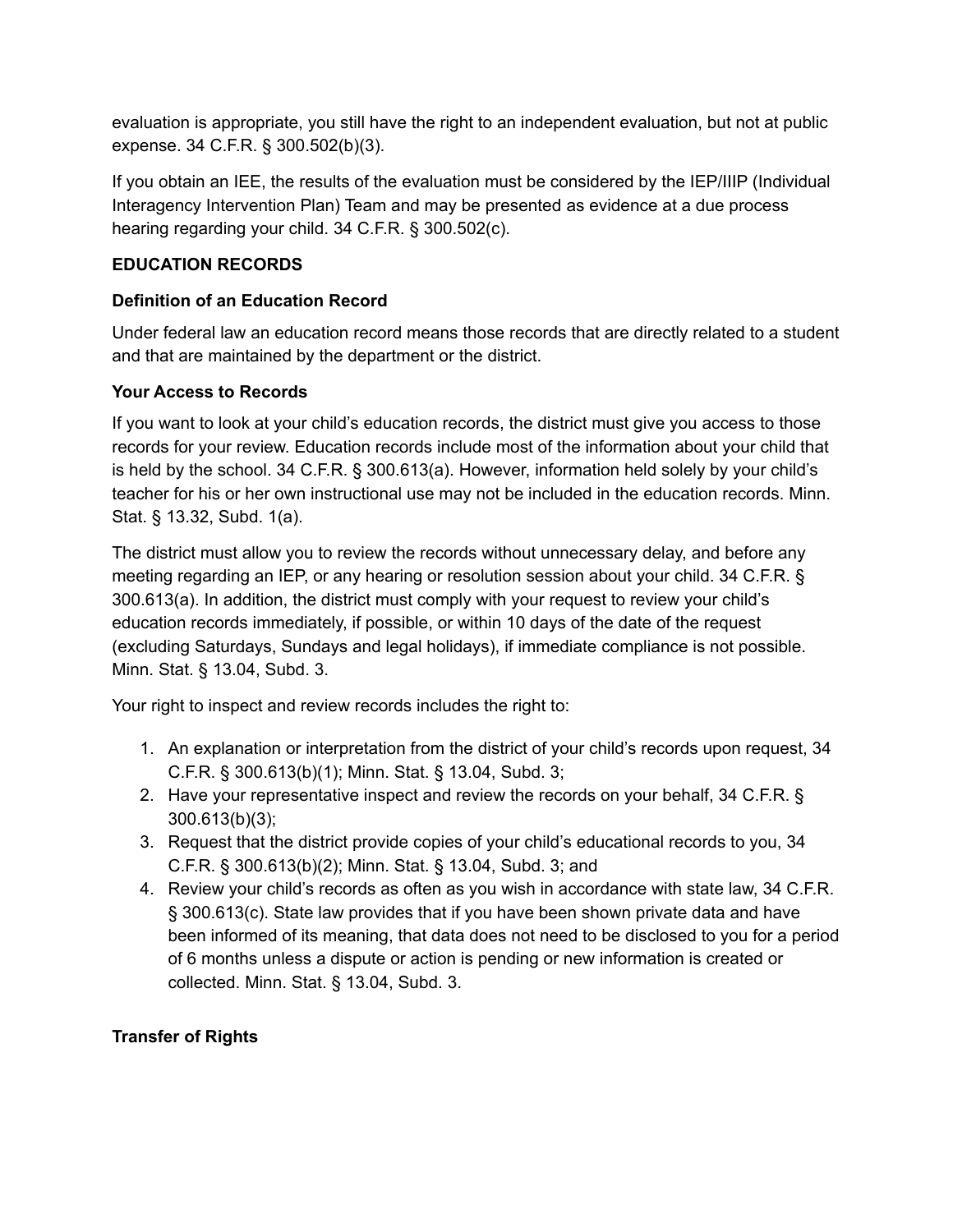Your rights regarding accessing your child's education records generally transfer to your child at age 18. 34 C.F.R. §§ 300.625 and 99.5(a). Notice must be provided to you and your child regarding this transfer of rights. 34 C.F.R. § 300.520(a)(3).

#### **Records on More Than One Child**

If any education record includes information on more than one child, you have the right to inspect and review only information relating to your child. 34 C.F.R. § 300.615. You can seek consent to review and inspect education records that include information about children in addition to your own, but those parents of those children have a right to refuse your request for consent.

#### **List of Types and Locations of Information**

Upon your request, the district and the department must provide you with a list of the types and locations of education records they collect, maintain or use. 34 C.F.R. § 300.616.

#### **Record of Access by Others**

The district must keep a record of each request for access to, and each disclosure of, personally identifiable information in your child's education records. This record of access must include the name of the individual who made the request or received personally identifiable information from your child's education records, the date access was given and the purpose of the disclosure or the individual's legitimate interest in the information. 34 C.F.R. §§ 300.614 and 99.32.

#### **Consent to Release Records**

Generally, your consent is required before personally identifiable information is released to unauthorized individuals or agencies. 34 C.F.R. §§ 300.622(a) and 99.30(a); Minn. Stat. § 13.05, Subd. 4(d). The consent must be in writing and must specify the individuals or agencies authorized to receive the information: the nature of the information to be disclosed; the purpose for which the information may be used; and a reasonable expiration date for the authorization to release information. 34 C.F.R. § 99.30(b); Minn. Stat. § 13.05, Subd. 4(d). Upon request, the district must provide you with a copy of records it discloses after you have given this consent. 34 C.F.R. § 99.30(c).

The district may not disclose information contained in your child's IEP/IIIP, including diagnosis and treatment information, to a health plan company without your signed and dated consent. Minn. Stat. § 125A.21, Subd. 7.

#### **Fees for Searching, Retrieving and Copying Records**

The district may not charge a fee to search or retrieve records. However, if you request copies, the district may charge a reasonable fee for the copies, unless charging that fee would prevent you from exercising your right to inspect and review the education records because you cannot afford to pay it. 34 C.F.R. §§ 300.617 and 99.11; Minn. Stat. §13.04, Subd. 3.

#### **Amendment of Records at Parent's Request**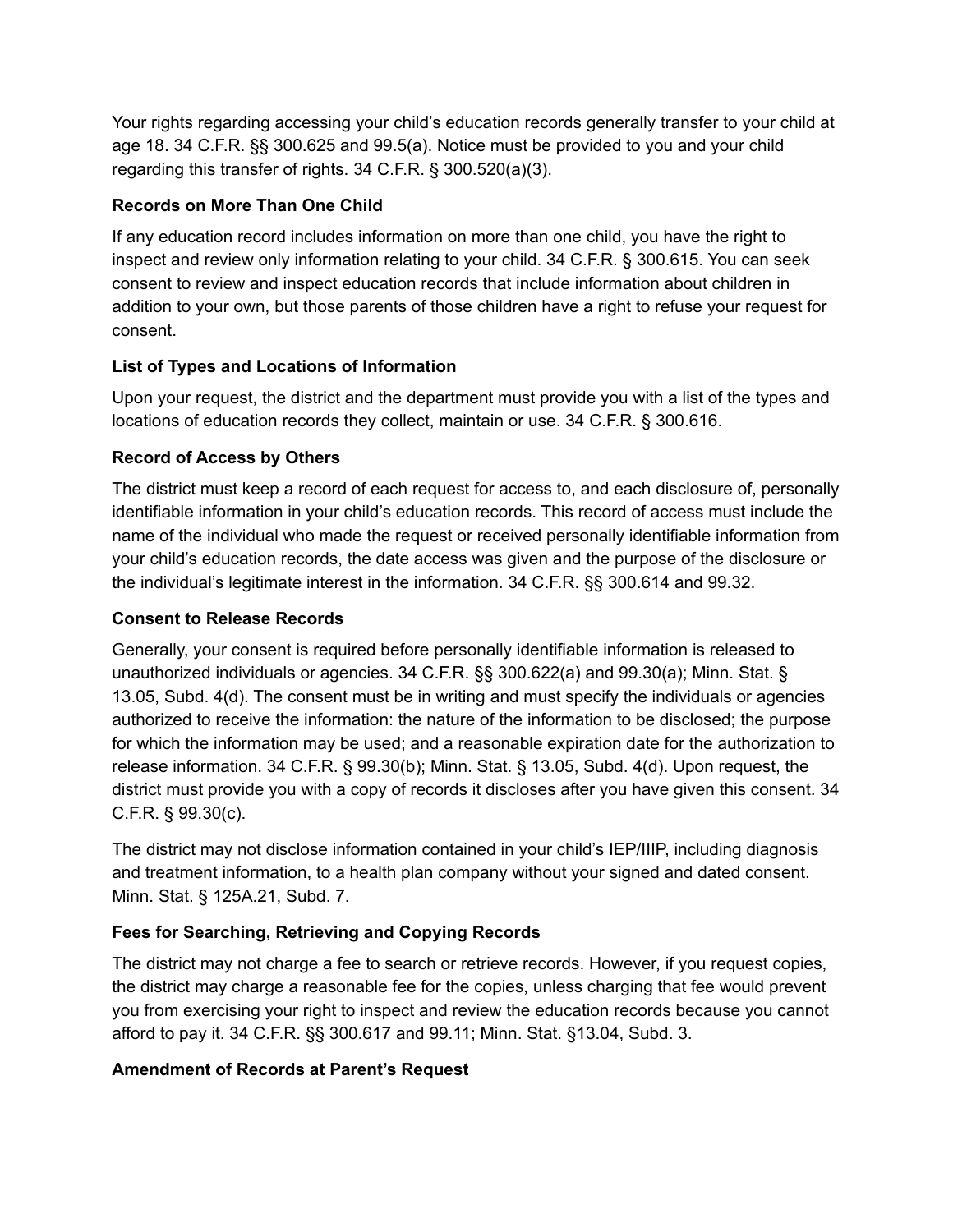If you believe that information in your child's records is inaccurate, misleading, incomplete or in violation of your child's privacy or other rights, you may request in writing that the district amend or remove the information. 34 C.F.R. §§ 300.618(a) and 99.20(a); Minn. Stat. § 13.04, Subd. 4.

The district must decide within a reasonable time whether it will amend the records. 34 C.F.R. §§ 300.618(b) and 99.20(b). If the district decides not to amend the records, it must inform you that you have the right to a hearing to challenge the district's decision. 34 C.F.R. §§ 300.618(c), 300.619 and 99.20(c). If, as a result of that hearing, the district decides that the information is not inaccurate, misleading, or otherwise in violation of your child's privacy right, it must inform you that you have the right to include a statement of your comments and disagreements alongside the challenged information in your child's education records. 34 C.F.R. § 300.620(b). A hearing to challenge information in education records must be conducted according to the procedures for such hearings under FERPA. 34 C.F.R. § 300.621.

#### **Transfer of Records**

Minnesota Statutes require that a district, a charter school, or a nonpublic school transfer a student's educational records, including disciplinary records, from a school a student is transferring from to a school in which a student is enrolling within 10 business days of a request. Minn. Stat. § 120A.22, Subd. 7.

#### **Destruction of Records**

The district must inform you when personally identifiable information is no longer needed in order to provide education services to your child. 34 C.F.R. § 300.624(a). That information must be destroyed at your request. However, the school may retain a permanent record of your child's name, address, phone number, grades, attendance records, classes attended, grade level completed and year completed. 34 C.F.R. § 300.624(b).

Under federal law, destruction means the physical removal of personal identifiers from information so that the information is no longer personally identifiable. Thus, the student's record does not need to be physically destroyed to comply with your request to destroy special education related records. Districts can appropriately comply with this requirement by removing personally identifiable information from the student's records. The choice of destruction method generally lies with the school district. 34 C.F.R. § 300.611; Letter to Purcell, 211 IDELR 462 (OSEP, 1987); and Klein Indep. Sch. Dist., 17 IDELR 359 ( SEA TC, 1990).

The district shall not destroy any education records if there is an outstanding request to inspect or review the records. 34 C.F.R. § 99.10(e).

Despite your request to destroy records a district can keep certain records necessary to comply with the General Education Provision Act (GEPA), which requires that recipients of federal funds keep records related to the use of those funds. Letter to New, 211 IDELR 473 (OSEP, 1987); 34 C.F.R. §300.611(a); and 20 U.S.C. Ch. 31, sec. 1232(f)(a). You may want to maintain certain special education records about your child for documentation purposes in the future, such as for applying for SSI benefits.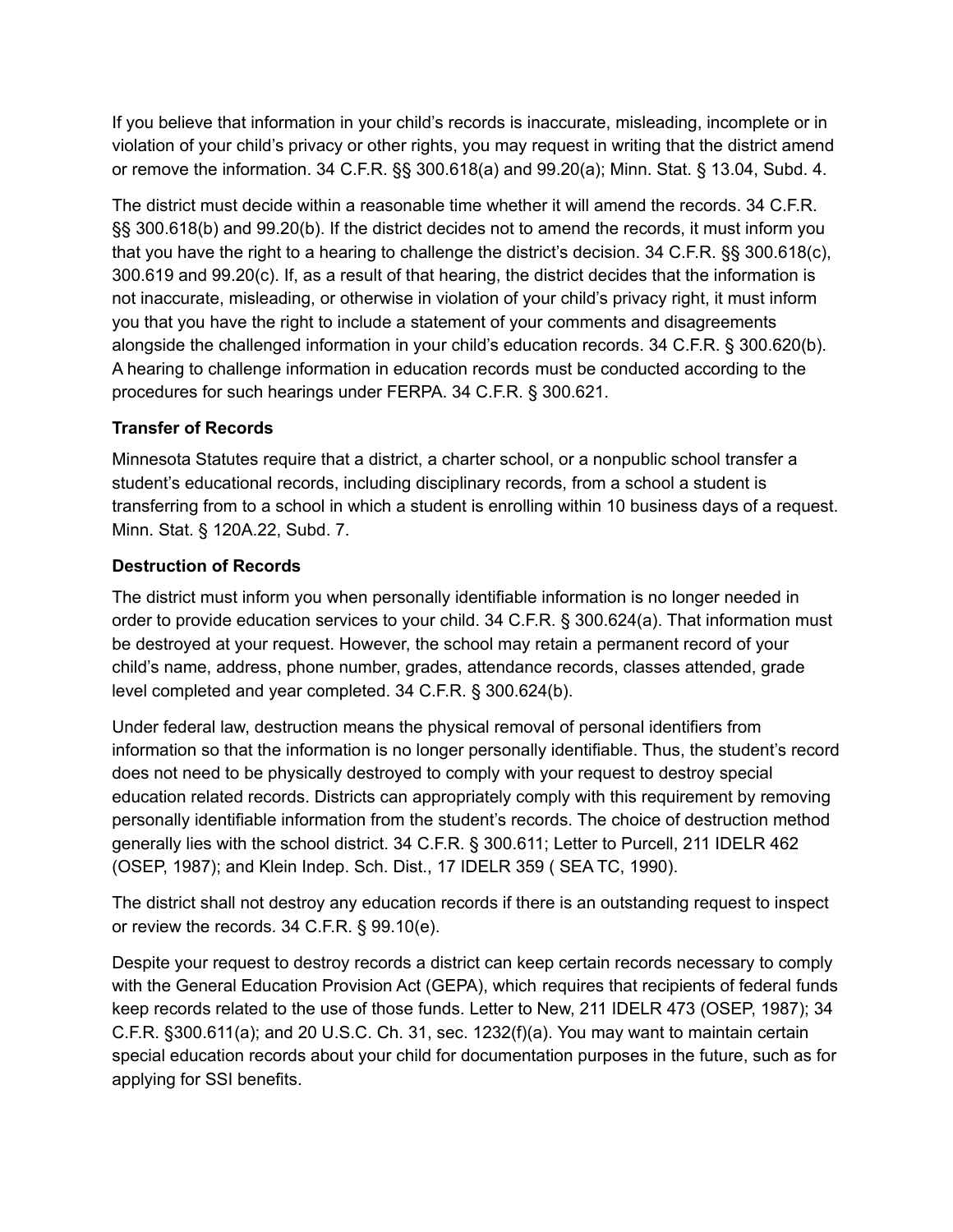#### **MEDIATION**

Mediation is a free, voluntary process to help resolve disputes. You or your district may request free mediation from the Minnesota Department of Education's Special Education Alternative Dispute Resolution program at 651-582-8222 or 1-866-466-7367. Mediation uses a neutral third party trained in dispute resolution techniques. Mediation may not be used to deny or delay your right to a due process hearing. Both you and district staff must agree to try mediation before a mediator can be assigned. At any time during the mediation, you or the district may end the mediation. 34 C.F.R. §§ 300.506 and 300.152(a)(3)(ii).

If you and the district resolve all or a portion of the dispute or agree to use another procedure to resolve the dispute, the mediator shall ensure that the resolution or agreement is in writing and signed by both you and the district and that both parties receive a copy of the document. The written resolution or agreement shall state that all discussions that occurred during mediation are confidential and may not be used as evidence in any hearing or civil proceeding. The resolution or agreement is legally binding on both you and the district and is enforceable in state or federal district court. You or the district can request another mediation to resolve a dispute over implementing the mediation agreement. Minn. Stat. § 125A.091, Subd. 10.

#### **FILING A WRITTEN COMPLAINT**

Any organization or individual may file a complaint with the Minnesota Department of Education (MDE). 34 C.F.R. § 300.153(a). Complaints sent to MDE must:

- 1. Be in writing and be signed by the individual or organization filing the complaint, 34 C.F.R. § 300.153(a);
- 2. Allege violations of state or federal special education law or rule, 34 C.F.R. § 300.153(b)(1);
- 3. State the facts upon which the allegation is based, 34 C.F.R. § 300.153(b)(2);
- 4. Include the name, address and telephone number of the person or organization making the complaint, 34 C.F.R. § 300.153(b)(3);
- 5. Include the name and address of the residence of the child and the name of the school the child is attending, 34 C.F.R. § 300.153(b)(4)(i)(ii);
- 6. A description of the nature of the child's problem; including facts relating to the problem, 34 C.F.R. § 300.153(b)(4)(iv);
- 7. A proposed resolution of the problem to the extent known and available to the party at the time the complaint is filed, 34 C.F.R.  $\S$  300.153(b)(4)(v); and
- 8. Be forwarded to the public agency providing services to the child at the same time the complaint is sent to MDE, 34 C.F.R. § 300.153(d).

The complaint must be sent to:

Minnesota Department Education Division of Compliance and Assistance Due Process Supervisor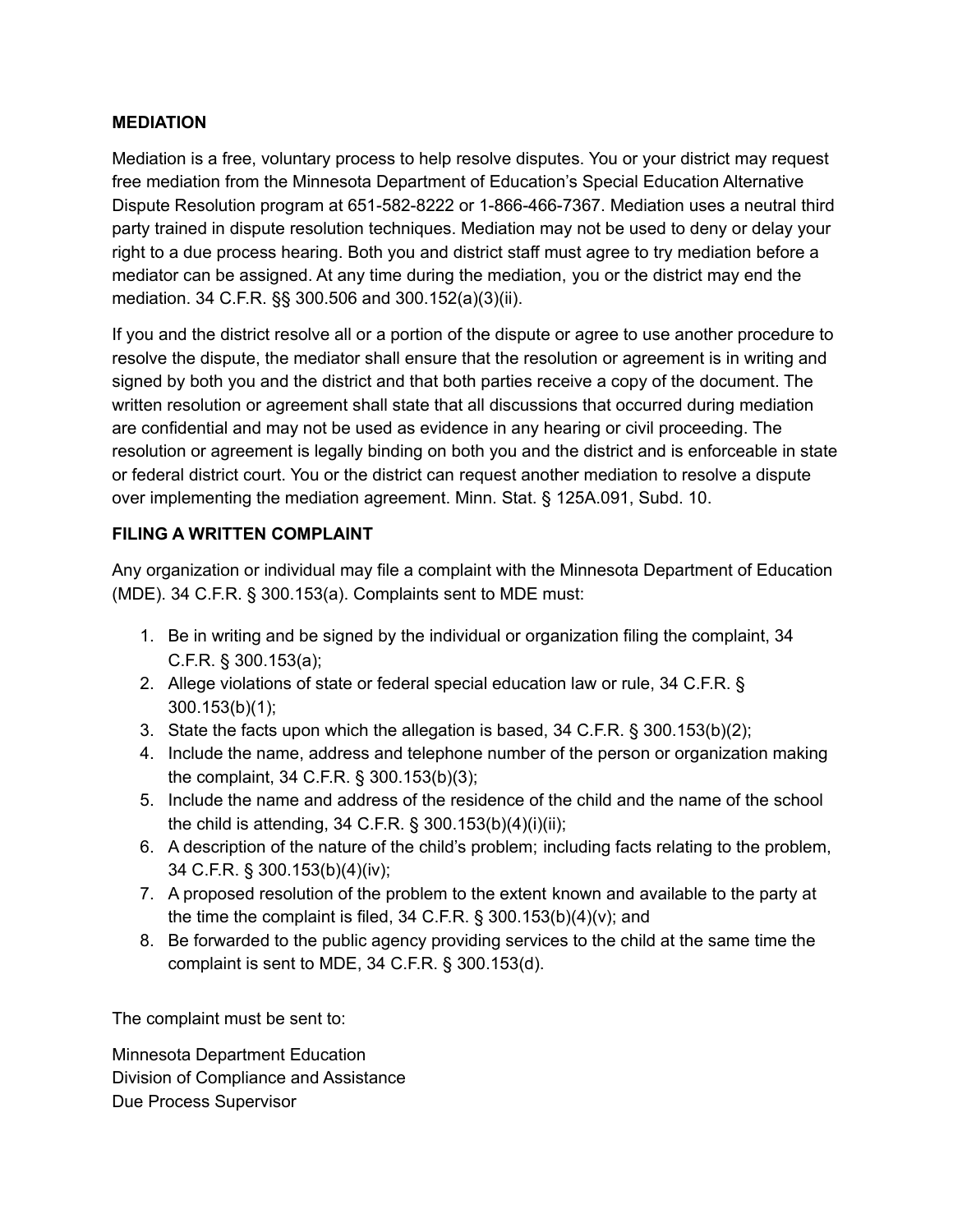1500 West Highway 36 Roseville, MN 55113-4266 651.582.8689 Phone 651.582.8725 Fax

The complaint must be received by MDE no later than one year after the alleged violation occurred. 34 C.F.R. § 300.153(c). MDE will issue a written decision within 60 days, unless exceptional circumstances require a longer time or you or the district agree to extend the time to participate in mediation. 34 C.F.R. § 300.152(a) and (b). The final complaint decision may be appealed to the Minnesota Court of Appeals by you (the parent) or the school district injured-in-fact by the decision within 60 days of receiving notice of the final decision.

#### **MODEL FORMS**

MDE has developed model forms that can be used to file special education or due process complaints. These forms are not required, but are available as a resource to use when filing a complaint. 34 C.F.R. § 300.509. These model forms are available MDE's website: MDE > School Support > Compliance and Assistance > Due Process Forms.

#### **IMPARTIAL DUE PROCESS HEARING**

Both you and the district have a right to request an impartial due process hearing in writing within two years of the date you or the agency knew or should have known about the alleged action that forms the basis of the due process complaint. Minn. Stat. § 125A.091, Subd. 14(a) and 34 C.F.R. §§ 300.507 and 300.511(e).

A due process hearing can be requested regarding a proposal or refusal to initiate or change a child's evaluation, IEP, educational placement, or to provide FAPE. Minn. Stat. § 125A.091, Subd. 14(a).

A due process hearing may address any matter related to the identification, evaluation, educational placement, manifestation determination or provision of a free and appropriate public education of your child. Minn. Stat. § 125A.091, Subd. 12. Within 15 days of receiving notice of your due process complaint, and prior to the due process hearing, the school district must arrange for a resolution meeting with you and the relevant members of the IEP Team who have knowledge of the facts alleged in the due process complaint. 34 C.F.R. § 300.510(a).

The purpose of this meeting is for you to discuss the due process complaint, and the facts that form the basis of the due process complaint, so that the school district has the opportunity to resolve the dispute that is the basis for the due process complaint. 34 C.F.R. § 300.510(a)(2).

The resolution meeting need not be held if you and the school district agree in writing to waive the meeting or agree to mediation. 34 C.F.R. § 300.510(a)(3). A resolution meeting is also not required to be held when the district is the party who requests a due process hearing. 34 C.F.R. 300.510(a) cmts. at 71 F.R. 46700 (2006).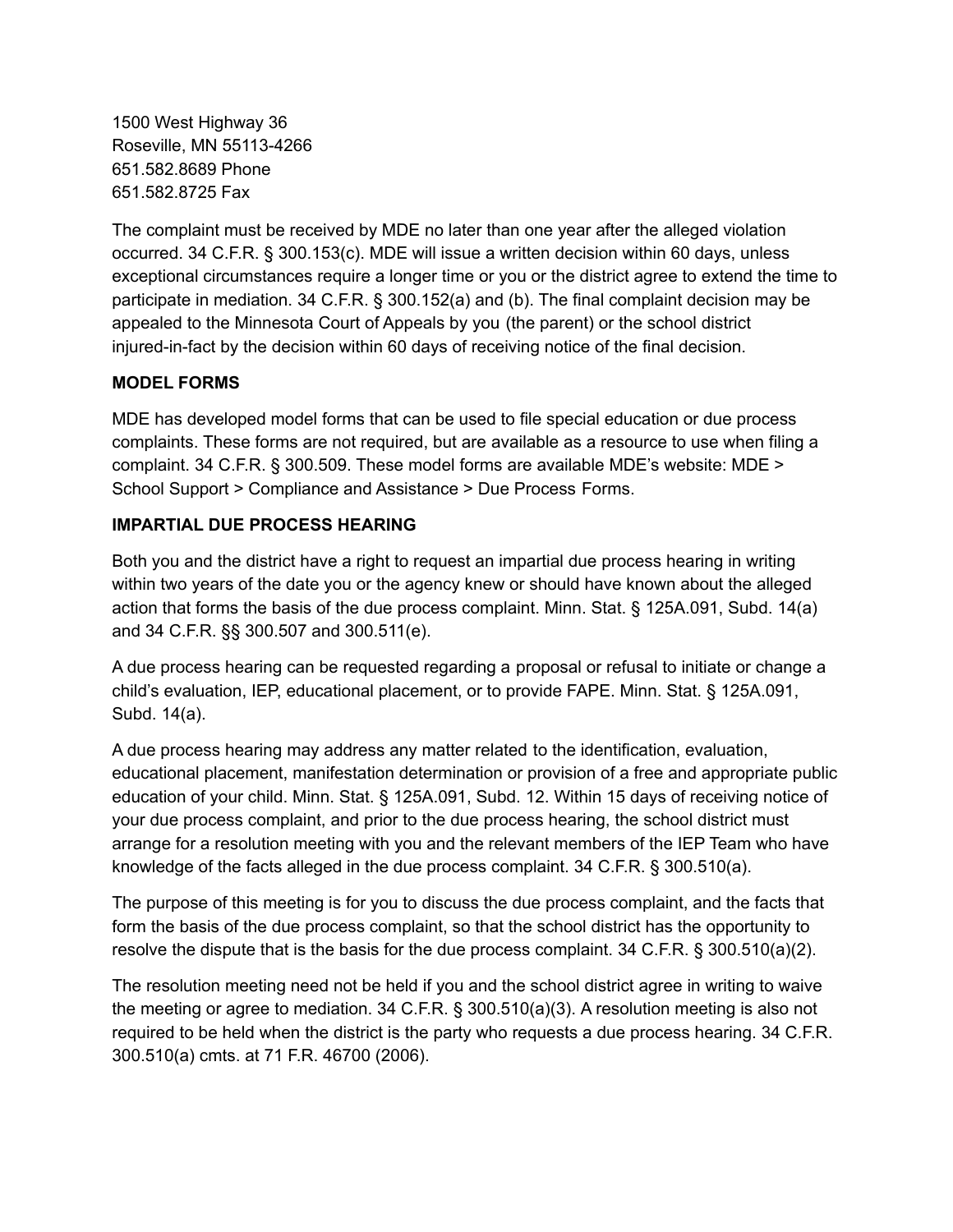If the matter is not resolved within 30 days of receipt of the due process complaint, the hearing timelines begin. 34 C.F.R. § 300.510(b)(1).

If the school district is unable to obtain your participation in the resolution meeting or mediation after reasonable efforts have been made and the school district does not agree to waive the meeting in writing, the school district may, at the conclusion of the 30-day period, request that a hearing officer dismiss your due process complaint. 34 C.F.R. § 300.510(b)(4).

#### **Loss of Right to a Due Process Hearing**

NOTE: Due to an interpretation of state law by the 8th Circuit Court of Appeals, if your child changes school districts and you do not request a due process hearing before your child enrolls in a new district, you may lose the right to have a due process hearing about any special education issues that arose in the previous district. See Thompson v. Bd. of the Special Sch. Dist. No. 1, 144 F.3d.574 (8th Cir. 1998). You do still have a right to request a due process hearing about special educational issues that may arise in the new district where your child is attending.

#### **Procedures for Initiation of a Due Process Hearing**

Upon a written request for a hearing, the district must give you a copy of this procedural safeguard notice and a copy of your rights at hearing. 34 C.F.R. § 300.504(a)(2). If you or the district request a hearing, the other party must be provided with a copy of the request and submit the request to the department. Once it receives the request, the department must give a copy of the procedural safeguards notice to you. Minn. Stat. § 125A.091, Subd. 14(d). All written requests must include:

- 1. The name of your child, 34 C.F.R. § 300.508(b)(1); Minn. Stat. § 125A.091, Subd. 14(b);
- 2. The address of your child, 34 C.F.R. § 300.508(b)(2); Minn. Stat. § 125A.091, Subd.  $14(b)$ ;
- 3. The name of the school your child is attending, 34 C.F.R. § 300.508(b)(3); Minn. Stat. § 125A.091, Subd. 14(b);
- 4. A description of the problem(s), including your view of the facts, 34 C.F.R. § 300.508(b)(5); Minn. Stat. § 125A.091, Subd. 14(b); and
- 5. A proposed resolution of the problem to the extent known and available to you at the time, 34 C.F.R. § 300.508(b)(6); Minn. Stat. § 125A.091, Subd. 14(b).

MDE maintains a list of qualified hearing officers. Upon receipt of a written request for a hearing, MDE will appoint a hearing officer from that list to conduct the hearing. Minn. Stat. § 125A.091, Subd. 13. Below are a few of your rights at hearing. This is not a complete list of rights.

Both you and the district have the right to:

1. Be accompanied and advised by counsel and by individuals with special knowledge or training with respect to the problems of children with disabilities, 34 C.F.R. § 300.512(a)(1);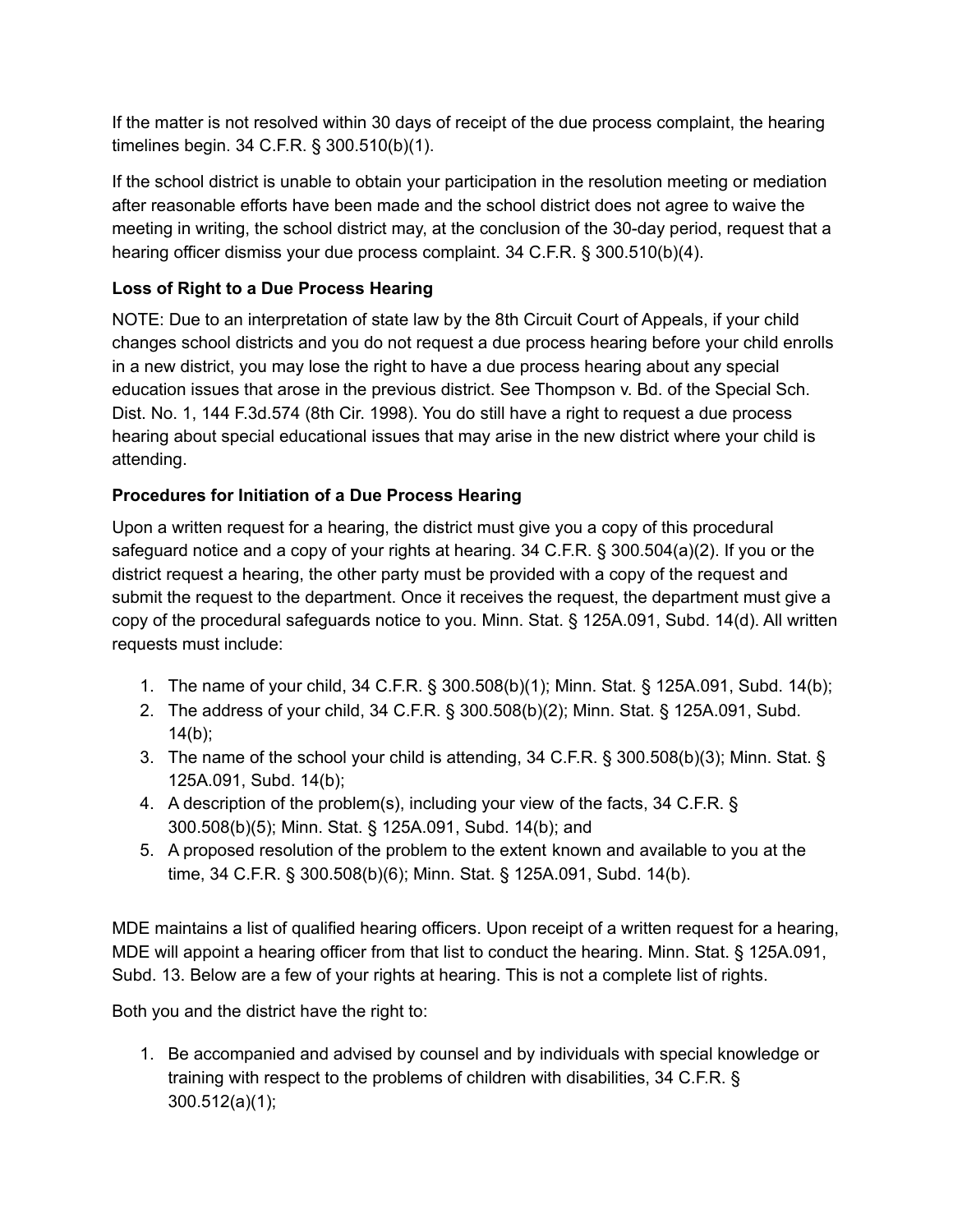- 2. Present evidence and confront, cross-examine and compel the attendance of witnesses, 34 C.F.R. § 300.512(a)(2);
- 3. Prohibit the introduction of any evidence at the hearing that has not been disclosed at least five business days before the hearing, including evaluation data and recommendations based on that data, 34 C.F.R. § 300.512(a)(3); and
- 4. Receive a free copy of the hearing transcript or electronic recording of findings of fact and decisions, 34 C.F.R. §§ 300.512(a)(4)-(a)(5) and (c)(3).

As a parent, you, specifically, have the right to:

- 1. Have your child, who is the subject of the hearing, present, 34 C.F.R. § 300.512(c)(1);
- 2. Open the hearing to the public, 34 C.F.R. § 300.512(c)(2); and
- 3. Have the record or transcript of the hearing and the hearing officer's findings of fact, conclusions of law and decisions made provided to you at no cost. 34 C.F.R. § 300.512(c)(3); Minn. Stat. § 125A.091, Subd. 12.

#### **Responding to the Hearing Request**

If you file a hearing request and you did not previously receive a prior written notice from the district about the subject matter of the hearing request, the district must send you a written explanation of why the district refused to take the action raised in the hearing request within 10 days of receiving the hearing request. This explanation must include a description of other options considered by the IEP team, why those options were rejected, a description of each evaluation procedure, assessment, record, or report that the district used as the basis for the proposed or refused action, and a description of the factors relevant to the district's proposal or refusal decision. Minn. Stat. § 125A.091, Subd. 14(e)(1).

The district can assert that the hearing request does not meet the requirements under state law. A hearing request is considered sufficient unless the party who received the request notifies the hearing officer in writing within 15 days of receiving the request that they believe the request does not meet statutory requirements. The hearing officer must determine whether the hearing request meets statutory requirements within 5 days of receiving the request and notify the parties. Minn. Stat. § 125A.091, Subd. 14(e) (1) and (2).

Upon receiving your hearing request, the district must also send you a written response that addresses the issues you raised in the hearing request within 10 days of receiving the request. Minn. Stat. § 125A.091, Subd. 14(f).

#### **Disclosure of Additional Evidence Before a Hearing**

A prehearing conference must be held within 5 business days of the date the commissioner appoints a hearing officer. This conference can be held in person, at a location within the district, or by telephone. Minn. Stat. § 125A.091, Subd. 15. At least 5 business days before a hearing, you and the district must disclose to each other all evaluations of your child completed by that date and recommendations based on those evaluations that are intended to be used at the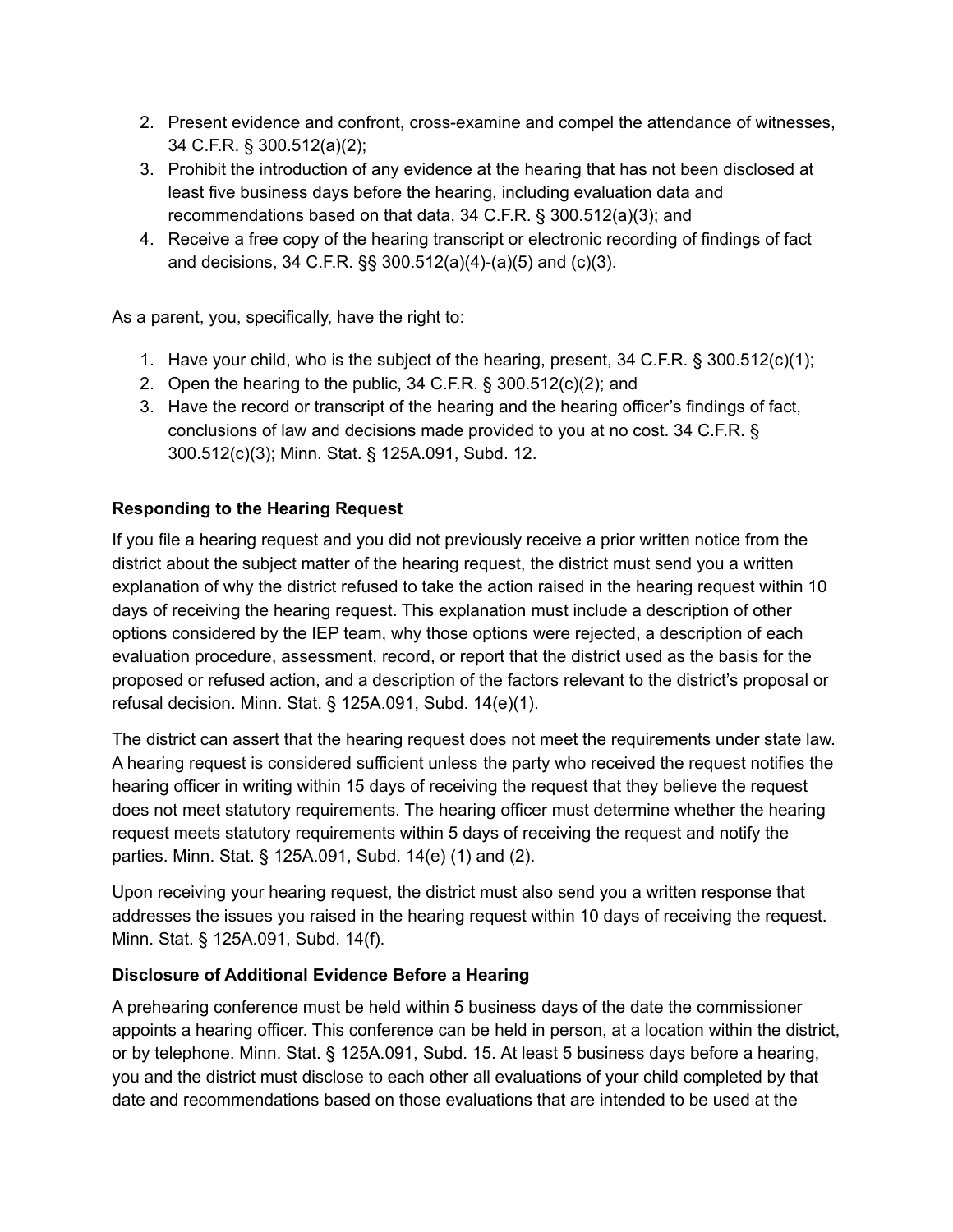hearing. 34 C.F.R. § 300.512(b)(1). A hearing officer may refuse to allow you to introduce any undisclosed evaluations or recommendations at the hearing without consent of the other party. 34 C.F.R. § 300.512(b)(2).

#### **The Hearing Decision**

A hearing decision must be issued and provided to each party within 45 calendar days, or within an appropriately extended time period, upon the expiration of the 30-day resolution period after the due process complaint was received by the state agency. 34 C.F.R. § 300.515; Minn. Stat. § 125A.091, Subd. 20(a). A hearing officer may extend the time beyond the 45-day period if requested by either party for good cause shown on the record. 34 C.F.R. § 300.515(c); Minn. Stat. § 125A.091, Subd. 18, 20(a). A hearing officer must conduct oral arguments in a hearing at a time and place that is reasonably convenient to you and your child. Minn. Stat. § 125A.091, Subd. 20(a). A hearing officer's decision on whether your child received FAPE must be based on evidence and arguments that directly relate to FAPE. 34 C.F.R. § 300.513. The hearing decision is final unless you or the district files a civil action. 34 C.F.R. §§ 300.514(a)-(b) and 300.516(a). A hearing officer lacks the authority to amend a decision except for clerical and mathematical errors. Minn. Stat. § 125A.091, Subd. 20(b).

#### **Separate Request for Due Process Hearing**

You have the right to file a separate due process complaint on an issue separate from a due process complaint already filed. 34 C.F.R. § 300.513(c).

#### **Free or Low-Cost Legal Resources**

The district must inform you of any free or low-cost legal and other relevant services available in the area if you request the information or if you or the school district file a due process complaint. 34 C.F.R. § 300.507(2)(b). A list of free or low-cost legal resources is also available on MDE's Special [Education](http://education.state.mn.us/MDE/SchSup/ComplAssist/Hearing/index.html) Hearings web page (MDE> Select School Support > Compliance and Assistance > Special Education Hearings).

#### **COMPLAINT AND HEARINGS DATABASE**

Final decisions on special education complaints and due process hearings are available to the public on the MDE website. 34 C.F.R. § 300.513(d). MDE maintains a public database called the Complaints, Hearings and Letters Search Engine. Decisions available in the database are redacted and all personally identifiable information is removed. This database is available on the Compliance and Assistance webpage on the MDE website at:

http://w20.education.state.mn.us/WebsiteContent/ComplianceSearch.jsp.

#### **CIVIL ACTION**

When you or the district disagrees with the findings or decisions made by a hearing officer, either party may file a court action. The action may be brought in federal district court or the state court of appeals. 34 C.F.R. §§ 300.514(b) and 300.516(a). Different standards of review apply in each court. An appeal to the state court of appeals must be made within 60 calendar days of your receipt of the decision. Minn. Stat. § 125A.091, Subd. 24. An appeal to federal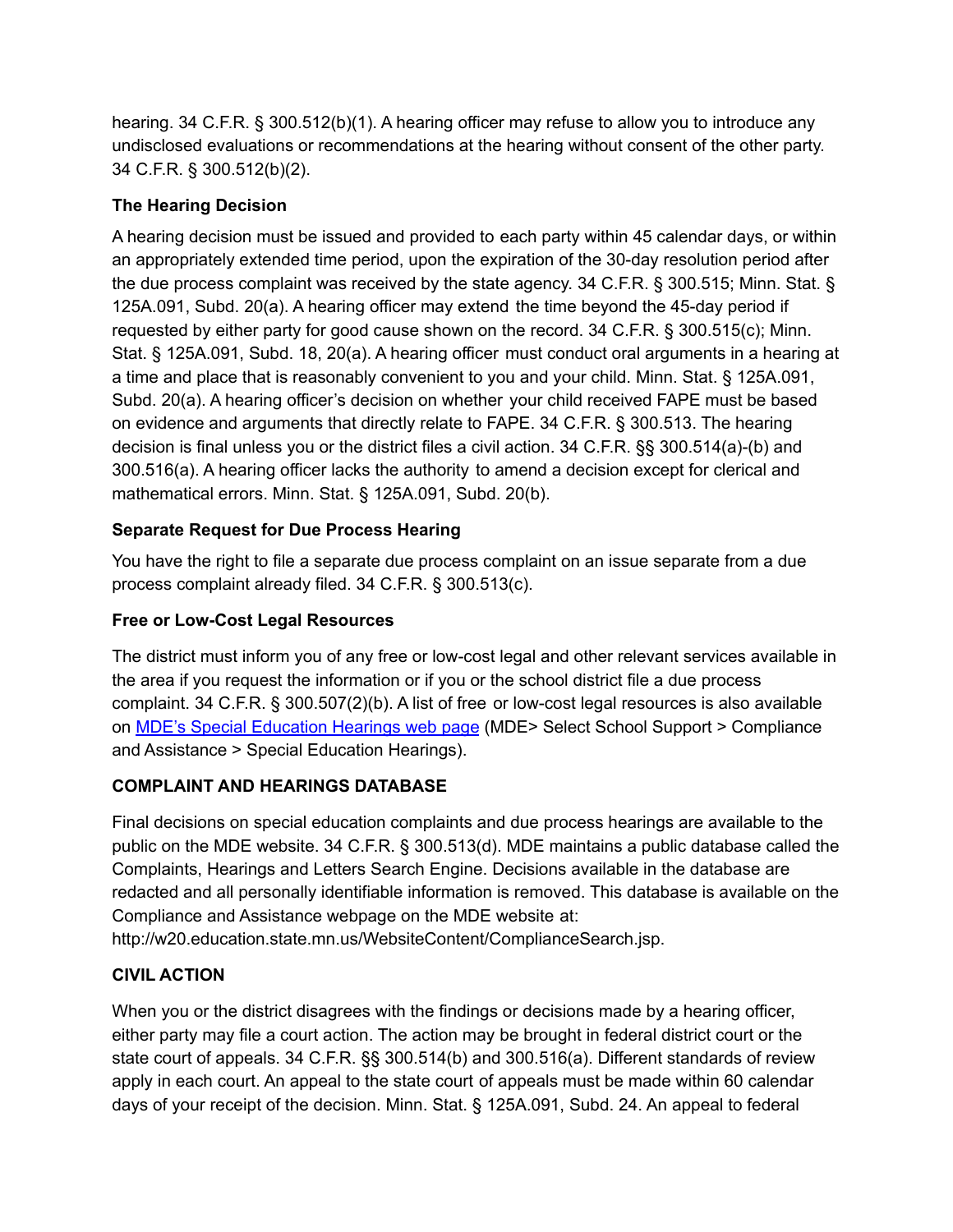district court must be made within 90 days of the date of the decision. 34 C.F.R. § 300.516(b); Minn. Stat. § 125A.091, Subd. 24.

#### **PLACEMENT DURING A HEARING OR CIVIL ACTION**

During a hearing or court action, unless you and the district agree otherwise, your child will remain in the educational placement where he/she is currently placed and must not be denied initial admission to school. 34 C.F.R. §§ 300.518(a) and (b) and 300.533. This is commonly referred to as the "stay-put" rule.

Two exceptions to the "stay-put" rule exist:

- 1. Students may be removed from their educational setting for not more than 45 school days to an interim alternative educational placement for certain weapon, drug or serious bodily injury violations, 34 C.F.R. § 300.530(g)(1)-(3); and
- 2. A hearing officer's decision agreeing with you that a change in placement is appropriate as the "stay-put" placement during subsequent appeals, 34 C.F.R. § 300.518(d).

#### **EXPEDITED HEARINGS**

You (the parent) or the district can request an expedited hearing in the following situations:

- 1. Whenever you dispute the district's proposal to initiate or change the identification, evaluation or educational placement of your child or the district's provision of FAPE to your child, Minn. Stat. § 125A.091, Subd. 14(a); 34 C.F.R. § 300.532(a) and (c)(1); 34 C.F.R. 300.507(a) and 34 C.F.R. § 300.503(a)(1);
- 2. Whenever you dispute the district's refusal to initiate or change the identification, evaluation or educational placement of your child or the district's provision of FAPE to your child, Minn. Stat. § 125A.091, Subd. 14(a); 34 C.F.R. § 300.532(a) and (c)(1); 34 C.F.R. § 300.507(a); 34 C.F.R. § 300.503(a)(2);
- 3. Whenever you dispute the manifestation determination, 34 C.F.R. §§ 300.530 and 300.532(a); and
- 4. Whenever the district believes that maintaining the current placement of your child is substantially likely to result in injury to the child or to others, 34 C.F.R. § 300.532(b)(2)(ii).

You or a school district may file a written request for an expedited due process hearing as described above. Minn. Stat. § 125A.091, Subd. 19; 34 C.F.R. § 300.532(c)(1).

#### **Timelines for Expedited Hearings**

Expedited hearings must be held within 20 school days of the date the hearing request is filed. The hearing officer must issue a decision within 10 school days after the hearing. Minn. Stat. § 125A.091, Subd. 19; 34 C.F.R. § 300.532(c)(2). A resolution meeting must occur within 7 days of receiving the hearing request, unless you and the school district agree in writing to either waive the resolution meeting or use the mediation process. Minn. Stat. § 125A.091, Subd. 19;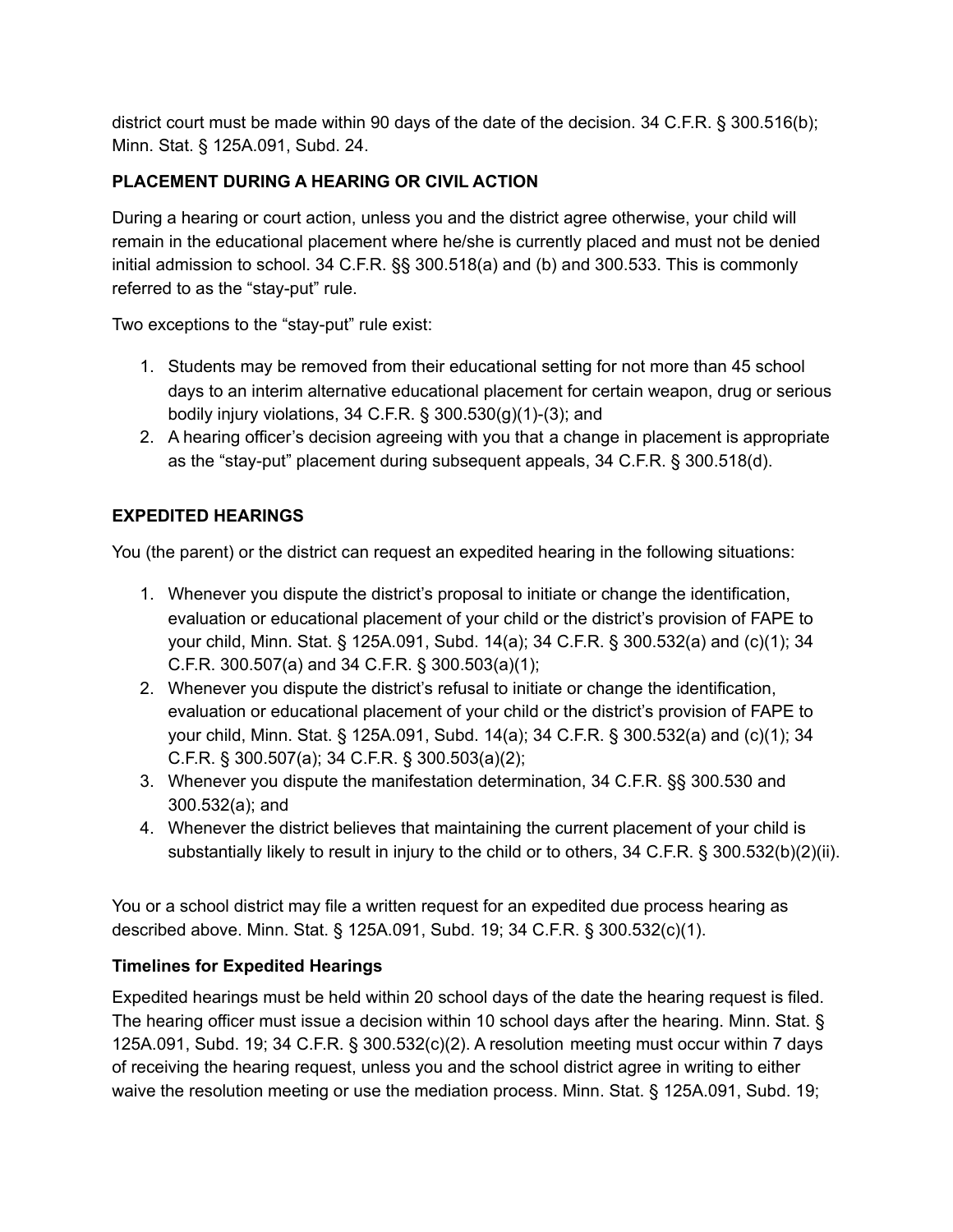34 C.F.R. § 300.532(c)(3) and (3)(i). The expedited due process hearing may proceed unless the matter has been resolved to the satisfaction of both parties within 15 days of receiving the request. Minn. Stat. § 125A.091, Subd. 19; 34 C.F.R. § 300.532(c)(3)(ii).

#### **Dismissal of Complaint**

If the school district is unable to obtain your participation in the resolution meeting or mediation after reasonable efforts have been made and the school district does not agree to waive the meeting in writing, the school district may, at the conclusion of the 30-day period, request that a hearing officer dismiss your due process complaint. 34 C.F.R. § 300.510(b)(4).

#### **Placement by a Hearing Officer**

A hearing officer may decide to move your child to an interim alternative educational setting for up to 45 school days if the hearing officer determines your child is substantially likely to injure himself or herself or others if he/she remains in the current placement. 34 C.F.R. § 300.532(b)(2)(ii).

#### **Right to Appeal Decision**

You or the district can appeal the decision of a hearing officer in an expedited due process hearing. 34 C.F.R. §§ 300.532(c)(5) and 300.514.

#### **INTERIM ALTERNATIVE EDUCATIONAL PLACEMENT**

The district may change your child's educational placement for up to 45 school days, if your child:

- 1. Carries a dangerous weapon to or possesses a dangerous weapon at school, on school premises, or at a school function under the jurisdiction of the school district or MDE as defined in federal law, 34 C.F.R. § 300.530(g)(1);
- 2. Knowingly possesses or uses illegal drugs, or sells or solicits the sale of a controlled substance while at school, on school premises, or at a school function under the jurisdiction of the school district or MDE. This does not include alcohol or tobacco, 34 C.F.R. § 300.530(g)(2); or
- 3. Inflicts serious bodily injury upon another person while at school, on school premises, or at a school function under the jurisdiction of the school district or MDE as defined in federal law, 34 C.F.R. § 300.530(g)(3).

On the date the district decides to remove your child and the removal is a change of placement of a child with a disability because of a violation of a code of student conduct, the school district must notify you of that decision, and provide you with the procedural safeguards notice. 34 C.F.R. § 300.530(h).

The IEP/IIIP team determines the interim alternative educational setting and appropriate special education services. 34 C.F.R. §§ 300.530(d)(5) and 300.531. Even though this is a temporary change, it must allow your child: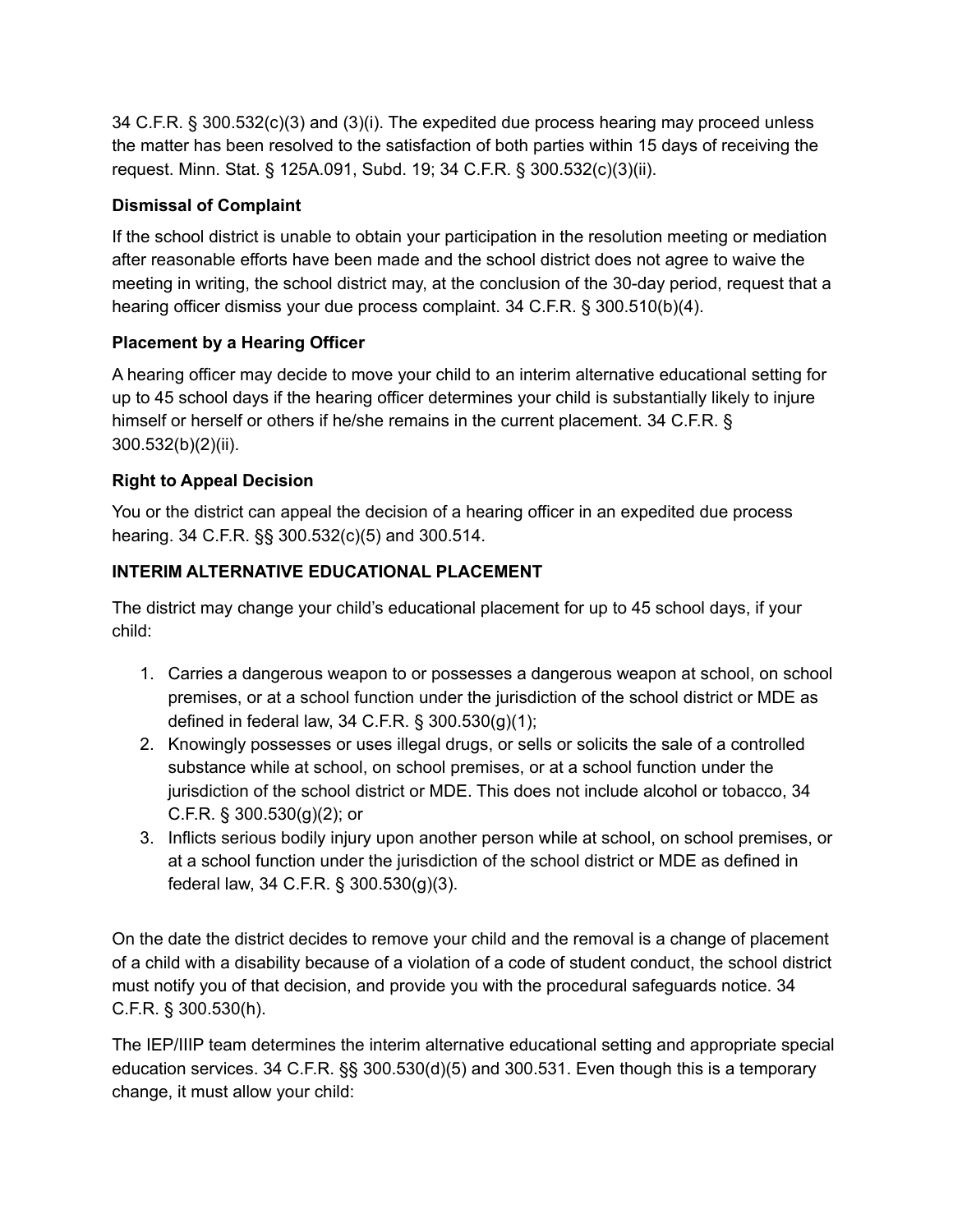- 1. To continue to participate in the general education curriculum and progress towards meeting goals set out in your child's IEP, although in a different setting, 34 C.F.R. §§ 300.530(d)(1)(i) and (d)(4); and
- 2. Include services and modifications designed to prevent the behavior from recurring, 34 C.F.R. § 300.530(d)(1)(ii).

If your child is placed in an interim alternative educational setting, an IEP/IIIP meeting must be convened within 10 school days of the decision. 34 C.F.R. § 300.530(e)(1). At this meeting, the team must discuss behavior and its relationship to your child's disability. The team must review evaluation information regarding your child's behavior, and determine the appropriateness of your child's IEP/IIIP and behavior plan. The team will then determine if your child's conduct was caused by, or had a direct relationship to his or her disability, or if your child's conduct was the direct result of the school district's failure to implement the IEP. 34 C.F.R. § 300.530(e)(1).

#### **ATTORNEY'S FEES FOR HEARINGS**

You may be able to recover attorney fees if you prevail in a due process hearing. 34 C.F.R. § 300.517(a)(1)(i). A judge may make an award of attorney's fees based on prevailing rates in your community. 34 C.F.R. § 300.517(c)(1). The court may reduce an award of attorney's fees if it finds that you unreasonably delayed the settlement or decision in the case. 34 C.F.R. § 300.517(c)(4)(i). If the district prevails and a court agrees that your request for a hearing was for any improper purpose, you may be required to pay the district's attorney's fees. 34 C.F.R. § 300.517(a)(iii).

#### **EXCLUSIONS AND EXPULSION OF PUPILS WITH A DISABILITY**

Before your child with a disability can be expelled or excluded from school, a manifestation determination must be held. Minn. Stat. § 121A.43(d). If your child's misbehavior is related to his or her disability, your child cannot be expelled.

When a child with a disability is excluded or expelled under the Pupil Fair Dismissal Act, Minnesota Statutes Sections 121A.41-56, for misbehavior that is not a manifestation of the child's disability, the district shall continue to provide special education and related services after the period a period of suspension, if imposed. Minn. Stat. § 121A.43(d).

#### **DISCIPLINARY REMOVALS**

If a child with a disability is removed from his or her current educational placement, this is considered a change of placement if:

- 1. The removal is for more than 10 school days in a row, 34 C.F.R. § 300.536(a)(1); or
- 2. Your child has been subjected to a series of removals that constitute a pattern because:
- a. The series of removals total more than 10 school days in a year, 34 C.F.R. § 300.536(a)(2)(i);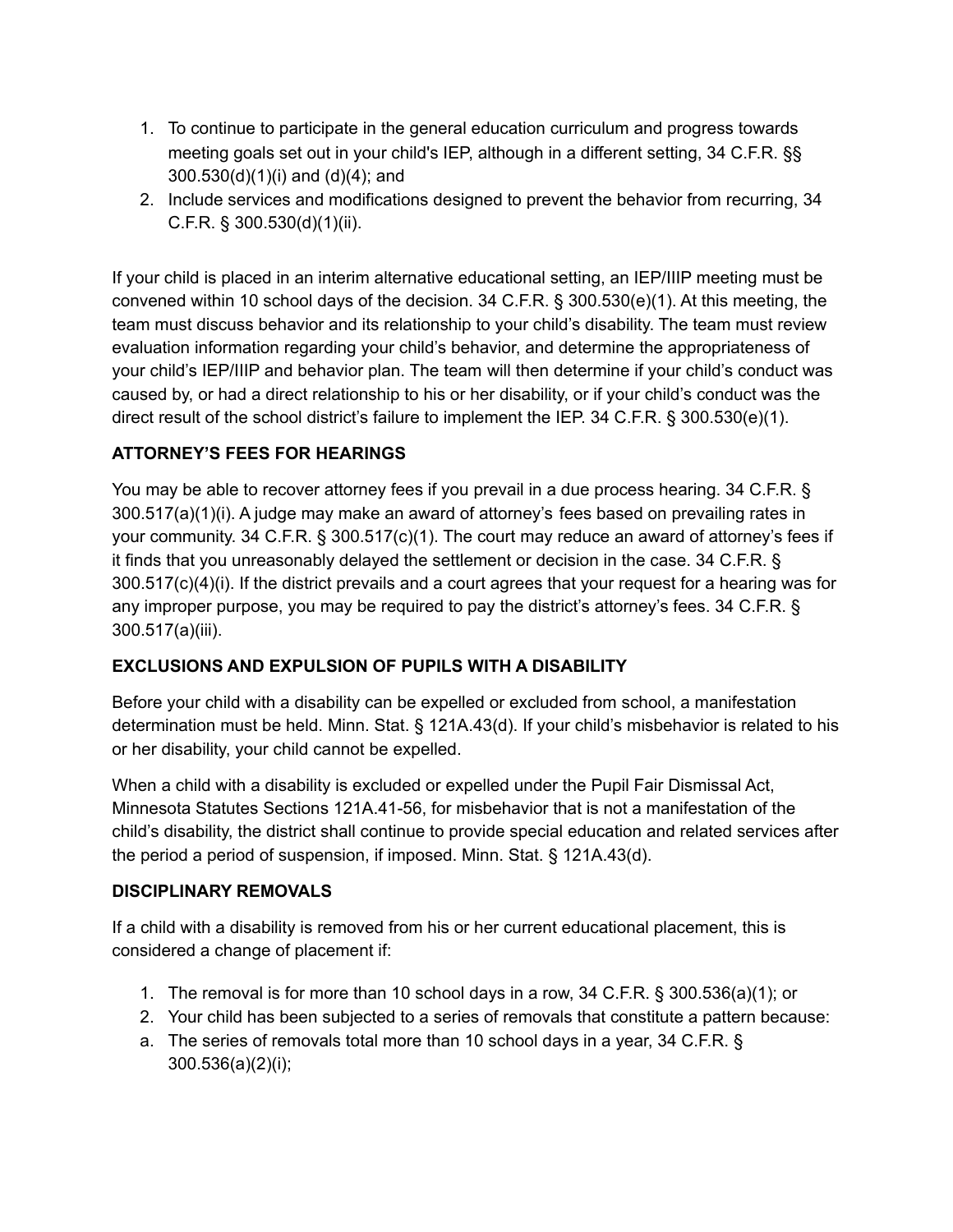- b. Your child's behavior is substantially similar to your child's behavior in previous incidents that resulted in a series of removals, 34 C.F.R. § 300.536(a)(2)(ii); and
- c. Of additional factors such as the length of each removals, the total amount of time your child has been removed, and the proximity of the removals to one another, 34 C.F.R. § 300.536(a)(2)(iii).

The determination of whether a pattern of removals constitutes a change of placement is made by the district. 34 C.F.R. § 300.536(b)(1). If this determination is challenged it is subject to review through due process and judicial proceedings. 34 C.F.R. § 300.536(b)(2).

#### **CHILDREN NOT DETERMINED ELIGIBLE FOR SPECIAL EDUCATION AND RELATED SERVICES**

If your child has not been determined eligible for special education and related services and violates a code of student conduct, and the school district knew before the discipline violation that your child was a child with a disability then your child can utilize the protections described in this notice. 34 C.F.R. § 300.534(a).

A district is deemed to have knowledge that your child is a child with a disability if, before the behavior that brought about the disciplinary action occurred:

- 1. You expressed concern in writing to supervisory or administrative personnel at the district or to your child's teacher that your child is in need of special education and related services, 34 C.F.R. § 300.534(b)(1);
- 2. You requested an evaluation related to eligibility for special education and related services under Part B of the IDEA, 34 C.F.R. § 300.534(b)(2); or
- 3. Your child's teacher or other district personnel expressed specific concerns about a pattern of behavior demonstrated by your child directly to the district's director of special education or to other district supervisory staff, 34 C.F.R. § 300.534(b)(3).

#### **Exceptions to a District's Knowledge**

A district would not be deemed to have such knowledge if:

- 1. You have previously refused consent for an evaluation of your child or you have previously refused special education services, 34 C.F.R. § 300.534(c)(1)(i)-(ii); or
- 2. Your child has already been evaluated and determined to not be a child with a disability under Part B of IDEA, 34 C.F.R. § 300.534(c)(2).

#### **Conditions that Apply if There is No Basis of Knowledge.**

If a district does not have knowledge that your child is a child with a disability prior to taking disciplinary measures against your child, your child may be subjected to similar disciplinary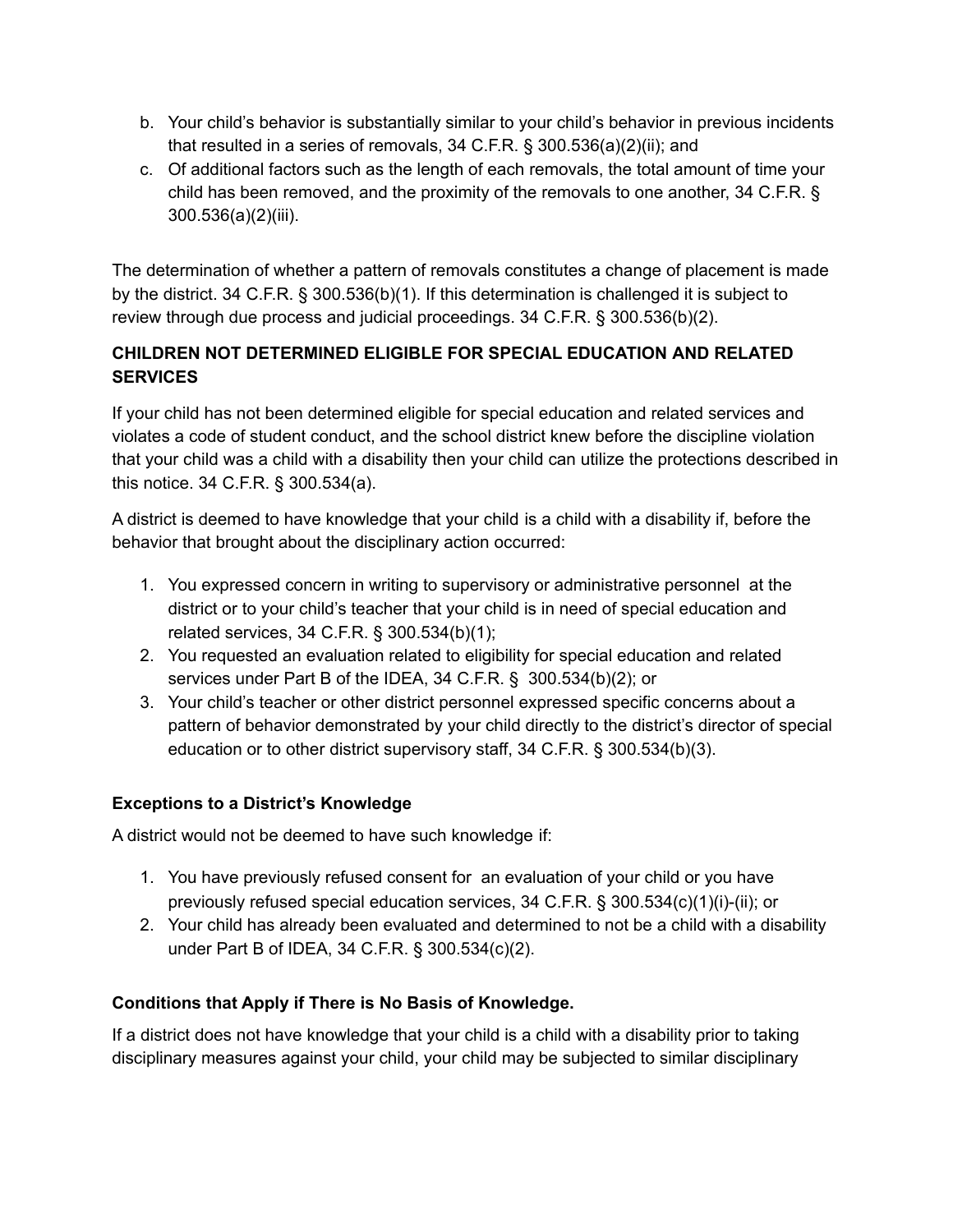consequences that are applied to children without disabilities who engage in similar behaviors. 34 C.F.R. § 300.534(d).

If a request is made for an evaluation of your child during the time period in which your child is subjected to disciplinary measures, the evaluation must be conducted in an expedited manner. 34 C.F.R. § 300.534(d)(2)(i). Until the evaluation is complete, your child remains in the educational placement determined by the district, which can include suspension or expulsion without educational services. 34 C.F.R. § 300.534(d)(2)(ii). In Minnesota, regular special education services are provided on the sixth day of a suspension and alternative education services are provided.

#### **REFERRAL TO AND ACTION BY LAW ENFORCEMENT AND JUDICIAL AUTHORITIES**

A district can report a crime committed by a child with a disability to appropriate authorities and State law enforcement and judicial authorities can exercise their responsibilities under the law related to crimes committed by a child with a disability. 34 C.F.R. § 300.535(a).

#### **Transmittal of records**

If a district reports a crime committed by a child with a disability, the district must ensure that copies of the child's special education and disciplinary records are transmitted to the appropriate authorities to whom the crime is reported for consideration. However, the district may only transmit copies of your child's special education and disciplinary records to the extent permitted by FERPA. 34 C.F.R. § 300.535(b).

#### **PRIVATE SCHOOL PLACEMENT**

IDEA does not require the district to pay for the cost of educating your child, including special education and related services, at a private school if the district made FAPE available to your child and you chose to place your child in a private school. 34 C.F.R. § 300.148(a). However, you may be able to recover tuition expenses for a private school placement if you informed the district of your intent to enroll your child in a private school at public expense in a timely manner and if a hearing officer finds that the district did not promptly make FAPE available to your child prior to your child being enrolled in the private school and if the private placement is appropriate. You must inform the district of your intent to place your child in a private placement at public expense at the most recent IEP/IIIP meeting prior to removal of your child from public school or by written notice to the district at least 10 business days prior to removal of your child from public school. 34 C.F.R. § 300.148(c)-(d).

Your notice must state why you disagree with the district's proposed IEP/IIIP or placement. If a hearing officer or court finds that the district failed to provide or is unable to provide your child with an appropriate education and that the private placement is appropriate, you may be reimbursed for the cost of the private placement. Failure to tell the school of your intent to enroll your child in a private school at public expense, failure to make your child available for evaluation prior to placing your child in a private school after the district has given you notice of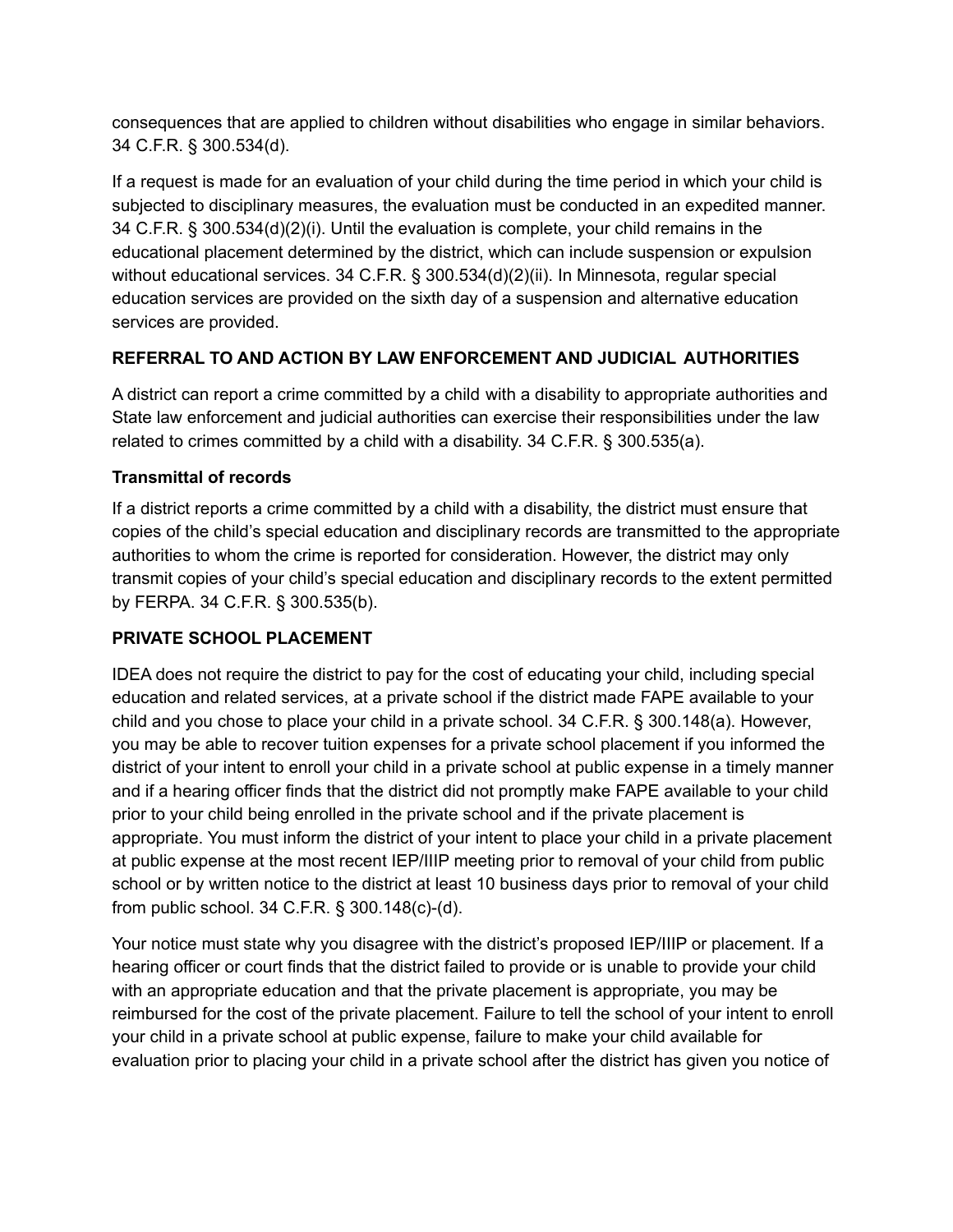its intent to evaluate your child, or other unreasonable delay on your part could result in a reduction or denial of reimbursement for the private school placement. 34 C.F.R. § 300.148(d).

A hearing officer cannot reduce or deny the cost of reimbursement if: the district prevented you from being provided with this notice; you did not receive notice of your responsibilities as discussed above in this section; or if compliance with the above requirements would likely result in physical harm to your child and if you failed to provide the required notice because you cannot write in English or if compliance with the above requirements would likely result in serious emotional harm to your child. 34 C.F.R. § 300.148(e).